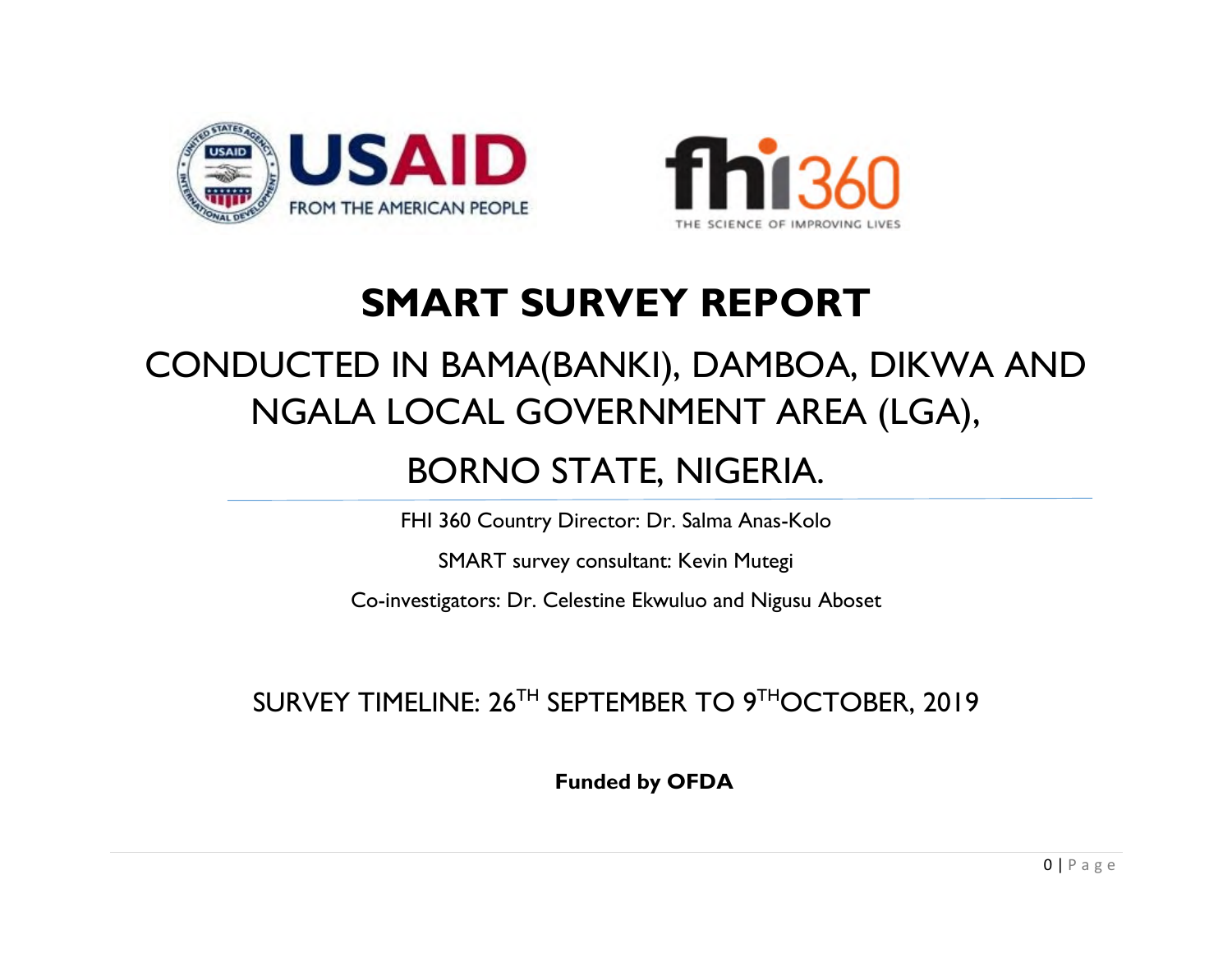## **Table of Contents**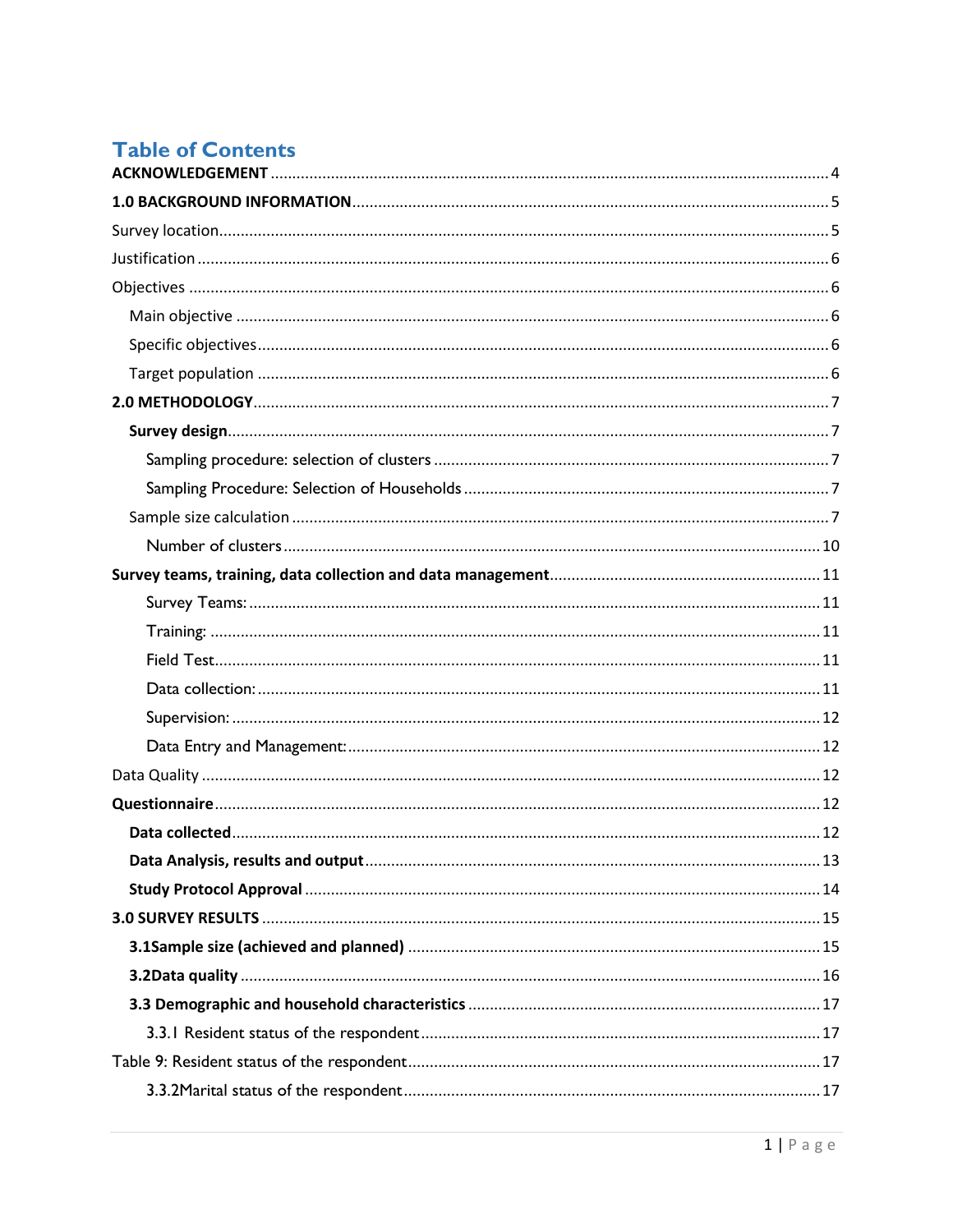| 3.8.2 Complementary feeding practices among children aged (6-<24) months 26                     |  |
|-------------------------------------------------------------------------------------------------|--|
|                                                                                                 |  |
|                                                                                                 |  |
|                                                                                                 |  |
| 3.11                                                                                            |  |
|                                                                                                 |  |
| 4.1 Correlation of acute malnutrition and morbidity (reported ill based on two weeks recall) 29 |  |
|                                                                                                 |  |
| 4.3 Correlation between primary caregiver education level and health seeking pattern  29        |  |
|                                                                                                 |  |
|                                                                                                 |  |
|                                                                                                 |  |
|                                                                                                 |  |
|                                                                                                 |  |
|                                                                                                 |  |
|                                                                                                 |  |
|                                                                                                 |  |
|                                                                                                 |  |
|                                                                                                 |  |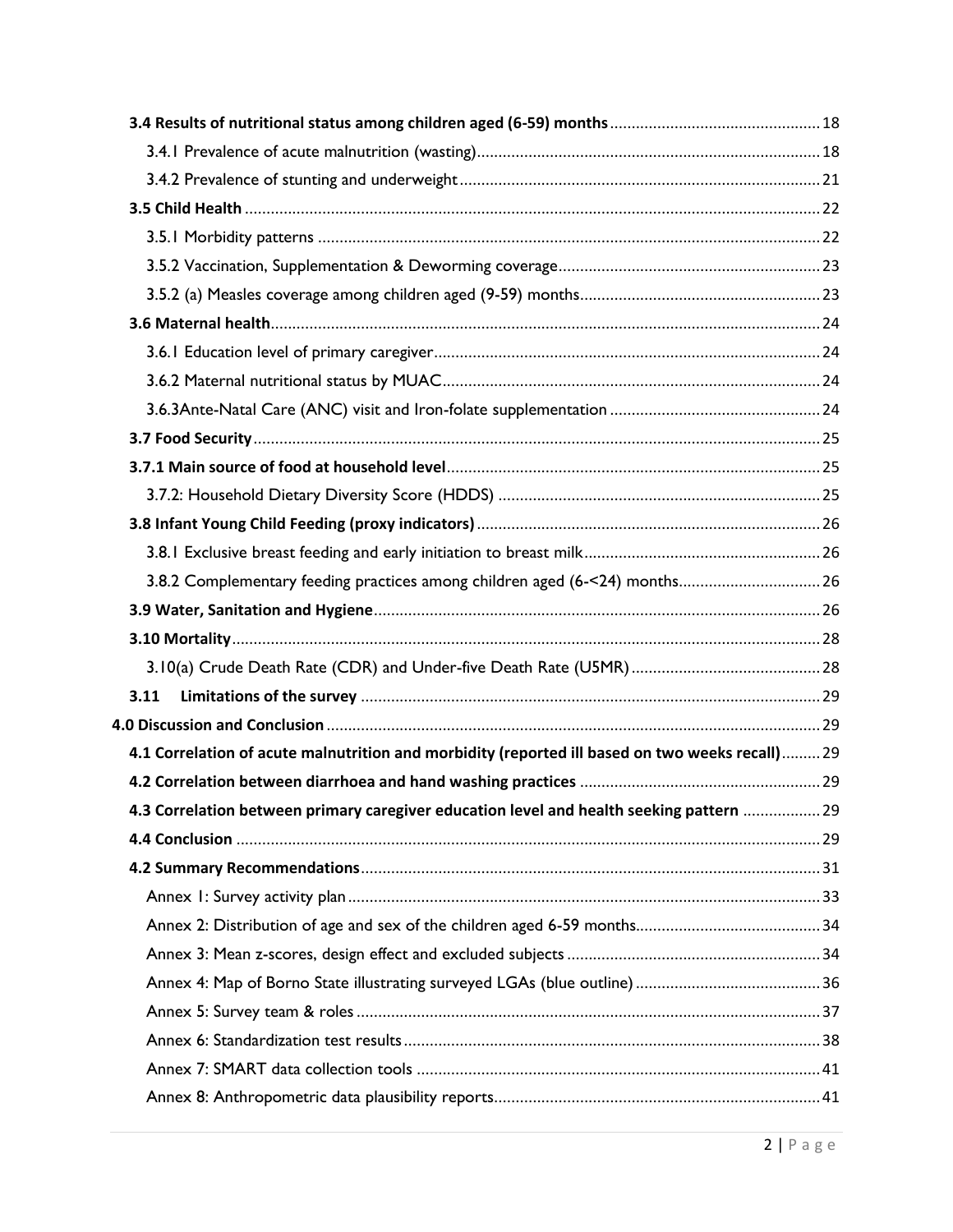## **LIST OF TABLES**

| Table 10: Prevalence of acute malnutrition by WHZ and MUAC (and/or bilateral oedema) 18                |  |
|--------------------------------------------------------------------------------------------------------|--|
| Table 11: Sex disaggregation of prevalence of acute malnutrition based on weight-for-height z-scores19 |  |
|                                                                                                        |  |
|                                                                                                        |  |
|                                                                                                        |  |
|                                                                                                        |  |
|                                                                                                        |  |
|                                                                                                        |  |
| Table 18: ANC visits & number of visits to ANC during respondents last pregnancy24                     |  |
| Table 19: Household Dietary Diversity Score and food groups consumed at household level  25            |  |
|                                                                                                        |  |
|                                                                                                        |  |
|                                                                                                        |  |
|                                                                                                        |  |
|                                                                                                        |  |
|                                                                                                        |  |
|                                                                                                        |  |
|                                                                                                        |  |

## **LIST OF FIGURES**

<span id="page-3-0"></span>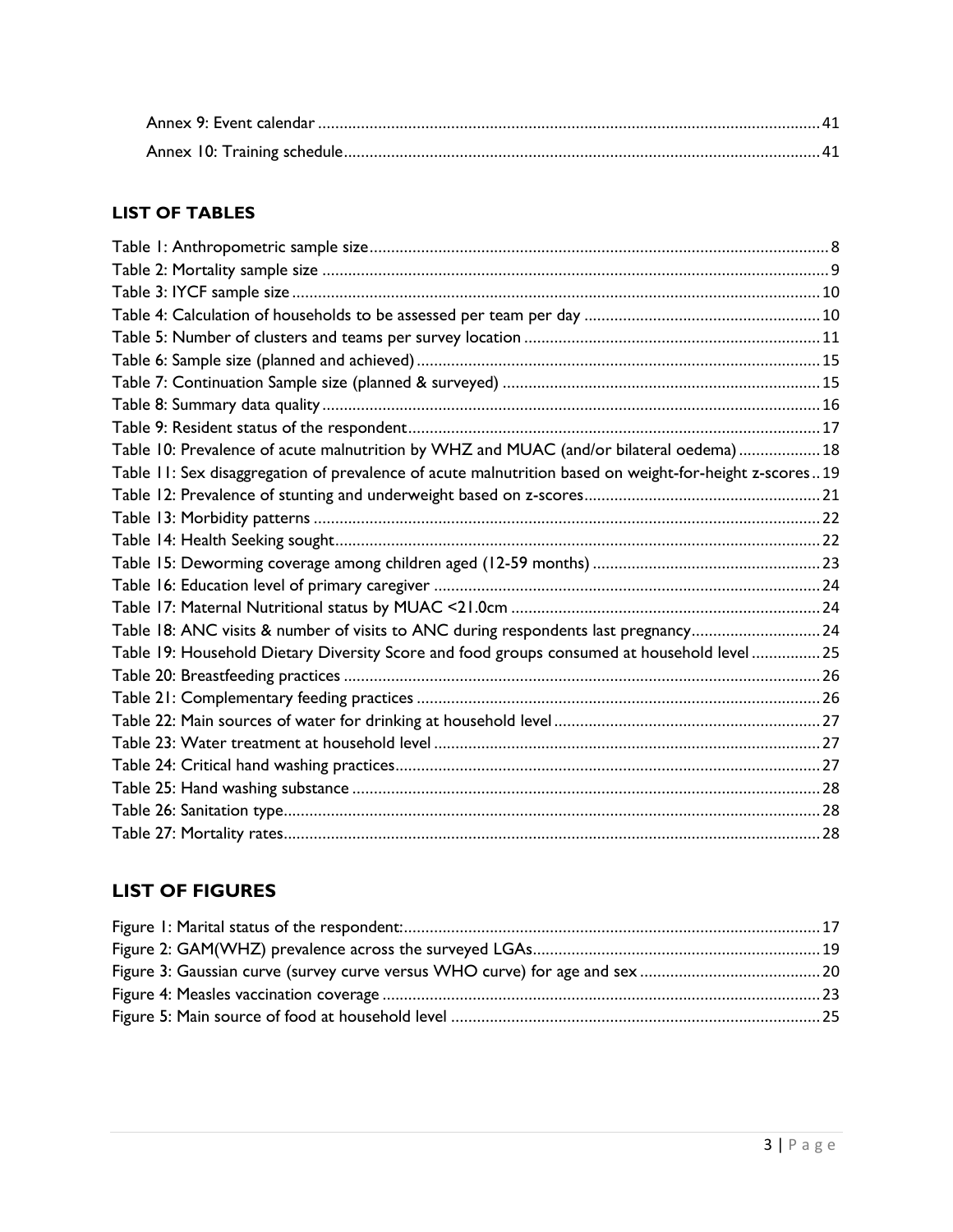## **ACKNOWLEDGEMENT**

FHI 360 would like to acknowledge the following stakeholders for their support towards successful implementation of survey;

- ➢ Communities residing in the Banki, Damboa, Dikwa and Ngala for accepting to take part in data collection.
- ➢ The State primary health care team for support and supervision
- ➢ The entire team of FHI 360 stationed in Maiduguri and LGA level for direct and remote support to the survey process.
- ➢ UNICEF for assistance with height boards
- ➢ All other stakeholders including IOM, Care international, MDM, Intersos and IMC who provided direct or remote support.
- $\triangleright$  The nutrition cluster forum for technical guidance
- ➢ OFDA for funding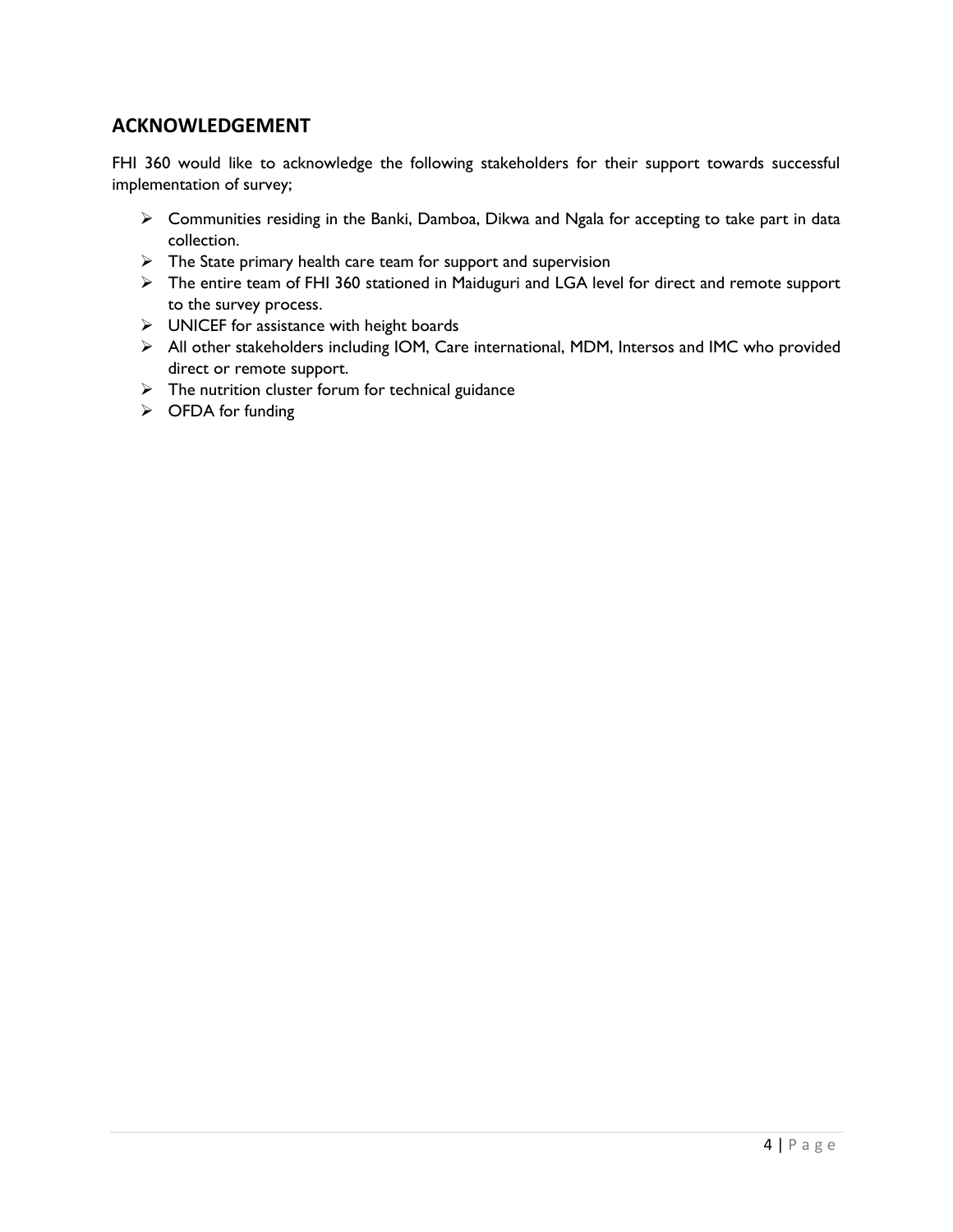## <span id="page-5-0"></span>**1.0 BACKGROUND INFORMATION**

Northeast Nigeria is currently faced with a growing humanitarian crisis with a vast number of Internally Displaced Persons (IDP) in need of humanitarian assistance. The IDPs are living in camps and among host communities with limited access to basic social services, health care, protection, WASH, food security, livelihoods and resources, ultimately leading to unprecedented levels of malnutrition and food security. In the month of March 2019, Nigeria's Adamawa, Borno, and Yobe States hosted an estimated 1.8 million IDPs due to insurgency. Cadre Harmonise (CH) analysis of June and August 2019 on acute food security situation had indicated more than 2.9 million people in Adamawa, Borno and Yobe were classified at Crisis (Phase 3) or worse levels of acute food insecurity and required urgent food assistance. Violence and resultant displacement in northeastern Nigeria continue to undermine agricultural, market and livelihoods activities in the region, according to the Famine Early Warning Systems Network (FEWSNET). As a result, many conflict-affected households remain reliant on humanitarian assistance to meet their daily needs, and Crisis (IPC 3) and Emergency (IPC 4) levels of acute food insecurity will persist in much of Borno, as well as parts of Adamawa and Yobe, through to August 2020. FHI 360 has been working in Nigeria for more than 30 years and has expanded its programs to respond to the humanitarian crisis through integrated WASH, health, nutrition and protection interventions.

Borno State is in North East Nigeria with geographical area of 57,799km<sup>2</sup>. Ngala, Bama, Dikwa and Damboa LGAs are among the 27 Local Government Areas (LGA) in Borno State. The nutritional situation among children less than five years in Borno State was classified as serious according to the Nutrition in Emergency Sector Working Group. The prevalence of Global Acute Malnutrition (GAM) in Borno State based on WHZ has been on increasing trend from 6% in 2010, 13.8% in 2012, 11.5% in 2015, 11.3% in 2016, 11.4% in 2017, 10.6% in 2018 and 11.2% in May 20191. The SMART survey was conducted in Bama (Banki), Damboa, Dikwa and Ngala LGAs. The JANFSA and NFSS round 1-7 surveys were conducted at domain level, where LGAs were aggregated into zones. Damboa LGA was included in Central Borno Zone A while Dikwa, Bama and Ngala were included in the East zone. Previous SMART surveys were conducted at Domain level for example East Borno and Central Borno. The GAM prevalence based on WHZ in East and Central Borno in May, 2019<sup>2</sup> was 12.3% and 10.4%, interpreted as serious. An increase in GAM prevalence was observed in East Borno when compared with October 2018 findings (9.9%)<sup>3</sup> but findings is not statistically significant, while in Central Borno a slight decline was observed (11.5%). Lack of information on acute malnutrition prevalence at LGA level has been a challenge, for decision making and action. And thus FHI 360 purposely conducted SMART surveys in each of the mentioned LGAs to address the gaps and assess nutritional status of children less than five years.

## <span id="page-5-1"></span>Survey location

l

The SMART survey study was conducted in Dikwa, Bama (Banki), Ngala and Damboa LGAs of Borno State, Nigeria. Damboa, Ngala, Dikwa and Bama LGAs have an estimated area of 6,219 km² 1,465 km² 1,774 km² and 4,997 km2respectively. The population of Damboa, Ngala, Dikwa and Bama LGAs based on 2006 census was 233,200 persons, 237,071 persons, 25,300 persons and 269,986 persons respectively. However, the population dynamics has changed over time attributed to population growth, population movement/displacements as result of insurgency and thus population from 2006 census may not be the current population of the mentioned LGAs. The map of Borno State highlighting location of surveyed LGAs is available in *annex 3* of this report.

<sup>&</sup>lt;sup>1</sup>National Nutrition and Health Surveys (NNHS), Nutrition and Food Security Surveillance (NFSS) and Joint Approach to Nutrition and Food Security Assessment (JANFSA)

<sup>&</sup>lt;sup>2</sup>Nutrition and Food Security Surveillance (NFSS)

<sup>&</sup>lt;sup>3</sup> Joint Approach to Nutrition and Food Security Assessment (JANFSA)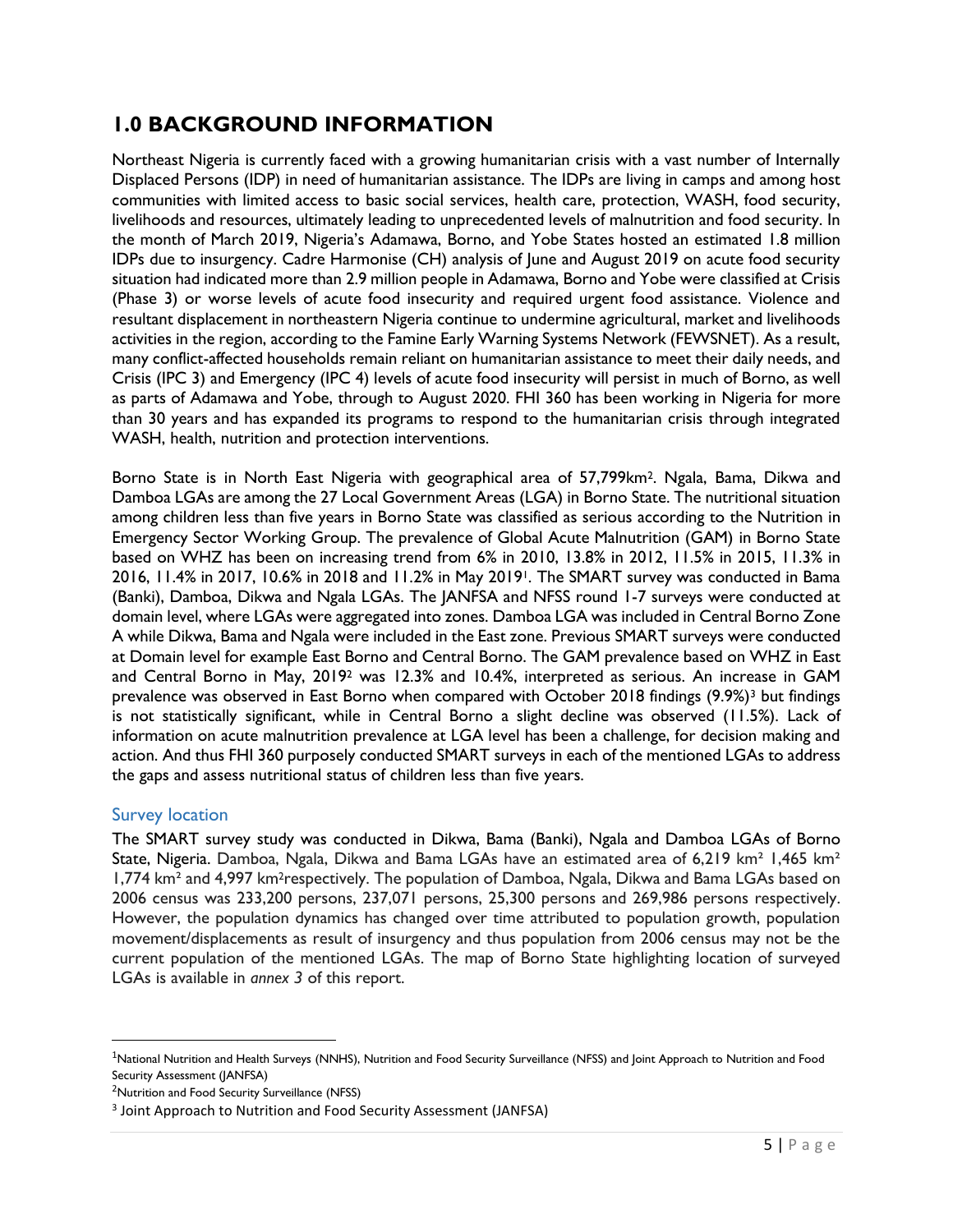## <span id="page-6-0"></span>**Justification**

The main justification for conducting the SMART survey in the Bama (Banki), Ngala, Damboa and Dikwa LGAs is to assess baseline information on nutritional status of children aged (6-59) months for purposes of decision making towards better programming for FHI 360 and other stakeholders. Previous surveys and surveillance were conducted in domains (representing more than one LGA) and thus it was not possible to have findings reflect the actual situation at LGA level. The previous domains included in round 1 to round 7 NFSS report were East Borno Domain (Ngala, Dikwa, Bama, Kala) and Central Borno Domain (Damboa, Gubiro, Kaga, Kondaga, Mafa, Magumeri, Marte and Monguno). The recent survey for round 7 NFSS findings conducted in May 2019 for East Borno domain revealed GAM prevalence (WHZ<- 2SD) at 12.3% (8.2-18.0 95% C.I). The survey findings for Central Borno domain revealed GAM prevalence (WHZ<-2SD) at 10.4% (7.7-14.0 95% C.I.). The recent survey in Bama (GSS camp) conducted in the month of August 2019 revealed GAM prevalence (WHZ<-2SD) of 8.3% (5.2-12.9 95% C.I.). The crude death rates at East Borno and Central domain levels were at 0.32/10,000/day and 0.27/10,000/day respectively. The update from NFSS and proposal by cluster forum indicated the need to assess both nutritional and mortality status for each of the LGA. The surveyed LGAs were affected by prolonged humanitarian crisis since the insurgency began in 2009. The findings were applied as baseline, and continuum monitoring of the situation in the LGAs will follow.

## <span id="page-6-1"></span>**Objectives**

## <span id="page-6-2"></span>Main objective

 $\checkmark$  To estimate the nutritional situation among children aged (6-59) months and mortality rates among under-fives (U5MR) and general population (CMR) in Dikwa, Bama (Banki), Ngala and Damboa LGAs, Borno State.

#### <span id="page-6-3"></span>Specific objectives

- $\checkmark$  To estimate the prevalence of acute malnutrition among children aged (6-59) months
- $\checkmark$  To estimate the retrospective Crude Death Rate (CDR) and Under-five Mortality rate (U5MR)
- $\checkmark$  To assess two-weeks period prevalence of morbidity among children aged (6-59) months
- $\checkmark$  To determine the coverage of measles vaccination among children aged (9-59 months)
- $\checkmark$  To determine the coverage of vitamin A supplementation and MNP received in the last six months among children aged (6-59) months
- $\checkmark$  To determine the nutritional status of women of reproductive age
- $\checkmark$  To determine the coverage of Folic acid and Iron/fesolate during the last pregnancy
- $\checkmark$  To assess core indicators on caregiver knowledge on exclusively breastfeeding, complementary feeding and additional IYCF practices
- $\checkmark$  To determine access to and use of improved water, sanitation and hygiene facilities.
- $\checkmark$  To obtain the level of community knowledge and attitude on prevention of common diseases (diarrhea, acute respiratory infections, malaria).
- $\checkmark$  To assess household dietary diversity score
- $\checkmark$  To establish recommendations on actions to address identified gaps to support planning, advocacy, decision making and monitoring.

## <span id="page-6-4"></span>Target population

The target population for this survey were children aged  $(6 - 59)$  months for anthropometric indicators, while general population in the sampled households in selected clusters were targeted for the mortality indicators. Caregivers of children aged (0-59) months were targeted during interviews as respondents provide on health and nutrition sections of questionnaire as well as other cross-cutting sections.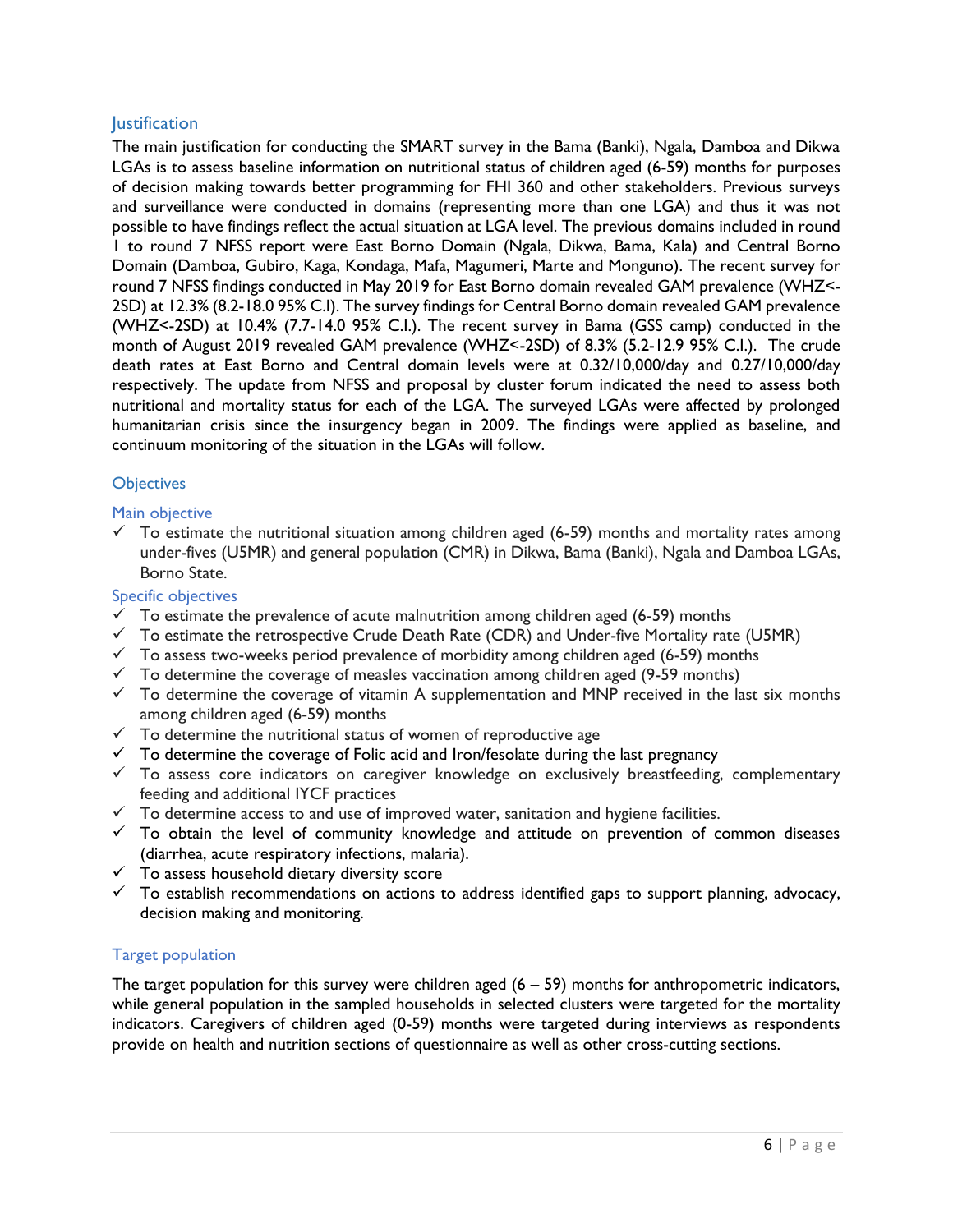## <span id="page-7-0"></span>**2.0 METHODOLOGY**

### <span id="page-7-1"></span>**Survey design**

The survey applied a two-stage cluster sampling using the SMART methodology with the clusters being selected using the probability proportional to population size (PPS). Stage one sampling involved the sampling of the clusters to be included in the survey while the second stage sampling involved the selection of the households from the sampled clusters. The study used both quantitative and qualitative methods.

## <span id="page-7-2"></span>**Sampling procedure: selection of clusters**

A two-stage cluster sampling design was applied. In the first stage, clusters were derived using probability proportional to size (PPS). The sampling frame in the first stage sampling was derived during the mapping process and development of sampling frame one week to the start of data collection. The list of updated host communities and IDP camps were drawn through consultation with various stakeholders at the field level. The consultation did include survey teams, International Organization of Migration, SEMA chairman, various community representatives (*Bulamas*). Also added into the sampling frame were population estimates of communities/IDP camps. The total of 36, 37, 36 and 35 clusters were sampled in Ngala, Damboa, Dikwa and Bama (Banki)LGAs respectively. The sampling frame is available in respective surveyed LGA ENA for SMART software planning tab. The smallest administrative units (community/segments) were included in the sampling frame. The list of complete and updated villages/community settlements were derived through consultation with the local administration, village elders and other key informants.

#### <span id="page-7-3"></span>**Sampling Procedure: Selection of Households**

In the second stage, it involved selection of households through simple random sampling from an updated list of households in the sampled clusters. During development of sampling frame, the survey teams assessed the locations prior to survey data collection. The team observed that in Dikwa, Damboa and Ngala there was a mix of host communities and IDPs and households had no specific order. The teams also observed that in some camps and host communities the settlements were too large and close to each other. In Banki, majority of residents were IDPs however there was no distinct order in settlements and most of the households were constructed very close to each other with no space in between or order. The team following SMART recommendation on sampling tree design, simple random sampling was recommended for the SMART survey. The teams in the surveyed LGAs were able to finalize development of sampling frame, and an updated list of communities and their respective estimated population was available.

*Definition of household for the survey:* A household was defined as a group of people living together, cook and eat from the same cooking pot.

The standard definition of a household was shared with survey teams during training to aide in developing the household listing within the cluster. 19 households were randomly selected from the complete list of households using the random number tables or the random number generator mounted in SMART phones/tablet. The households generated from random selection were the households that were assessed by the survey team. In clusters that had more than 250 households, segmentation was applied.

In selected households, all eligible children (aged 6-59 months) were assessed for nutritional status through taking anthropometric measurements. Empty households and households with absent children were revisited and information of the outcome recorded on the cluster control form.

#### <span id="page-7-4"></span>Sample size calculation

Sample size calculation for the surveys were based on Acute Malnutrition (GAM) by WHZ-scores and Mortality indicators. The parameters used in *table 1*and *2* were extracted from the previous reports and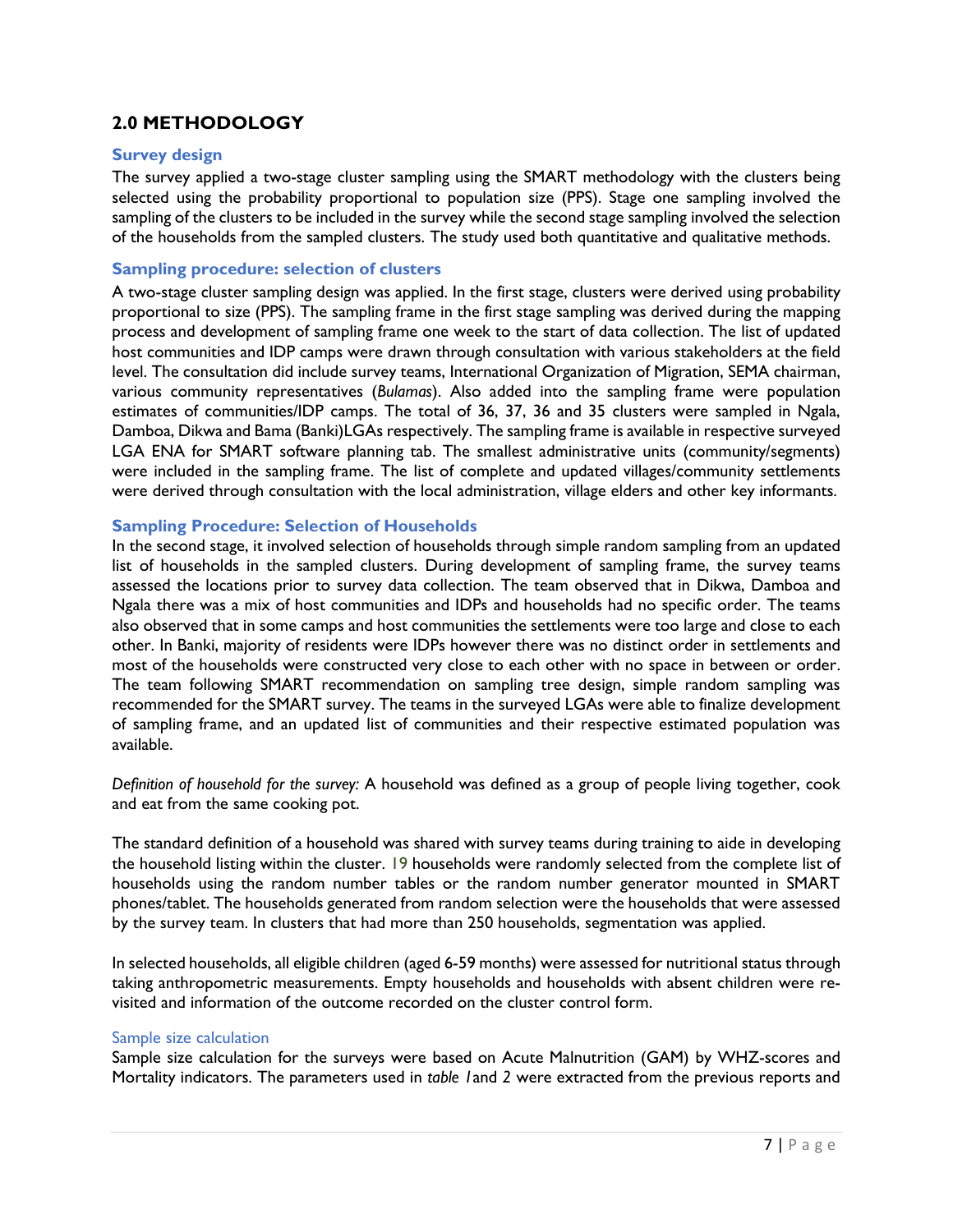other contextual/surveillance data. Anthropometric and Mortality Sample sizes was calculated using the ENA for SMART software version 2011 (July 9, 2015) as indicated in *table 1 and 2*;

### **Anthropometric sample size**

*Table 1: Anthropometric sample size* 

| <b>Parameter</b>                  | <b>Ngala</b> | <b>Damboa</b> | <b>Dikwa</b> | <b>Bama</b>    | <b>Justification</b>                                                                                                                                                                                                                                                                                                                                                                                                                                                                                                                                                                                                                                                                               |
|-----------------------------------|--------------|---------------|--------------|----------------|----------------------------------------------------------------------------------------------------------------------------------------------------------------------------------------------------------------------------------------------------------------------------------------------------------------------------------------------------------------------------------------------------------------------------------------------------------------------------------------------------------------------------------------------------------------------------------------------------------------------------------------------------------------------------------------------------|
|                                   |              |               |              | (Banki)        |                                                                                                                                                                                                                                                                                                                                                                                                                                                                                                                                                                                                                                                                                                    |
| Estimated<br>Prevalence<br>$(\%)$ | 12.3         | 14.0          | 12.3         | 12.9           | Estimated prevalence for East and Central Borno<br>domains (Ngala, Dikwa and Damboa) where GAM<br>(WHZ<-2SD) findings of round 7 conducted in May<br>2019 was 12.3% (8.2-18.0 95% C.I) for East Borno<br>(Ngala/Dikwa) and 10.4% (7.7-14.0 95% C.I) for Central<br>Borno (Damboa). Estimated prevalence for Bama (GSS)<br>derived from Intersos survey of August 2019 where<br>GAM prevalence on acute malnutrition based on<br>WHZ<-2SD was 8.3% (5.2-12.9 95% C.I). The upper<br>confidence limit was used for estimated prevalence in<br>Damboa and Banki this follows a worsening indication<br>from surveillance data while Ngala and Dikwa point<br>estimate used the NFSS round 7 findings. |
| <b>Desired</b><br>Precision       | 3.5          | 3.5           | 3.5          | 3.4            | The justification of the precision was based on survey<br>objectives and guidance from SMART methodology on<br>estimated prevalence used.                                                                                                                                                                                                                                                                                                                                                                                                                                                                                                                                                          |
| Design Effect                     | 1.5          | 1.5           | 1.5          | 1.5            | To cater for heterogeneity across the surveyed<br>population attributed to cluster sampling method.<br>Previous Design effect at surveyed LGA or zone was<br>not available and thus 1.5 was adopted as recommended<br>by SMART survey guideline.                                                                                                                                                                                                                                                                                                                                                                                                                                                   |
| Children to<br>be Included        | 552          | 617           | 552          | 610            | As calculated by ENA                                                                                                                                                                                                                                                                                                                                                                                                                                                                                                                                                                                                                                                                               |
| Average<br>Household<br>Size      | 4.7          | 5             | 4.7          | 5.4            | Referred from estimate of emergency surveillance (May<br>2019) for Ngala, Damboa and Dikwa. However, for<br>Bama (Banki), findings referred from August 2019<br>Intersos findings. The Average Household Size also<br>corresponds to NNHS, 2018 survey findings of 5.4.                                                                                                                                                                                                                                                                                                                                                                                                                            |
| %<br>children<br>Under-Five       | 20           | 20            | 20           | 19.6           | For Ngala, Dikwa and Damboa LGA where specific<br>LGA percentage of children aged below five years is<br>unknown, SMART recommends using 20%. In Bama<br>(Banki), percentage of under-five was obtained from<br>recent SMART survey of August 2019 conducted at<br>LGA level.                                                                                                                                                                                                                                                                                                                                                                                                                      |
| %<br>Non-<br>Respondents          | 3            | $\mathbf{3}$  | 3            | $\overline{3}$ | Past experience for non-response rate from round 7<br>NFSS survey (May 2019) and past experience at domain<br>level revealed non-response range of (2%-3%), hence,<br>higher rate of 3% were used in case of population<br>movements, refusal or non-covered households.                                                                                                                                                                                                                                                                                                                                                                                                                           |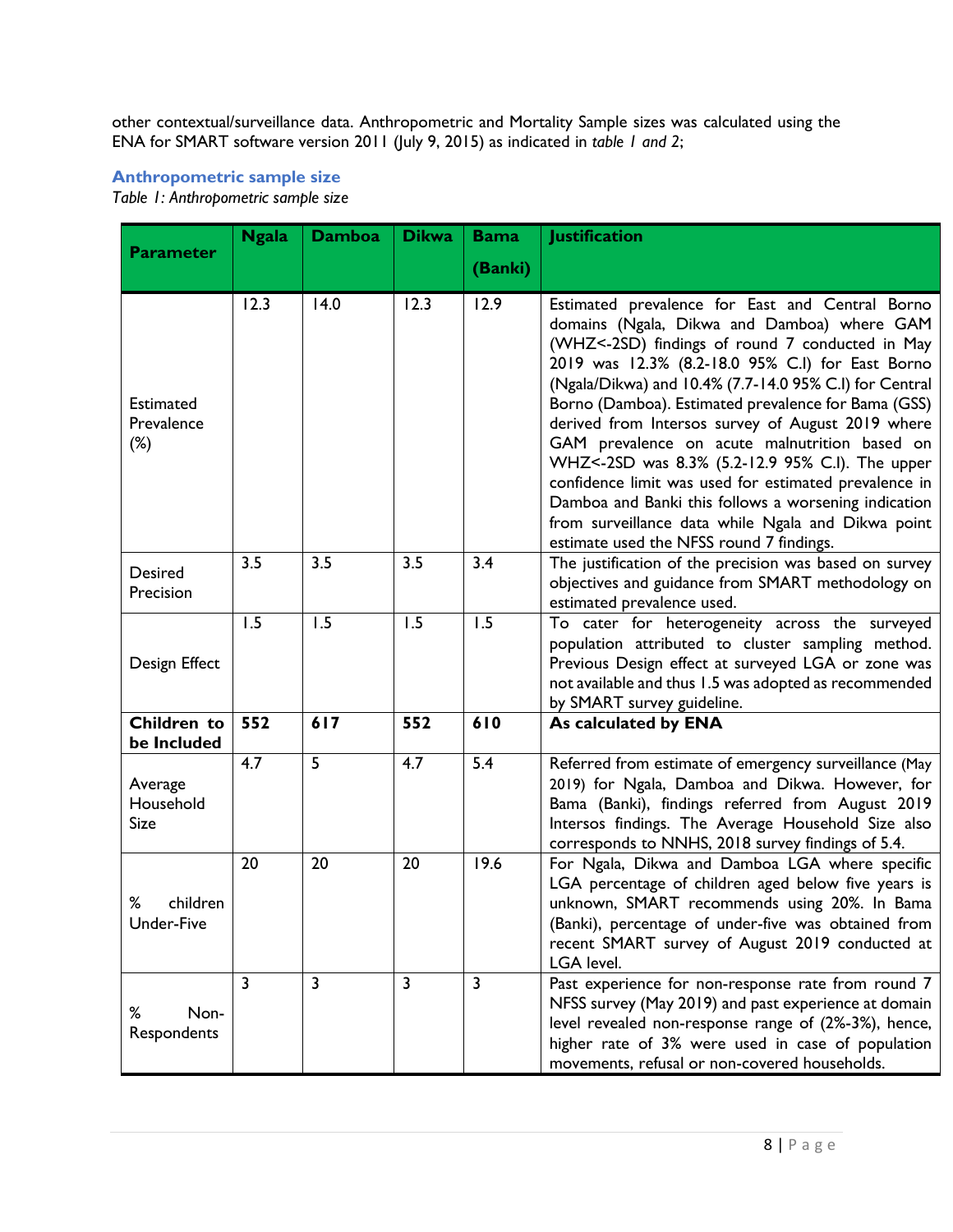| Households   673 | 706 | 673 | 660 | As calculated by ENA |
|------------------|-----|-----|-----|----------------------|
| to<br>Dе         |     |     |     |                      |
| <b>Included</b>  |     |     |     |                      |

*Mortality sample size*

*Table 2: Mortality sample size*

|                                                  |              | <b>Damboa</b>  | <b>Dikwa</b>   | <b>Bama</b>  | <b>Justification</b>                                                                                                                                                                                                                                                                                                                                                                                                                                                                           |  |
|--------------------------------------------------|--------------|----------------|----------------|--------------|------------------------------------------------------------------------------------------------------------------------------------------------------------------------------------------------------------------------------------------------------------------------------------------------------------------------------------------------------------------------------------------------------------------------------------------------------------------------------------------------|--|
| <b>Parameter</b>                                 | <b>Ngala</b> |                |                | (Banki)      |                                                                                                                                                                                                                                                                                                                                                                                                                                                                                                |  |
| Estimated<br>death rate per<br>10,000/day        | 0.32         | 0.27           | 0.32           | 0.55         | The estimated crude death rates used was derived from<br>NFSS round 7 (May 2019) survey at domain level for<br>specific LGAs namely; Ngala, Dikwa and Damboa LGAs.<br>However, for Bama (Banki) CDR of 0.55 were used to<br>estimate death rate based on Intersos findings of August<br>2019.                                                                                                                                                                                                  |  |
| Desired<br>Precision                             | 0.3          | 0.3            | 0.3            | 0.35         | Based on survey objectives and reference from SMART<br>methodology guideline for the estimated death rate.                                                                                                                                                                                                                                                                                                                                                                                     |  |
| Design Effect                                    | 1.5          | 1.5            | 1.5            | 1.14         | The design effect of 1.5 were used as recommended by<br>SMART methodology (if design effect is unknown). It<br>catered for heterogeneity among the surveyed population<br>in Ngala, Damboa and Dikwa LGA level. However, in Bama<br>(Banki) 1.14 were used as design effect; derived from the<br>Intersos survey of August 2019 Bama (GSS camp)                                                                                                                                                |  |
| <b>Recall Period</b>                             | 117          | 119            | 118            | 117          | Recall period derived by calculating number of days from<br>Start of recall period from 4 <sup>th</sup> June 2019 with the event<br>being Eid Fitri to Mid-interval of data collection period and<br>thus 115 days. Following delayed commencement of data<br>collection as result of finalization of mapping process and<br>delayed flights to survey site, the recall period was<br>amended from 115 days to 117 days in Ngala and Banki;<br>while 118 and 119 days in Dikwa and Damboa LGAs |  |
| Population<br>to<br>be<br><b>Included</b>        | 1,906        | 1,581          | 1,890          | 1,829        | As calculated by ENA                                                                                                                                                                                                                                                                                                                                                                                                                                                                           |  |
| Average<br>Household<br>Size                     | 4.7          | 5              | 4.7            | 5.4          | Referred from estimate of emergency surveillance (May<br>2019) for Ngala, Damboa and Dikwa. However, for Bama<br>(Banki) findings referred from August 2019 Intersos<br>SMART findings.                                                                                                                                                                                                                                                                                                        |  |
| $\%$<br>Non-<br>Respondents                      | 3            | $\overline{3}$ | $\overline{3}$ | $\mathbf{3}$ | Past experience for non-response rate from round 7 NFSS<br>survey (May 2019) and past experience at domain level<br>revealed non-response range of (2%-3%), hence higher rate<br>of 3% were used to cater for the non-response rate at<br>surveyed LGA level in case of population movements,<br>refusal or non-covered households                                                                                                                                                             |  |
| <b>Households</b><br>be<br>to<br><b>Included</b> | 418          | 326            | 415            | 349          | As calculated by ENA                                                                                                                                                                                                                                                                                                                                                                                                                                                                           |  |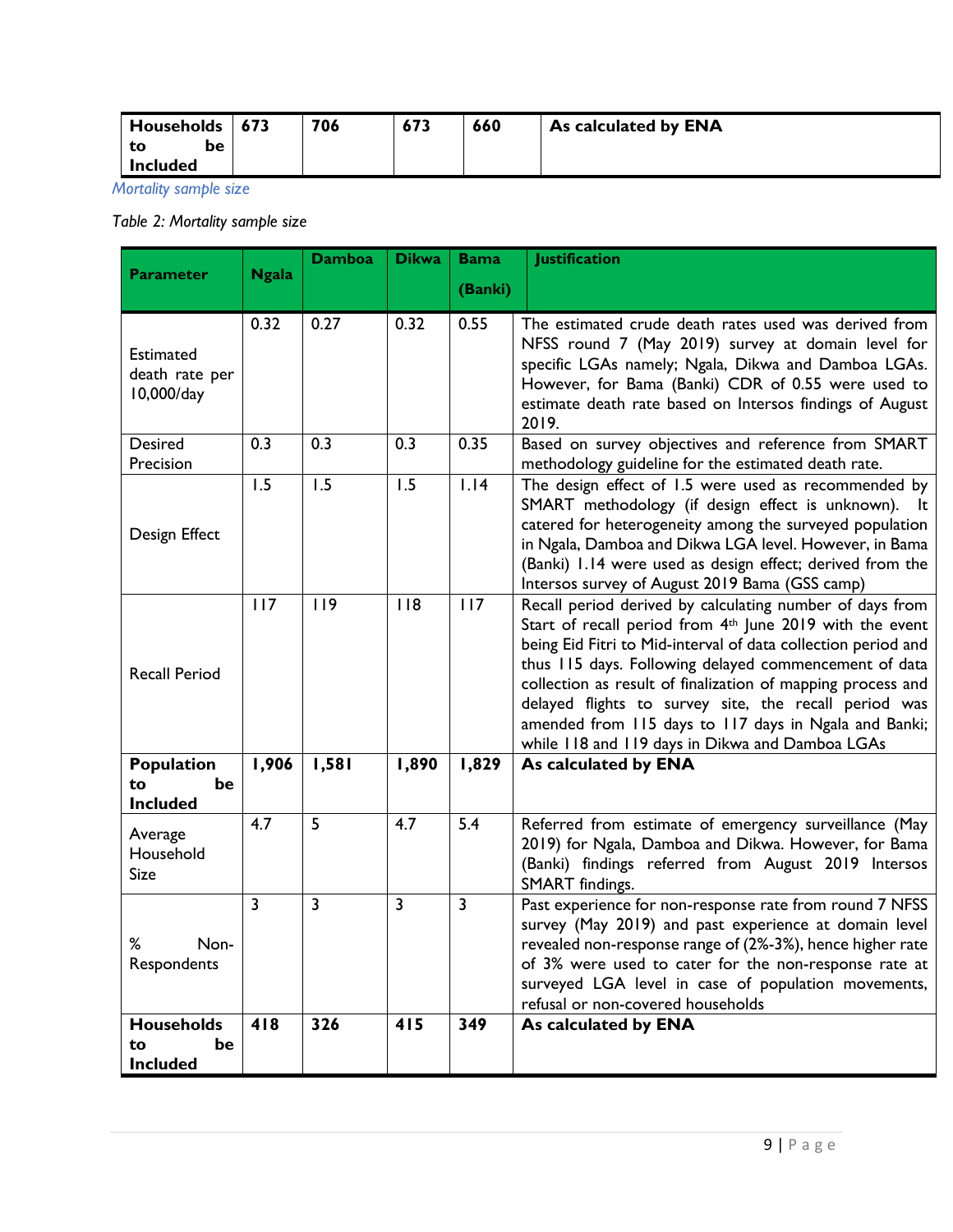## **Infant and Young Children Feeding (IYCF) Sample Size**

The IYCF sample size calculation is based on the IYCF Survey calculator proposed by the step-by-step guide (Care 2010)<sup>4</sup>. Based on the guide, the sample size for the four indicators which have a wide age group (and are to be considered in this survey) are as presented in the table below:

### **Note:**

- 1. Estimates of the selected IYCF indicators of interest were extracted from the June 2018 NNHS Survey for Borno State with exception of Exclusive Breastfeeding at regional levels.
- 2. The step-by-step guide by Care recommends a precision of between 5% and 10% and this is dependent on the estimate of the indicator of interest.
- 3. A design effect of 1.2 was used. This assumed that there was little heterogeneity in the IYCF practices in the survey area since the population has almost homogeneous socio-economic, cultural and religious practices
- 4. A 95% confidence Interval was also used

#### *Table 3: IYCF sample size*

| Indicator                                                | <b>Estimate</b> | <b>Precision</b> | <b>Sample</b><br><b>Size</b> |
|----------------------------------------------------------|-----------------|------------------|------------------------------|
| 1. Early Initiation of Breastfeeding $(0 - 23.9$ Months) | 20.8%           | 10%              | 103                          |
| 2. Exclusive Breastfeeding $(0 - 5.9$ Months)            | 23.0%           | 9%               | 110                          |
| 3. Minimum Dietary Diversity (6 – 23.9 Months)           | 35.8%           | 10%              | 44                           |
| 4. Minimum Meal Frequency (6 – 23.9 Months)              | 44.3%           | 10%              | 155                          |

Based on the above table, the maximum sample size among the four indicators is 155 children, which when multiplied by 4 as recommended results into **620 households**.

Based on *table 1, 2 and 3*; the indicator with the largest sample size was used to calculate number of clusters to be assessed. Anthropometric sample size was used since it has the largest sample size compared to mortality and IYCF indicators.

#### <span id="page-10-0"></span>**Number of clusters**

The calculation indicated in the *table 4 and 5* was used to determine the number of cluster and households required per survey LGA that each survey team can comfortably assess in a day. The table was revised after confirmation at the beginning and end of survey data collection for respective surveyed LGAs.

*Table 4: Calculation of households to be assessed per team per day*

| <b>Activity</b>                                                     | <b>Estimated Time</b> |
|---------------------------------------------------------------------|-----------------------|
| Departure from office/base to the field                             | 8:00 AM               |
| a. Daily morning Briefings                                          | 10 minutes            |
| Travel to clusters<br>b.                                            | 10 minutes            |
| Introduction and household list development<br>$\mathsf{C}$         | 30 minutes            |
| Lunch break/prayers<br>d.                                           | 30 minutes            |
| Average time from one household to another<br>e.                    | 5 minutes             |
| Travel back to base                                                 | 10 minutes            |
| Total time for household listing, travelling and breaks ( $a + b +$ | 90minutes             |
| $c + d + f$                                                         |                       |

 $\overline{a}$ 4 Infant and Young Child Feeding Practices: Collecting and Using Data: A Step-by-Step Guide. Cooperative and Relief Everywhere, Inc. (Care). 2010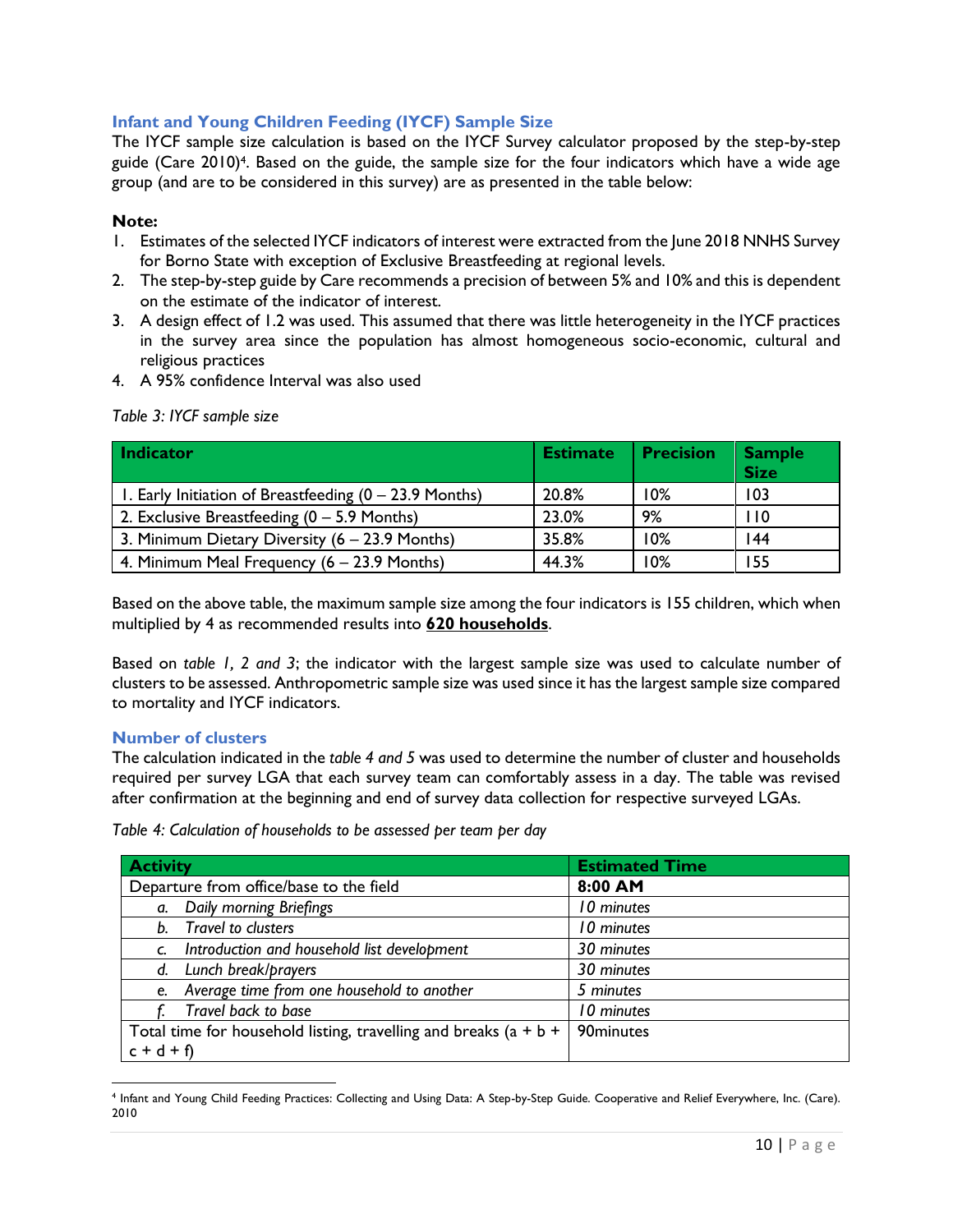| Arrival back to Base                             | $5:30$ PM                     |
|--------------------------------------------------|-------------------------------|
| Total Available time in a day                    | 9hrs 30 minutes (570 minutes) |
| Available time for work                          | 570 -90minutes=480 minutes    |
| Average time taken to complete one questionnaire | 20 minutes                    |

Given the above, the number of households that a team can comfortably visit in a day is calculated as follows:

480 (min) / 25 (min) = **19.2 approximate=19 households per day**

Given the above, the number of clusters assessed is presented in the *table 5*: *Table 5: Number of clusters and teams per survey location*

| <b>Consideration</b>                                               | <b>Ngala</b>   | <b>Damboa</b> | <b>Dikwa</b> | <b>Bama (Banki)</b> |
|--------------------------------------------------------------------|----------------|---------------|--------------|---------------------|
| Total number of households based on 673<br>sample size calculation |                | 706           | 673          | 660                 |
| Total number of households assessed per<br>day per team            | $ 9 \rangle$   | 19            | 19           | 19                  |
| <b>Clusters required</b>                                           | 36             | 37            | 36           | 35                  |
| Number of days                                                     | $\overline{2}$ | ۱3            | 12           | 12                  |
| <b>Survey teams required</b>                                       |                |               |              |                     |

## <span id="page-11-0"></span>**Survey teams, training, data collection and data management**

#### <span id="page-11-1"></span>**Survey Teams:**

The complete survey team was composed of two enumerators, one team leader and one translator. There were three teams in each survey area. The team members were a mix of both males and females and were recruited from the local communities. During the data collection period, each team was allocated one *Bulama*/elder and community nutrition mobilizer (CNM) to guide the team during data collection.

#### <span id="page-11-2"></span>**Training:**

The survey teams were trained for four days ( $18<sup>th</sup>$  to  $21<sup>st</sup>$  September 2019). The training covered various components including: anthropometric measurements, sampling of households, data collection tools, digital data collection, data quality checks, standardization exercise among other themes. The training of the survey team was facilitated by the survey consultant and venue of training was located in Maiduguri, Borno State. Standardization test results of accuracy and precision of measurements is available in *annex 6* of this report.

#### <span id="page-11-3"></span>**Field Test**

Once training was finalized, the survey team were engaged in pre-testing data collection tools and methods, sampling of households, interviews and recording of responses etc. The field test exercise took place in Maiduguri on 21st September 2019. The participants were divided into six teams composed of enumerators, team leaders and supervisors. The following settlements were selected as clusters for field test exercise. They include; *Garba Buzu IDP camp*, *Teachers village IDP camp*, *Bakassi IDP camp*, *Moranti* and *Bulumkutu Abuja*. The FHI 360 and survey team had earlier sought approval and consent of SEMA chairman and camp coordinators of the settlements/IDP camps for the field test exercise. The field test exercise was conducted from 9am to 1pm. Later the team met at training hall to discuss on field experiences, challenges and lessons learnt to enhance better support prior to actual data collection.

#### <span id="page-11-4"></span>**Data collection:**

The number of data collection days for each survey locations is indicated in *table 5* of this report.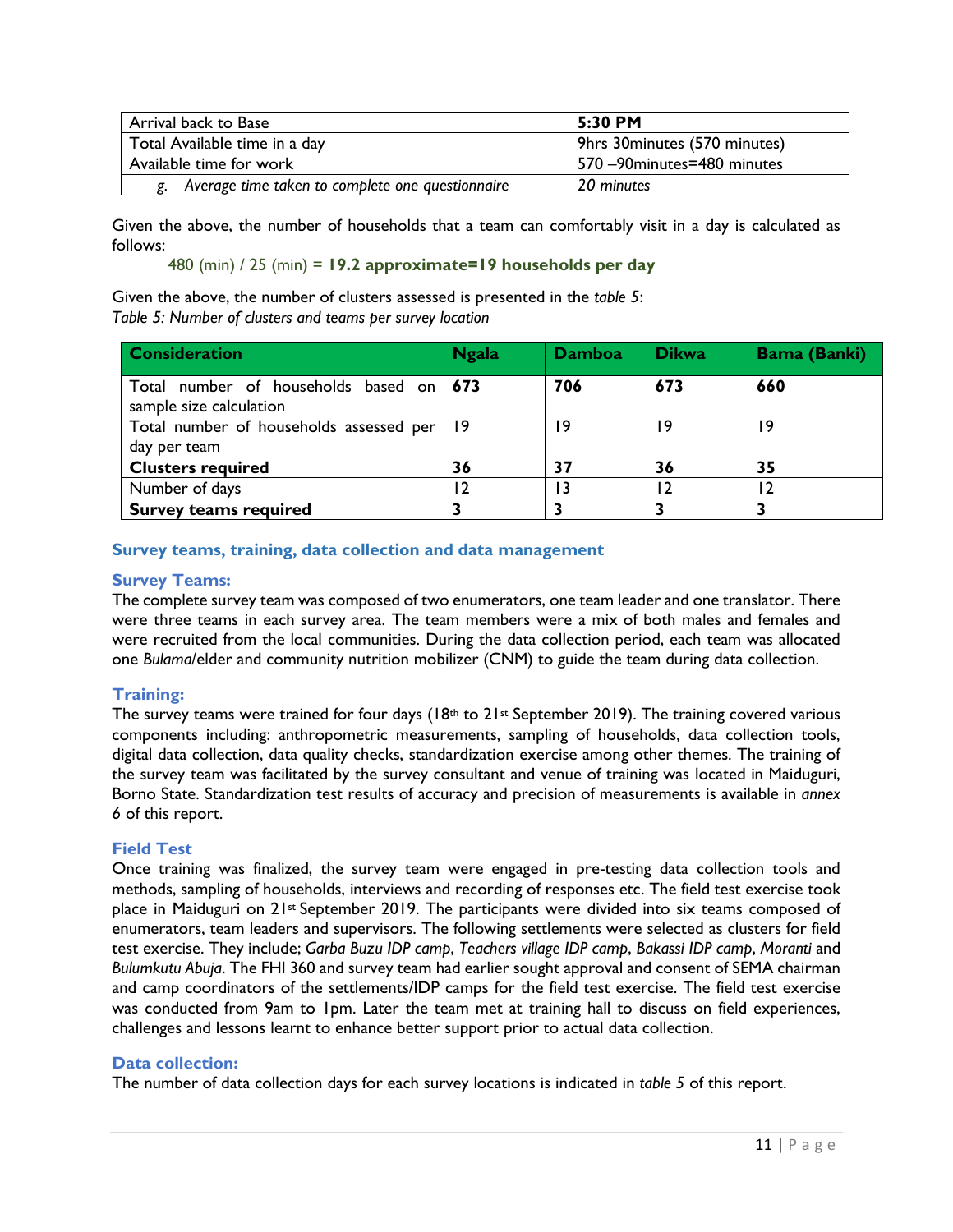#### <span id="page-12-0"></span>**Supervision:**

The overall management of the surveys was done by the consultant and FHI360 staff. Supervision of the survey teams took place on daily basis.

#### <span id="page-12-1"></span>**Data Entry and Management:**

Data was collected through android enabled tablets mounted with Kobo collect application. The data collection tools were programmed and uploaded in the tablets and later used by the survey teams. The teams uploaded the collected data to a central server [\(https://kobo.humanitarianresponse.info\)](https://kobo.humanitarianresponse.info/) on daily basis to allow the consultant to download, review the data collected and analyze. All data generated from the study were archived in FHI 360 Borno state office, Nigeria. The final data set were stored, maintained and archived by FHI 360 and accessible to the researchers, project leads or other authorized persons while the data from the field testing will be kept for a minimum of five years and will not be used or presented in the final analysis. *NB: Anthropometric and mortality backup manual forms were carried by each team as a contingency plan in any eventuality that teams face challenges with the SMART phones or tablets.*

## <span id="page-12-2"></span>Data Quality

In order to ensure optimal and high data quality, several measures were put in place including:

- a) The survey was done in accordance with the submitted technical proposal following SMART methodology guideline and guidance from Nutrition in emergency sector working group (NiESWG) and FHI 360. It included the following:
	- $\checkmark$  Ensured that training of survey teams followed standardised training package as recommended by SMART Methodology
	- $\checkmark$  Undertook standardisation test as part of the training and took appropriate steps thereafter based on performance of the survey teams
	- ✓ Appropriate calibration of survey equipment, during the training and every morning before proceeding to the field for data collection
	- $\checkmark$  Plausibility checks were conducted on daily basis and shared with team leaders who debriefed the survey teams' sessions on areas of improvement.
	- $\checkmark$  Field test conducted to test the data collection tools and sampling methods proposed.
	- $\checkmark$  Data collected through Kobo collect minimized errors in manual recording of data. Data control checks and skip patterns were programmed to improve the data quality
	- ✓ Anthropometry data was auto analysed using ENA software data entry anthropometry tab. The same software was used to analyse the mortality data.
	- $\checkmark$  Use of local event calendar to estimate age of eligible children; was developed by consultant, FHI 360 field teams, survey enumerators and key informants for each of the specified LGA.
	- $\checkmark$  Back-up forms for anthropometry, cluster control form and mortality were provided to the survey teams during data collection.
	- $\checkmark$  Daily supervision of teams

#### <span id="page-12-3"></span>**Questionnaire**

The survey adopted data collection tools developed by the Global SMART team for both anthropometric and mortality surveys. Other indicators were collected using the modules based on context and guidance of FHI 360, SMOH and nutrition cluster. Modification was done in order to cater to any additional indicators.

#### <span id="page-12-4"></span>**Data collected**

#### 1. Anthropometrics

Age: Were determined using birth/health cards/ records if available and local calendar of events which were jointly developed by local leaders and survey enumerators. An updated calendar of events was utilised in estimating the ages of children; when documented proof of age is lacking.

Sex: Male or female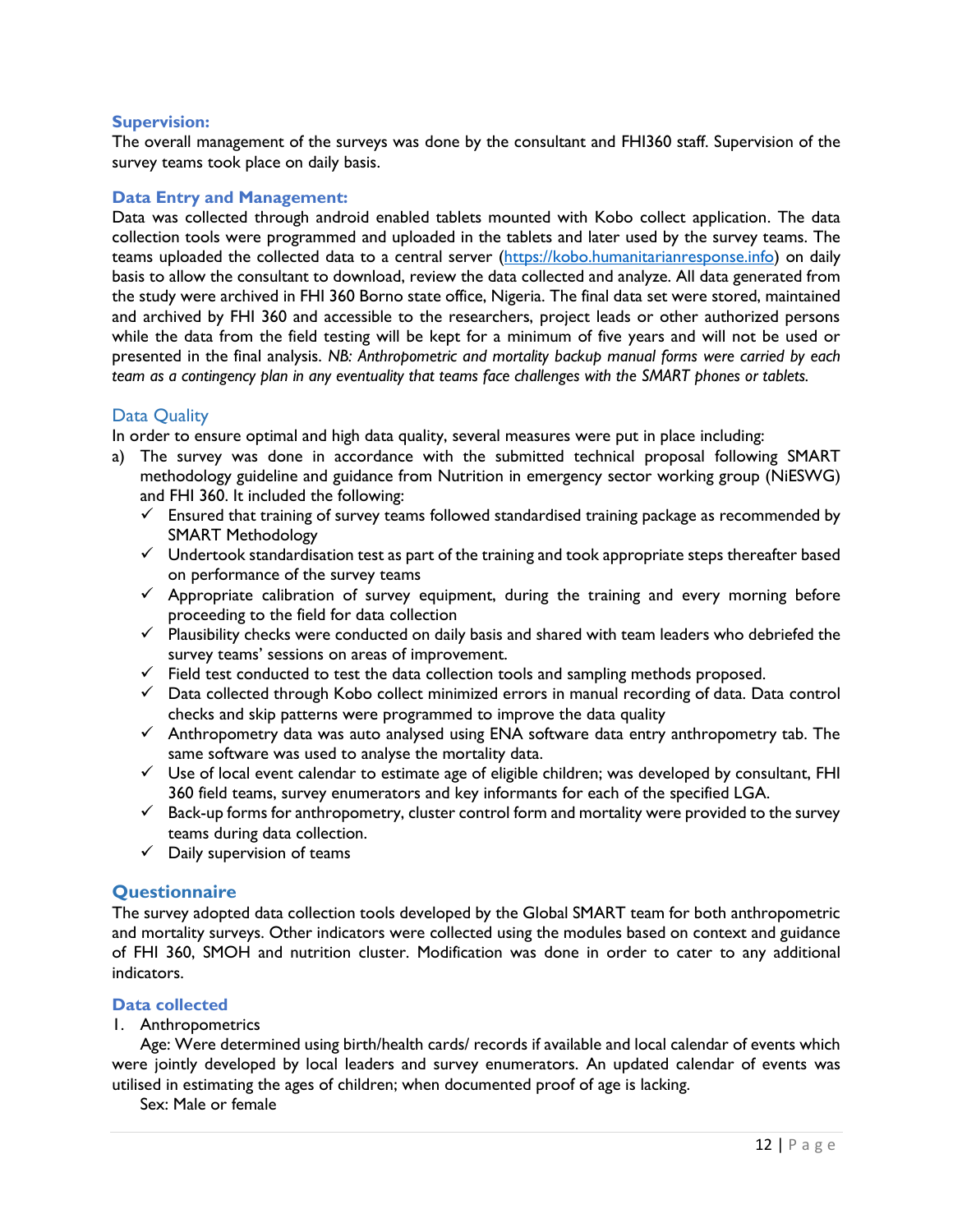- Weight: Children's weights were taken without clothes using mother and child digital weighing scales (SECA scales with precision of 100gm).
- **E** Height/length: Children were measured using the wooden UNICEF measuring boards (precision of 0.1cm). Children less than 24months were measured lying down, while those greater than or equal to 24months were measured standing up.
- Mid-upper arm circumference: MUAC measurements were taken at the mid-point of the left upper arm using both the child and adult MUAC tapes (precision of 0.1cm).
- Bilateral pitting oedema: Were assessed by the application of normal thumb pressure on both feet for 3 seconds.

Referral: All children identified with acute malnutrition by WHZ and MUAC and/or bilateral oedema were referred using referral forms to existing nutrition treatment sites.

- 2. Health Interventions Data: BCG, Vitamin A and measles were collected through confirmation from health cards or through interviewing caregiver by recalling if child was supplemented and vaccinated or not.
- 3. Morbidity: Two-week retrospective morbidity data were collected from mothers/caregivers of all children (6-59 months) included in the anthropometric survey.
- 4. WASH indicators on hand washing, access to safe water and sanitation
- 5. Mortality- were assessed through retrospective(recall) in the last 90-120 days depending on start of recall event.
	- a. Crude Mortality Rate (CMR)
	- b. Under-five Mortality Rate(U5MR)
- 6. IYCF- Exclusively breastfeed, Minimum Meal Frequency, Minimum Dietary Diversity, Minimum Acceptable Diet and Early Initiation to breast milk etc.

## <span id="page-13-0"></span>**Data Analysis, results and output**

The anthropometric and mortality data were analysed using ENA for SMART (9th July 2015 version). The other additional data (immunization, maternal nutrition, morbidity etc.) were analysed using SPSS version 23. Various statistics were used to summarize the data including percentages, means, and median, cross tabulation among others. The analysed data were presented in both tabular and graphical presentations. The preliminary results were presented to the field office for their inputs soon after data collection. Thereafter, the preliminary results were shared with FHI 360 and NiESWG for the validation before

finalizing the reports. The final reports were available within seven days after incorporating the feedback from FHI 360, SMOH, UNICEF, Nutrition cluster and NIESWG staff. All training materials, data analysis output (both raw and final) were submitted electronically to FHI 360 IHANN II project team.

## **Ethical consideration and community consent**

Due to the comprehensive nature of the survey, the consent of individuals and organizations were obtained. Community leaders were consulted in order to discuss and clarify questions and reservations that they had on the process of surveying their population. All respondents were informed about the reason for taking the survey administration and anthropometric measurements.

- The team ensured affirmation from caregivers at the household level that their children will not be at risk of harm while being measured and confidentiality for the information they provide to the team.
- The team clearly explained to the household that they could not get any kind of benefit for participating in the survey
- The participants/households had right to withdraw from the assessment at any time.

## **Confidentiality**

The enumerator ensured not to discuss the respondents' answers with anyone, except to the consultant or team lead when clarification was needed. For all the study components, no personal identifiers such as address, telephone and hospital identification number were documented on the study tools and during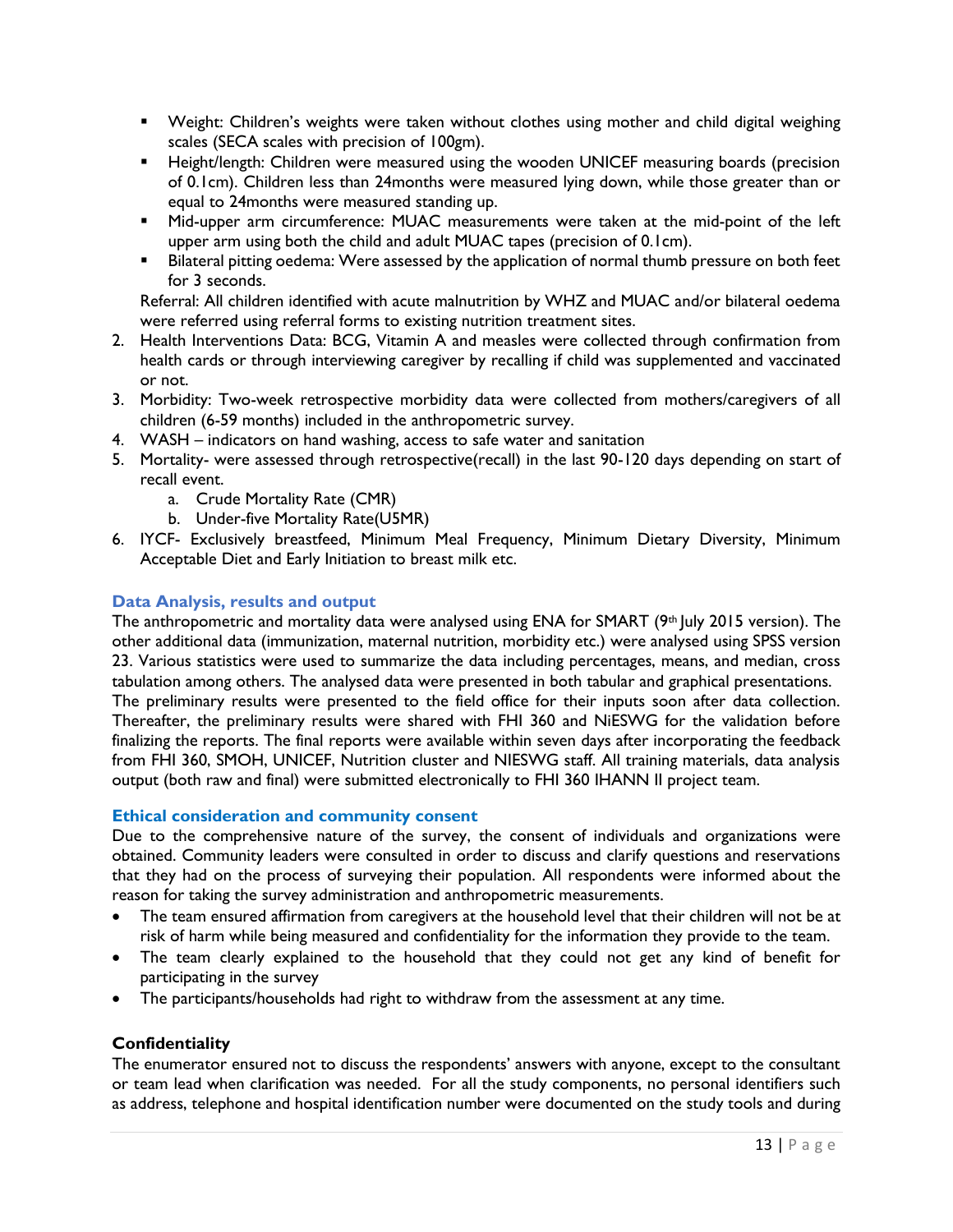the participant recruitment processes. There were no ways to link a specific questionnaire to a specific respondent. During the household survey, the respondent and the enumerators sought an appropriate place or corner in the house that ensured privacy during the question and answer sessions. A high level of confidentiality and security was strictly adhered to in handling the data from the study.

## **Informed Consent**

Inform consent were read out to all participants and respondents and written informed consent were obtained from all respondents. Only respondents or participants who voluntarily accepted to form part of the research subjects participated in the study.

## **Potential risk**

This survey utilized anthropometry measurement and interviewer-based questionnaire only, hence there were no direct or indirect potential risk to the study participants.

## **Training of study team on ethical consideration**

The survey team were tutored on all necessary ethical considerations for this study and the technical coinvestigator completed and has a valid certification for the CITI social and behavioral course for education and social researchers under the requirement of FHI 360.

## <span id="page-14-0"></span>**Study Protocol Approval**

The study protocol was submitted on 22<sup>nd</sup> September 2019 to the Nutrition in Emergency Sector Working Group for approval and findings shared on 24th October 2019.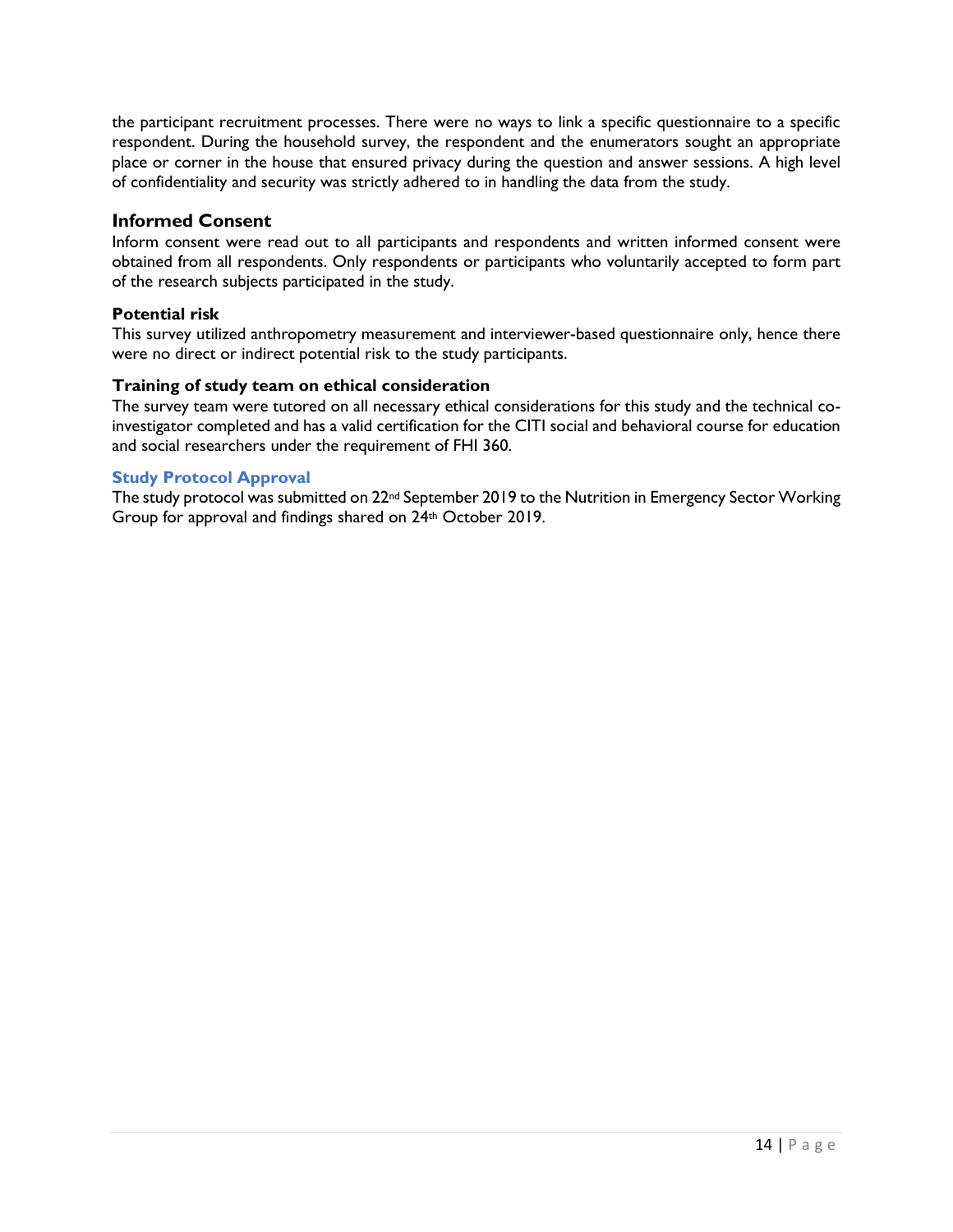## **3.0 SURVEY RESULTS**

## **3.1Sample size (achieved and planned)**

The data collection began on 26<sup>th</sup> September, 2019 and ended on October 9<sup>th</sup> 2019. The data collection was conducted concurrently in the four surveyed LGAs namely; Bama (Banki), Dikwa, Damboa and Ngala. The (*table 6 & 7)* provide details of sample size planned and achieved in each LGA. All the surveyed LGAs achieved the sample size of 80% and above for the survey results to be rendered representative. All clusters were assessed in all LGAs with exception of Ngala where one cluster in Gamboru host community was rendered inaccessible due to insecurity at the time of data collection. There were reported insecurity incidences in other locations of Banki, Dikwa and Damboa however the sampled clusters were not affected and thus all clusters were assessed.

<span id="page-15-1"></span><span id="page-15-0"></span>

|              | <b>Planned</b>     | <b>Achieved</b> | <b>Percentage</b><br>(%)   | <b>Planned</b><br>(Actual)   | <b>Achieved</b>                       | Percentage<br>$(\%)$                        | <b>Planned</b> | <b>Achieved</b>                          | Percentage<br>(%) |
|--------------|--------------------|-----------------|----------------------------|------------------------------|---------------------------------------|---------------------------------------------|----------------|------------------------------------------|-------------------|
|              |                    |                 |                            |                              |                                       |                                             |                |                                          |                   |
| Surveyed     | Number of   Number | -of-            | $\mathbb{T}$ %<br>surveyed | <b>Number</b><br><b>A</b> of | <b>Number</b><br><b>A</b> ot <b>I</b> | surveyed   Number<br>$\mathcal{C}_{\alpha}$ | of I           | <b>Number</b><br>of $\mid \% \mid$       | surveyed          |
| LGA          | <b>Sampled</b>     | <b>Clusters</b> | /planned                   | Households                   | Households                            | /planned                                    |                | children aged   children aged   /planned |                   |
|              | <b>Clusters</b>    |                 |                            |                              |                                       |                                             | $(6-59)$       | $(6-59)$                                 |                   |
|              |                    |                 |                            |                              |                                       |                                             | months         | months                                   |                   |
| Bama (Banki) | 35                 | 35              | 100%                       | 665                          | 664                                   | 99.9%                                       | 610            | 906                                      | 148.5%            |
| Damboa       | 37                 | 37              | 100%                       | 703                          | 699                                   | 99.4%                                       | 617            | 610                                      | 98.9%             |
| <b>Dikwa</b> | 36                 | 36              | 100%                       | 684                          | 683                                   | 99.9%                                       | 552            | 589                                      | 106.7%            |
| <b>Ngala</b> | 36                 | 35              | 97.2%                      | 684                          | 658                                   | 96.2%                                       | 552            | 652                                      | 118.1%            |

### Table 6: Sample size (planned and achieved)

\*The actual planned number of households was slightly higher than planned(see ENA for SMART planning template/Survey proposal) since actual was based on number of sampled clusters covered and target number of households to be assessed per cluster per day. \* Anthropometric sample size was used since it superceeded sample size(households) for mortality and IYCF indicators.

Table 7: Continuation Sample size (planned & surveyed)

| <b>Surveyed LGA</b> | <b>Number of persons (planned)</b><br>included in mortality | <b>Number of persons (surveyed) included</b><br>in mortality |
|---------------------|-------------------------------------------------------------|--------------------------------------------------------------|
| <b>Banki</b>        | 829. ا                                                      | 2.751                                                        |
| Damboa              | 1,581                                                       | 3,206                                                        |
| <b>Dikwa</b>        | 1,890                                                       | 3,107                                                        |
| <b>Ngala</b>        | .906                                                        | 3,181                                                        |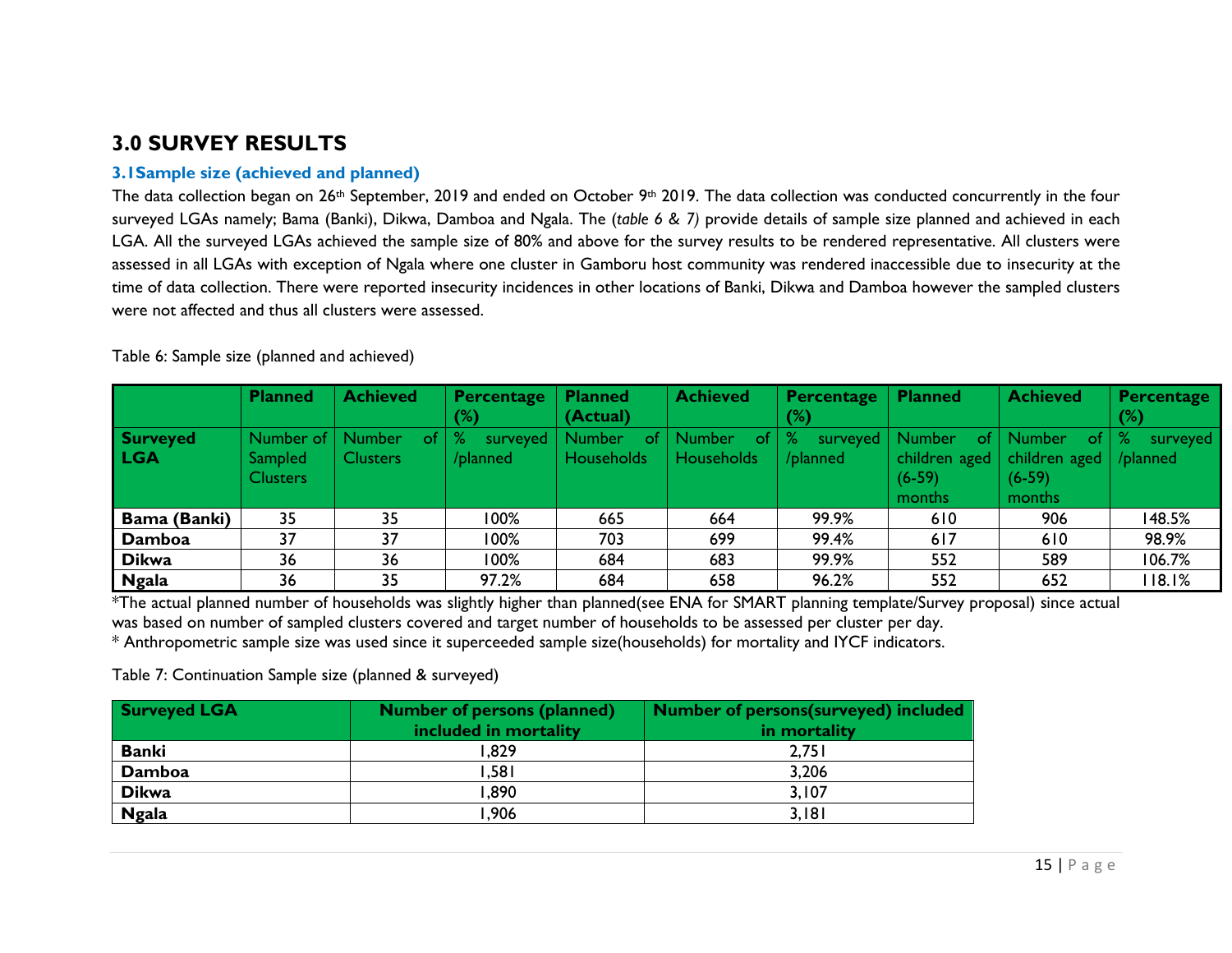## **3.2Data quality**

The overall data quality interpreted as Data Plausibility Scores (DPS) was generated from anthropometric data using ENA for SMART software. The DPS feedback and other observations during the survey data collection period were shared with survey team on daily basis for purposes of improvement. The (*table 8)* provides a summary of anthropometric DPS. The DPS interprets z-score flags based on SMART flags (+/-3). The overall DPS ranged between excellent to acceptable scores across the surveyed LGAs. The flagged data, sex ratio (boys and girls equally represented), standard deviation and kurtosis across all surveyed LGAs were interpreted at excellent. Age ratio between (6-29 and 30-59 months) was as expected in Damboa and Ngala, however it was significant in Banki and Dikwa. The main challenge was unavailability of documentation showing the actual date of birth of eligible children. It's important to note that more than 90% of age of eligible children was determined through estimation using an event calendar across the surveyed LGA. There were instances where survey team received immunization/clinic cards however the date indicated in the card was date first seen by health personnel or date immunized and not actual date of birth. Anthropometric measurements (weight, height and MUAC) had excellent to good scores across the surveyed LGAs. Skewness was symmetrical across all the surveyed LGAs with exception of Ngala where a negative skewness was observed, perhaps due to relative excess of wasted children. The poisson distribution indicates the wasted cases were uniformly distributed across the clusters in all survey LGAs.

| LGA           | Flagged | Sex ratio<br>(male:<br>female) | Age ratio                    |        | Digit Preference Score |             |           | Standard                      | Kurtosis   | Poisson                    | Overall                  |
|---------------|---------|--------------------------------|------------------------------|--------|------------------------|-------------|-----------|-------------------------------|------------|----------------------------|--------------------------|
|               | data    |                                | $(6-29)$<br>$30 -$<br>versus | Weight | Height/Length          | <b>MUAC</b> | Deviation | <b>Skewness</b><br><b>WHZ</b> | <b>WHZ</b> | distribution<br><b>WHZ</b> | <b>DPS</b><br><b>WHZ</b> |
|               |         |                                | 59)                          |        |                        |             | (SD WHZ)  |                               |            |                            |                          |
| <b>Bama</b>   | 0(0.8%) | $0(p=0.947)$                   | $10(p=0.000)$                | 0(3)   | 2(12)                  | 2(10)       | 0(0.96)   | $1(-0.20)$                    | 0(0.07)    | $I(p=0.020)$               | 16%                      |
| (Banki)       |         | (452:454)                      | (1.09)                       |        |                        |             |           |                               |            |                            |                          |
| <b>Damboa</b> | 0(1.6%) | $0(p=0.871)$<br>(303:307)      | $0 (= 0.341)$<br>(0.92)      | 0(6)   | 0(7)                   | 2(8)        | 0(1.04)   | $0(-0.15)$                    | $0(-0.09)$ | $0(p=0.276)$               | 2%                       |
| <b>Dikwa</b>  | 0(1.9%) | $0(p=0.902)$<br>(293:296)      | $10(p=0.000)$<br>(1.21)      | 0(4)   | 2(11)                  | 2(10)       | 0(1.04)   | $0(-0.12)$                    | 0(0.00)    | $0(p=0.708)$               | 14%                      |
| <b>Ngala</b>  | 0(2.5%) | $0(p=0.159)$<br>(344:308)      | $2(p=0.078)$<br>(0.98)       | 2(8)   | 2(11)                  | 2(10)       | 0(1.09)   | $3(-0.41)$                    | $0(-0.13)$ | $0(p=0.078)$               | 11%                      |

<span id="page-16-0"></span>Table 8: Summary data quality

\*Overall DPS(WHZ) ranges: DPS (0-9) interpreted as excellent; DPS (10-14) interpreted as good; DPS (15-24) interpreted as acceptable and DPS>25 interpreted as problematic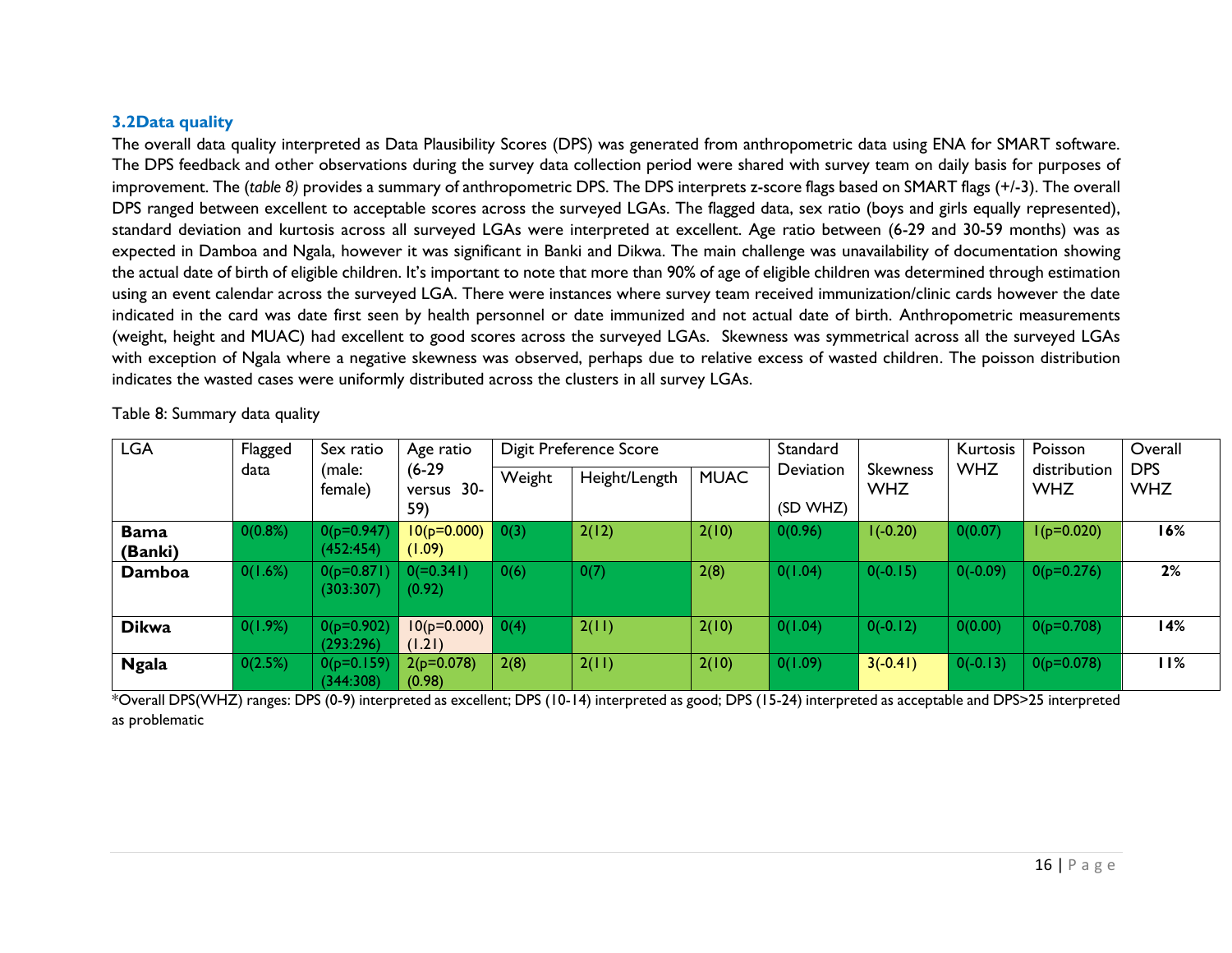## <span id="page-17-0"></span>**3.3 Demographic and household characteristics**

## <span id="page-17-1"></span>**3.3.1 Resident status of the respondent**

The main residence status of the respondents in sampled households in Bama (Banki) and Dikwa LGA were Internally Displaced Persons (IDP) representing 98.9% and 74.5% respectively. In Damboa and Ngala the respondents at household level were mainly residents, representing 55% and 53.1% respectively. Also, there were small percentage of returnees across the surveyed LGA as illustrated in (*table 9)*.

| <b>LGA</b>   | N    | internally displaced<br>person (IDP) | <b>Returnee</b> | <b>Resident</b> |
|--------------|------|--------------------------------------|-----------------|-----------------|
| <b>Banki</b> | 663  | $(656)$ 98.9                         | (6) 0.9         | (1) 0.2         |
| Damboa       | 698  | $(312)$ 44.7                         | $(2)$ 0.3       | (384) 55.0      |
| <b>Dikwa</b> | 683  | (509) 74.5                           | (5) 0.7         | $(169)$ 24.7    |
| <b>Ngala</b> | 657  | $(308)$ 46.9                         | $(0)$ 0.0       | (349) 53.1      |
| Total        | 2701 | (1785) 66.1                          | (13) 0.5        | (903) 33.4      |

<span id="page-17-2"></span>Table 9: Resident status of the respondent

## <span id="page-17-3"></span>**3.3.2Marital status of the respondent**

The main marital status of respondents at the household levels was married as illustrated in *figure 1*.



<span id="page-17-4"></span>Figure 1: Marital status of the respondent: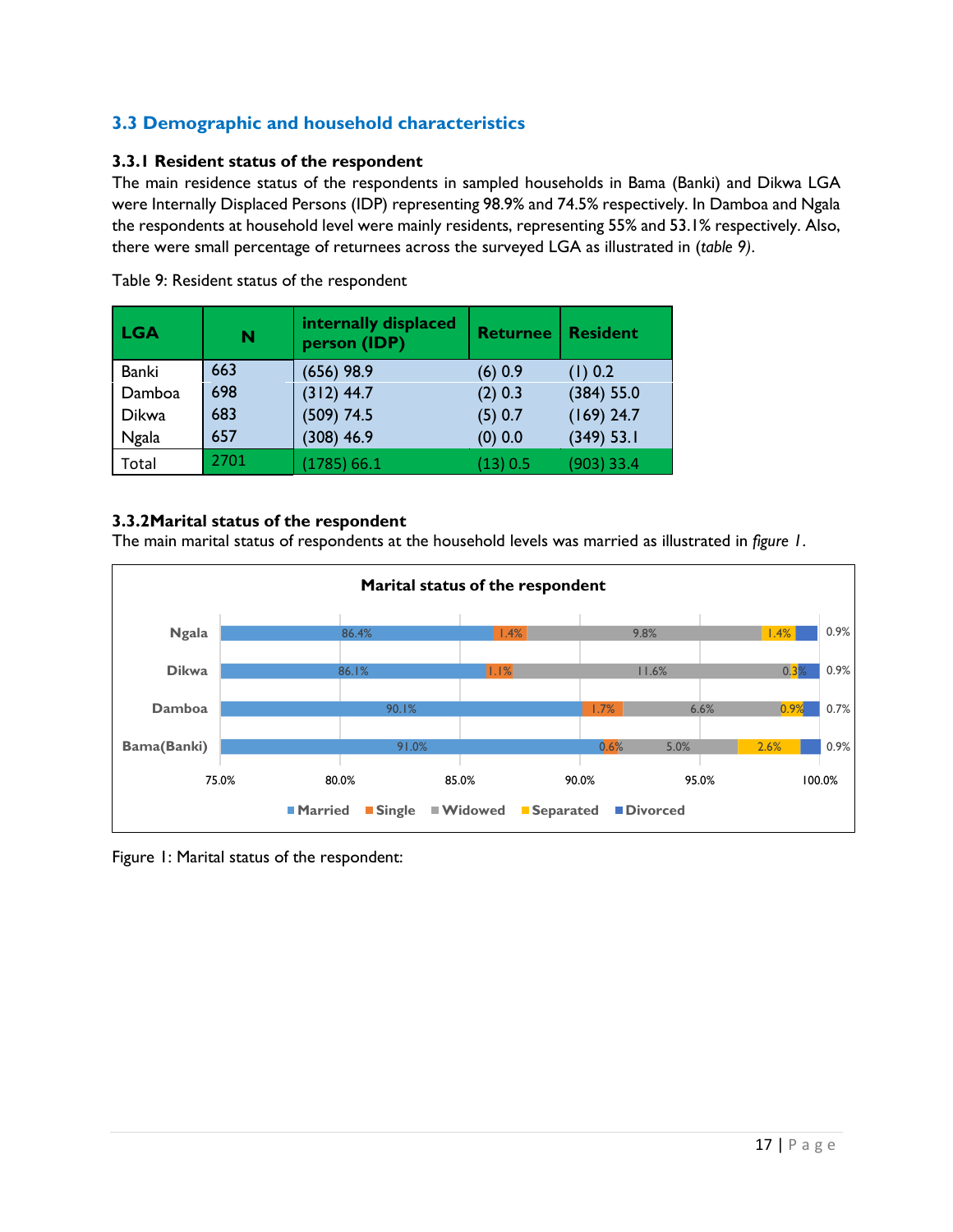## **3.4 Results of nutritional status among children aged (6-59) months**

## **3.4.1 Prevalence of acute malnutrition (wasting)**

 $\overline{\phantom{a}}$ 

The prevalence of acute malnutrition prevalence was based on by weight for height z-scores, Mid Upper Circumference (MUAC) and/or bilateral "pitting" oedema. WHO Standard of 2006 was used as reference standard while SMART flags (+/-3SD) was used as exclusion criteria for WHZscores. The findings on prevalence of Global Acute Malnutrition (GAM), Moderate Acute Malnutrition (MAM) and Severe Acute Malnutrition (SAM) based on Weight for Height Z-scores (WHZ) and MUAC (mm) are indicated in *table 10*. The prevalence of GAM based on WHZ was interpreted as high<sup>5</sup> (10-<15) in Ngala and Dikwa; and medium (5-<10) in Banki and Damboa. The prevalence of GAM by WHZ and MUAC reveals existing cases of Moderate and Severe Acute Malnutrition in the surveyed LGAs. Most of the wasted cases were moderately acute malnourished based on MUAC and WHZ. No confirmed case of bilateral oedema was reported.

<span id="page-18-1"></span><span id="page-18-0"></span>

|                        |     |                  | Acute Malnutrition by WHZ-scores and/or oedema (SMART flags) |               |             |                |                       | <b>Acute Malnutrition by MUAC and/or oedema</b> |  |
|------------------------|-----|------------------|--------------------------------------------------------------|---------------|-------------|----------------|-----------------------|-------------------------------------------------|--|
| Surveyed<br><b>LGA</b> |     | GAM (WHZ <- 2SD) | $MAM(WHZ_2-3<-2SD)$ SAM (WHZ<-3SD)                           |               |             | $GAM$ (<125mm) | $MAM(\geq 115<125mm)$ | $SAM$ (<115mm)                                  |  |
|                        | N.  | (n) $%$ [C.I]    | (n) $%$ [C.I]                                                | (n) $%$ [C.I] | N           | $(n)$ % [C.I]  | (n) $%$ [C.I]         | $(n)$ % $[C.1]$                                 |  |
| <b>Bama</b>            | 899 | $(78)$ 8.7%      | (11) 1.2%<br>$(67)$ 7.5%<br>906                              |               | $(47)$ 5.2% | $(41)$ 4.5%    | $(6)$ 0.7%            |                                                 |  |
| (Banki)                |     | $[6.6 - 11.4]$   | $[5.6 - 9.9]$                                                | $[0.7 - 2.2]$ |             | $[3.7 - 7.2]$  | $[3.3 - 6.2]$         | $[0.3 - 1.4]$                                   |  |
| Damboa                 |     | $(54)$ 9.0%      | $(44)$ 7.3%                                                  | $(10)$ 1.7%   | 610         | $(62)$ 10.2%   | $(48)$ 7.9%           | $(14)$ 2.3%                                     |  |
|                        | 600 | $[6.8 - 11.8]$   | $[5.6 - 9.6]$                                                | $[0.8 - 3.4]$ |             | $[7.4 - 13.8]$ | $[5.6 - 10.9]$        | $[1.3 - 4.0]$                                   |  |
| <b>Dikwa</b>           | 577 | $(60)$ 10.4%     | $(48)$ 8.3%                                                  | $(12)$ 2.1%   |             | $(35)$ 5.9%    | $(29)$ 4.9%           | $(6)$ 1.0%                                      |  |
|                        |     | $[8.3 - 12.9]$   | $[6.5 - 10.6]$                                               | $[1.2 - 3.7]$ | 589         | $[3.9 - 9.0]$  | $[3.0 - 7.9]$         | $[0.4 - 2.9]$                                   |  |
| <b>Ngala</b>           | 635 | $(91)$ 14.3%     | $(67)$ 10.6%                                                 | $(24)$ 3.8%   | 652         | $(38)$ 5.8%    | $(33)$ 5.1%           | $(5)$ 0.8%                                      |  |
|                        |     | $[11.3-18.1]$    | $[7.9 - 14.0]$                                               | $[2.5 - 5.6]$ |             | $[4.3 - 7.9]$  | $[3.6 - 7.1]$         | $[0.3 - 1.8]$                                   |  |

Table 10: Prevalence of acute malnutrition by WHZ and MUAC (and/or bilateral oedema)

<sup>&</sup>lt;sup>5</sup>The interpretation for prevalence of acute malnutrition based on GAM by WHZ was referred from new UNICEF revised prevalence thresholds.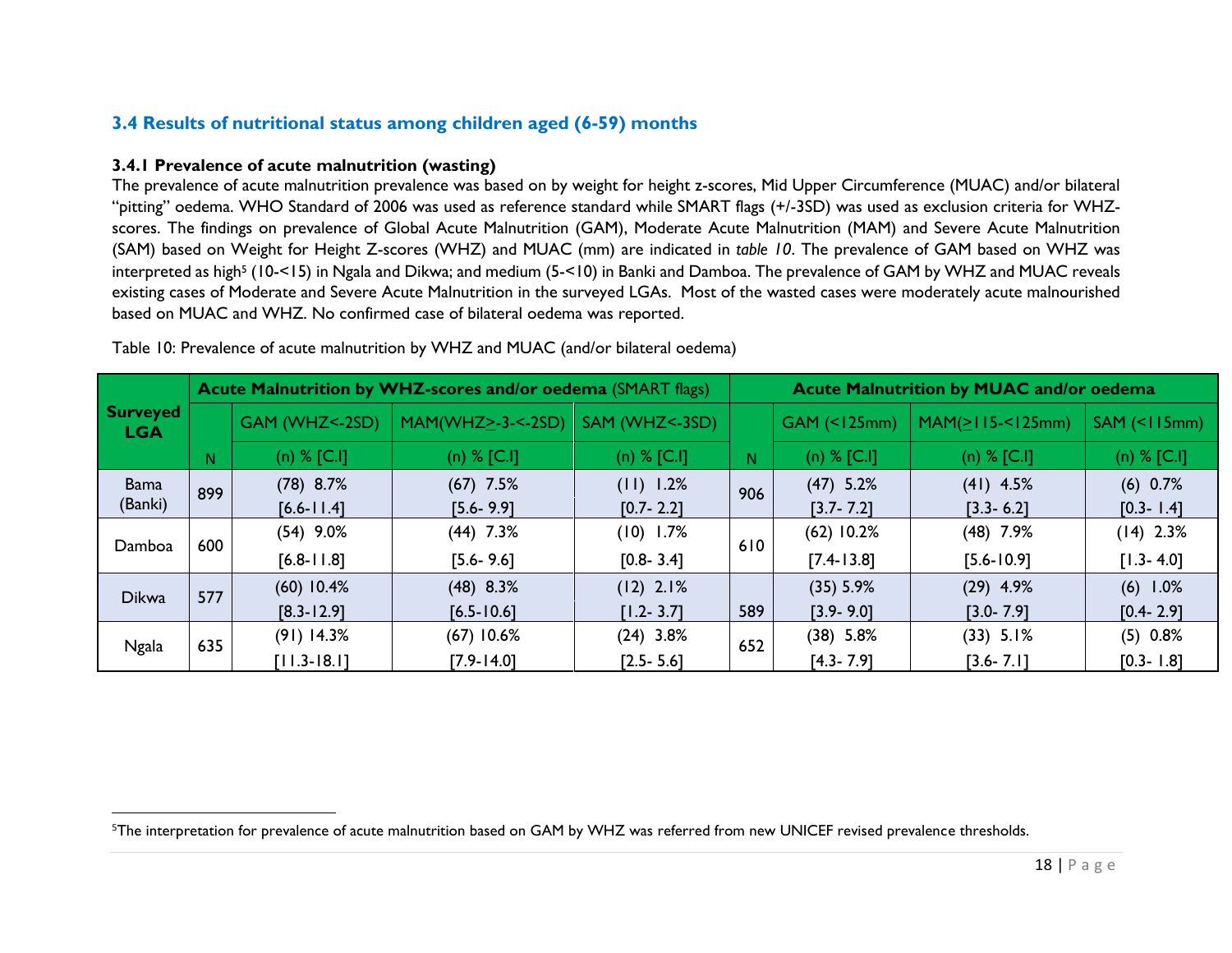The prevalence of GAM based on (WHZ) was below critical thresholds (>15%) across the surveyed LGAs as indicated in *figure 2*. The GAM (WHZ) across the surveyed LGAs was below that of Borno State at 11.2% (NFSS, May 2019) with exception of Ngala LGA.



Figure 2: GAM(WHZ) prevalence across the surveyed LGAs

*Table 11: Sex disaggregation of prevalence of acute malnutrition based on weight-for-height z-scores (and/or oedema) in all surveyed LGA.* 

<span id="page-19-0"></span>

|               | <b>Prevalence of global malnutrition</b><br>GAM (WHZ<-2SD) |                                |                              |                               | <b>Prevalence of moderate</b><br>malnutrition<br><b>MAM(WHZ&gt;-3-&lt;-2SD)</b> |                              | <b>Prevalence of severe</b><br>malnutrition<br>SAM (WHZ<-3SD) |                             |                             | <b>Number</b><br><b>of</b><br>children |
|---------------|------------------------------------------------------------|--------------------------------|------------------------------|-------------------------------|---------------------------------------------------------------------------------|------------------------------|---------------------------------------------------------------|-----------------------------|-----------------------------|----------------------------------------|
| LGA           | All                                                        | <b>Boys</b>                    | <b>Girls</b>                 | All                           | <b>Boys</b>                                                                     | <b>Girls</b>                 | All                                                           | <b>Boys</b>                 | <b>Girls</b>                | $6 - 59$<br>months                     |
| <b>Ngala</b>  | $(91)$ 14.3<br>$[11.3 - 8.1]$                              | $(53)$ 15.8<br>$[11.1 - 22.0]$ | (38)12.7<br>$[8.8 - 18.0]$   | $(67)$ 10.6<br>$[7.9 - 14.0]$ | $(40)$ 11.9<br>$[8.1 - 17.3]$                                                   | $(27)$ 9.0<br>$[5.8 - 13.7]$ | $(24)$ 3.8<br>$[2.5 - 5.6]$                                   | $(13)$ 3.9<br>$[2.2 - 6.8]$ | $(11)$ 3.7<br>$[1.8 - 7.3]$ | 635                                    |
| <b>Dikwa</b>  | $(60)$ 10.4<br>$[8.3 - 12.9]$                              | (36)12.6<br>$[9.1 - 17.3]$     | $(24)$ 8.2<br>$[5.6 - 11.9]$ | $(48)$ 8.3<br>$[6.5 - 10.6]$  | $(27)$ 9.5<br>$[6.6 - 13.5]$                                                    | $(21)$ 7.2<br>$[4.7 - 10.8]$ | $(12)$ 2.1<br>$[1.2 - 3.7]$                                   | $(9)$ 3.2<br>$[1.5 - 6.5]$  | $(3)$ 1.0<br>$[0.3 - 3.1]$  | 577                                    |
| <b>Damboa</b> | $(54)$ 9.0<br>$[6.8 - 11.8]$                               | $(29)$ 9.7<br>$[6.6 - 14.0]$   | $(25)$ 8.3<br>$[5.5 - 12.3]$ | $(44)$ 7.3<br>$[5.6 - 9.6]$   | $(22)$ 7.4<br>$[4.9 - 10.8]$                                                    | $(22)$ 7.3<br>$[4.7 - 11.1]$ | $(10)$ 1.7<br>$[0.8 - 3.4]$                                   | $(7)$ 2.3<br>$[1.0 - 5.6]$  | (3) 1.0<br>$[0.2 - 4.2]$    | 600                                    |
| <b>Bama</b>   | $(78)$ 8.7                                                 | $(42)$ 9.4                     | (36) 8.0                     | $(67)$ 7.5                    | $(33)$ 7.3                                                                      | $(34)$ 7.6                   | (11) 1.2                                                      | $(9)$ 2.0                   | (2) 0.4                     | 899                                    |
| (Banki)       | $[6.6 - 11.4]$                                             | [6.7-12.9]                     | [5.4- 11.6]                  | $[5.6 - 9.9]$                 | $[5.2 - 10.4]$                                                                  | $[5.0 - 11.2]$               | $[0.7 - 2.2]$                                                 | $[1.0 - 3.8]$               | $[0.1 - 1.8]$               |                                        |

*(prevalence of oedema is 0.0 %)*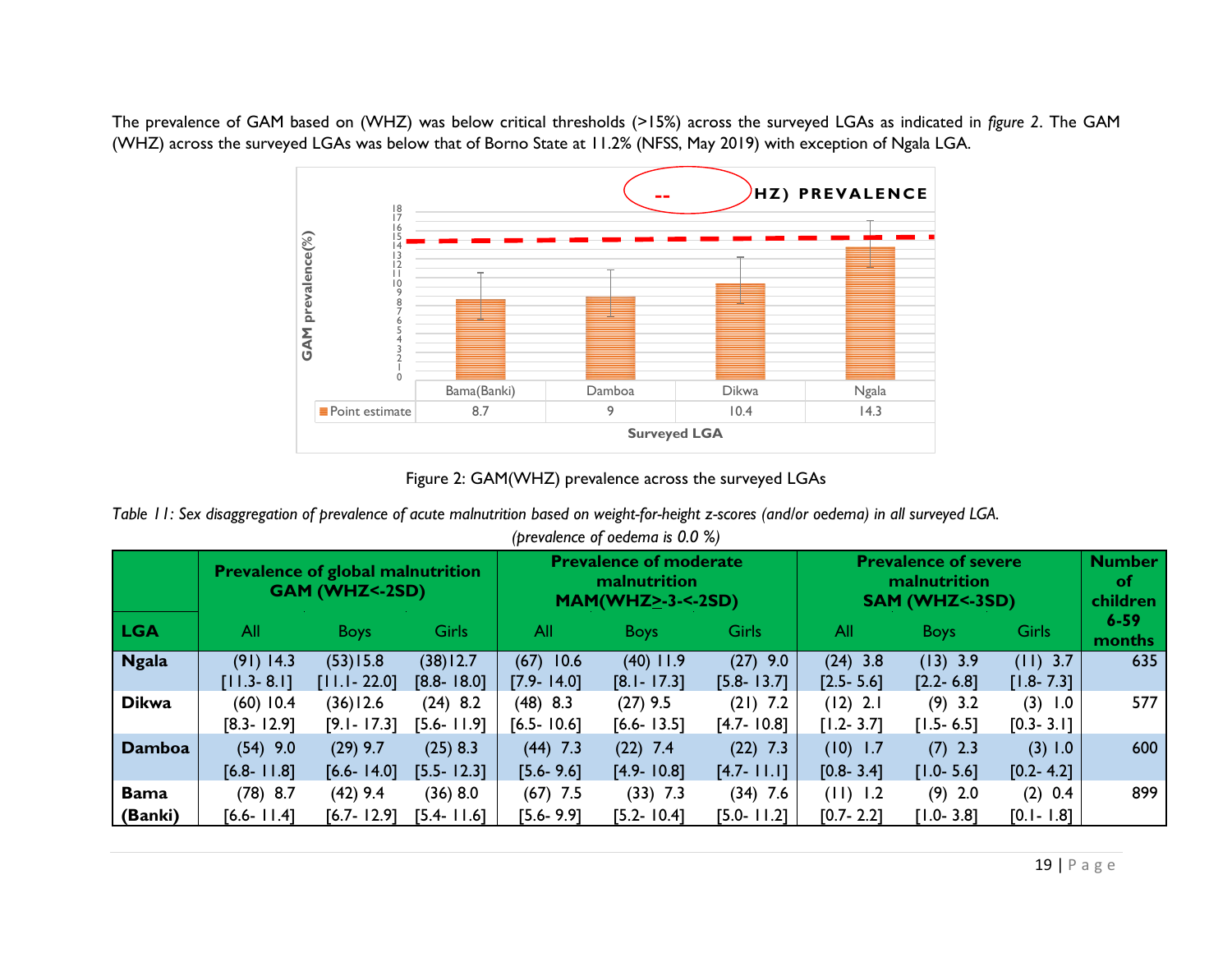The *figure 3* below illustrates distribution GAM(WHZ) prevalence by sex versus WHO standard curve with exclusion based on SMART flags. Banki, Damboa, Dikwa and Ngala survey curves for both boys and girls tend to deviate to the left of the reference curve at mean of (-0.66), (- 0.63), (-0.72) and (-0.79) respectively.



<span id="page-20-0"></span>Figure 3: Gaussian curve (survey curve versus WHO curve) for age and sex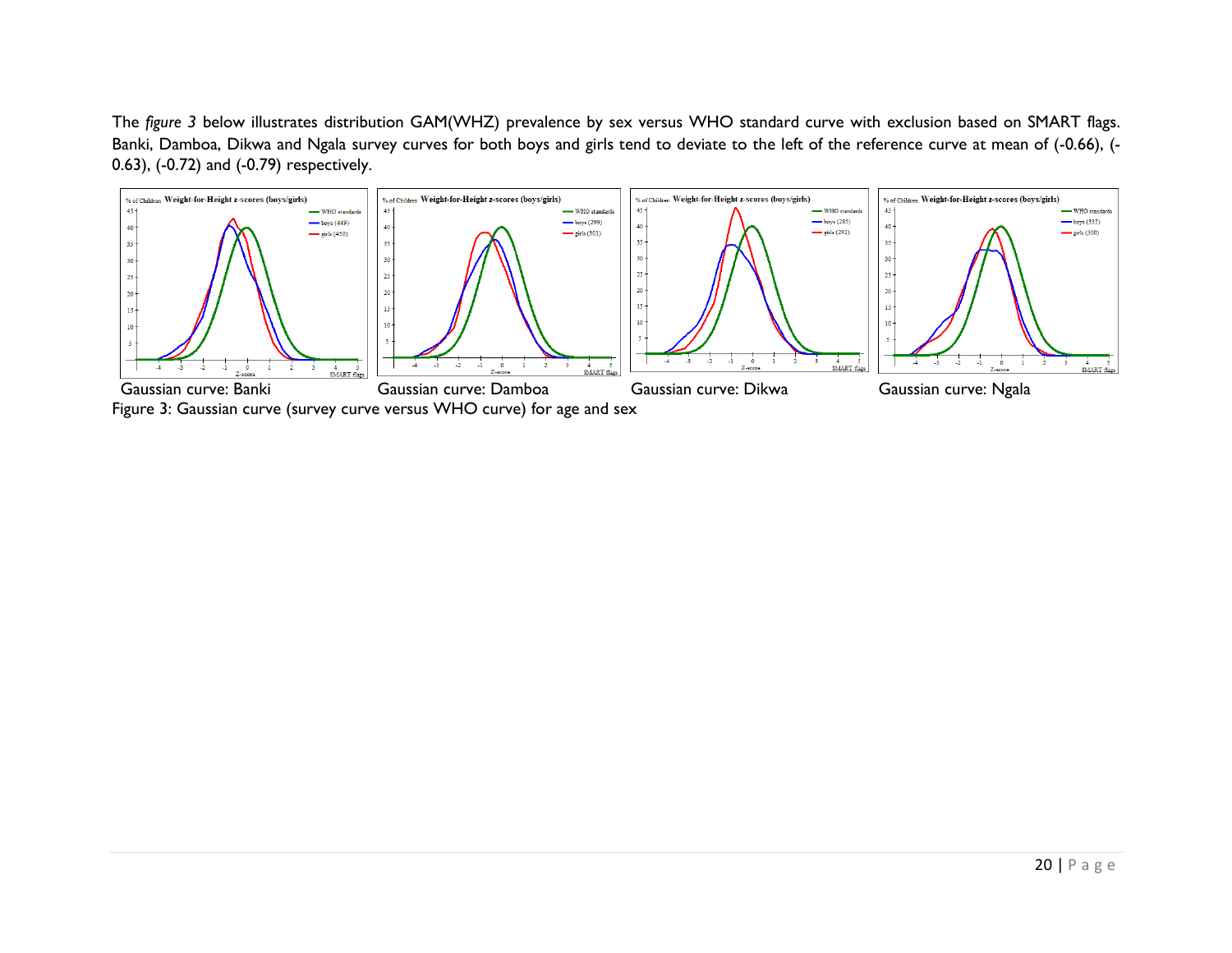## **3.4.2 Prevalence of stunting and underweight**

 $\overline{\phantom{a}}$ 

The prevalence of stunting and underweight among children aged (6-59) months was based on height for age and weight for age z-scores. WHO Standard of 2006 was used as reference standard while SMART flags (+/-3SD) was used as exclusion criteria for HAZ and WAZ-scores. The summary prevalence of stunting and underweight is illustrated in *table 12*. The prevalence of stunting and underweight was highest in Damboa LGA and lowest in Bama (Banki)LGA. Prevalence of stunting was interpreted as very high (>40) in Damboa, high (30-39) in Dikwa and medium<sup>6</sup>(20-29) in Banki and Ngala respectively.

<span id="page-21-0"></span>

|                               |     | <b>Stunting</b>                             |                                                    | <b>Underweight</b> |                                                |                                                       |  |
|-------------------------------|-----|---------------------------------------------|----------------------------------------------------|--------------------|------------------------------------------------|-------------------------------------------------------|--|
| <b>Surveyed</b><br><b>LGA</b> | N   | <b>Prevalence of</b><br>stunting (HAZ<-2SD) | <b>Prevalence of severe</b><br>stunting (HAZ<-3SD) | <b>N</b>           | <b>Prevalence of</b><br>underweight (HAZ<-2SD) | <b>Prevalence of severe</b><br>underweight (HAZ<-3SD) |  |
|                               |     | $n$ (%) [C.I]                               | $n$ (%) [C.I]                                      |                    | $n$ (%) [C.I]                                  | $n$ (%) [C.I]                                         |  |
| <b>Bama</b>                   |     | $(223)$ 25.5%                               | $(57)$ 6.5%                                        | 900                | $(155)$ 17.2%                                  | $(24)$ 2.7%                                           |  |
| (Banki)                       | 874 | $[22.1 - 29.3]$                             | $[4.8 - 8.8]$                                      |                    | $[14.1 - 20.8]$                                | $[1.7 - 4.1]$                                         |  |
| Damboa                        | 580 | $(283)$ 48.8%                               | $(131)$ 22.6%                                      | 603                | $(201)$ 33.3%                                  | (61) 10.1%                                            |  |
|                               |     | $[42.7 - 54.9]$                             | $[18.4 - 27.4]$                                    |                    | $[28.6 - 38.4]$                                | $[7.6 - 13.4]$                                        |  |
|                               | 565 | (222) 39.3%                                 | $(90)$ 15.9%                                       | 581                | $(165)$ 28.4%                                  | $(38)$ 6.5%                                           |  |
| <b>Dikwa</b>                  |     | $[35.2 - 43.6]$                             | $[12.9 - 19.5]$                                    |                    | $[23.9 - 33.4]$                                | $[4.7 - 9.0]$                                         |  |
|                               |     | (180) 29.0%                                 | $(65)$ 10.5%                                       |                    | (154) 23.8%                                    | $(45)$ 7.0%                                           |  |
| <b>Ngala</b>                  | 620 | $[24.6 - 33.9]$                             | $[8.2 - 13.2]$                                     | 646                | $[20.2 - 27.8]$                                | $[5.0 - 9.7]$                                         |  |

Table 12: Prevalence of stunting and underweight based on z-scores

Mean z-scores, excluded subjects and design effect on prevalence of undernutrition based on z-scores (WHZ/HAZ/WAZ) is available in *annex 2*.

<sup>&</sup>lt;sup>6</sup>The interpretation for prevalence of stunting and underweight based on HAZ and WAZ was referred from new UNICEF revised prevalence thresholds.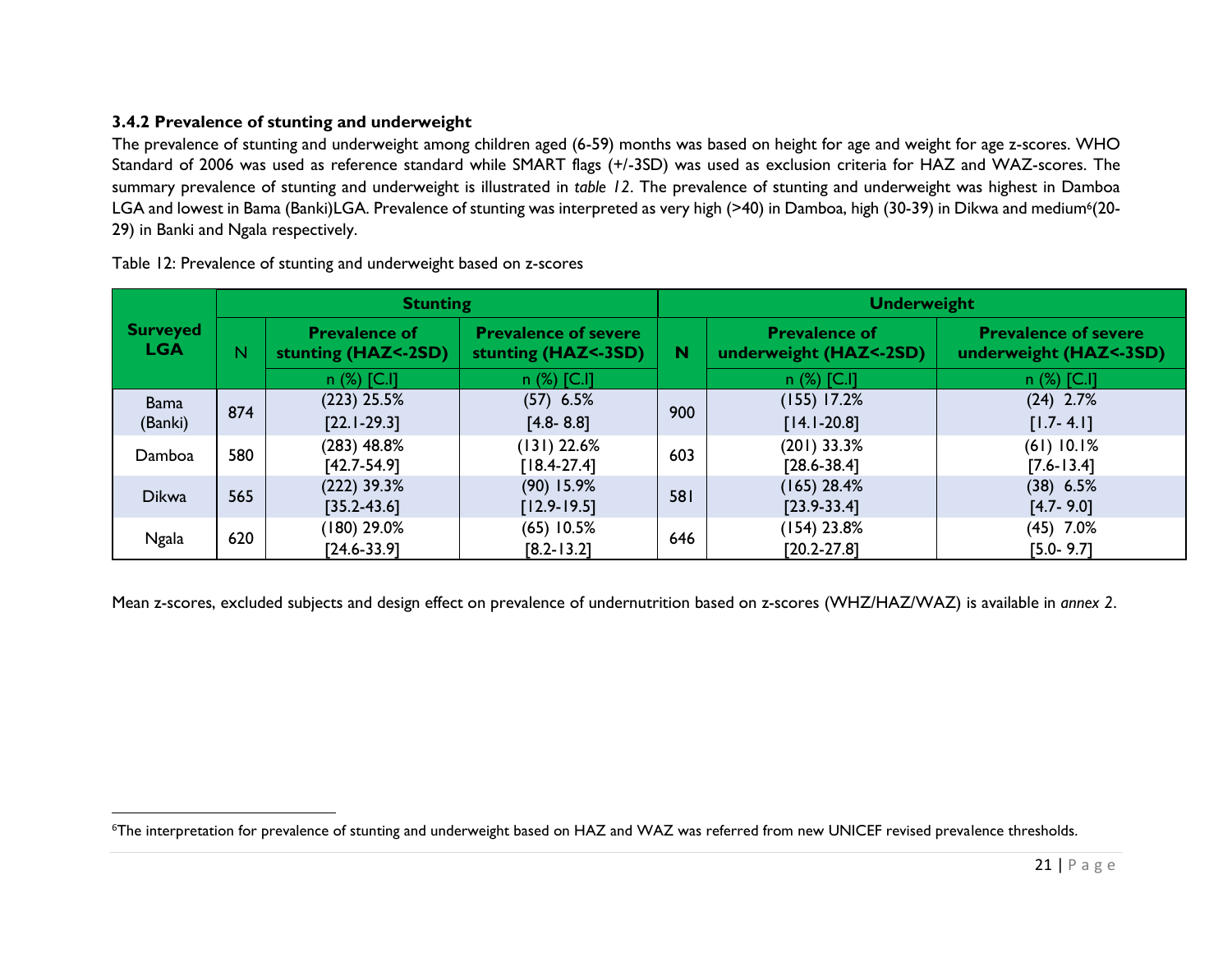## <span id="page-22-0"></span>**3.5 Child Health**

## <span id="page-22-1"></span>**3.5.1 Morbidity patterns**

## *3.5.1 (a) prevalence of main child illnesses*

Morbidity was assessed by interviewing caregiver based on retrospective two weeks recall prior to survey data collection to confirm if his/her child was sick. The percentage of children reported ill in Bama (Banki), Damboa, Dikwa and Ngala LGAs was 13.3%, 44.6%, 22.7% and 27.1% respectively. The main illnesses reported across the surveyed LGAs were fever/chills and acute respiratory infections/Cough as illustrated in *table 13*. Prevalence of fever with chills and ARI was highest in Damboa LGA (representing 37.2% and 29.8%) while prevalence of watery diarrhoea was highest in Ngala LGA (representing 9.0%).

| <b>LGA</b>   | <b>Morbidity</b><br>(child reported<br>ill two weeks<br>prior to survey<br>data<br>collection) | Prevalence of<br>fever with<br>chills | Prevalence of<br>ARI and<br>coughing | Prevalence of<br>watery diarrhea | Prevalence of<br>bloody diarrhea |
|--------------|------------------------------------------------------------------------------------------------|---------------------------------------|--------------------------------------|----------------------------------|----------------------------------|
|              | $(n)$ % [C.I]                                                                                  | $(n)$ % [C.I]                         | $(n)$ % $[C.1]$                      | $(n)$ % [C.I]                    | $(n)$ % [C.I]                    |
| <b>Banki</b> | (121) 13.4                                                                                     | (61) 6.7                              | (54) 6.0                             | $(20)$ 2.2                       | $(0)$ 0.0                        |
|              | $[11.1 - 15.6]$                                                                                | $[5.1 - 8.4]$                         | $[4.4 - 7.5]$                        | $[1.3 - 3.2]$                    |                                  |
| Damboa       | $(258)$ 42.3                                                                                   | $(215)$ 35.2                          | $(172)$ 28.2                         | $(29)$ 4.8                       | $(0)$ 0.0                        |
|              | $[38.4 - 46.2]$                                                                                | $[31.5 - 39.0]$                       | $[24.6 - 31.8]$                      | $[3.1 - 6.4]$                    |                                  |
| <b>Dikwa</b> | $(132)$ 22.4                                                                                   | $(71)$ 12.1                           | $(22)$ 3.7                           | $(41)$ 7.0                       | (1) 0.2                          |
|              | $[19.0 - 25.8]$                                                                                | $[9.4 - 14.7]$                        | $[2.2 - 5.3]$                        | $[4.9 - 9.0]$                    | $[0.0 - 0.5]$                    |
|              | $(178)$ 27.3                                                                                   | (113) 17.3                            | $(77)$ 11.8                          | (59) 9.0                         | (5) 0.8                          |
| <b>Ngala</b> | $[23.9 - 30.7]$                                                                                | $[14.4 - 20.2]$                       | $[9.3 - 14.3]$                       | $[6.8 - 11.3]$                   | $[0.1 - 1.4]$                    |

#### Table 13: Morbidity patterns

## *3.5.1 (b) Health seeking option sought*

Majority of respondents across the surveyed LGAs sought treatment for their ill child at Non-Government Organization (NGO) operated facility representing (73.6%, 65.9%, 69.7% and 84.3%) in Banki, Damboa, Dikwa and Ngala respectively. However, it's important to note that some caregivers did not seek any treatment for their ill children as illustrated in *table 14*.

|  |  |  | Table 14: Health Seeking sought |  |
|--|--|--|---------------------------------|--|
|--|--|--|---------------------------------|--|

| <b>LGA</b>   | Traditional<br><b>Healer</b> | <b>Private</b><br>clinic | <b>Shops</b> | <b>Public clinic</b> | NGO/FBO<br>clinic/facility | <b>No</b><br>treatment |
|--------------|------------------------------|--------------------------|--------------|----------------------|----------------------------|------------------------|
|              | $(n)$ %                      | (n) $%$                  | $(n)$ %      | $(n)$ %              | $(n)$ %                    | $(n)$ %                |
| Banki        | (2) 1.7                      | $(0)$ 0.0                | (9) 7.4      | $(0)$ 0.0            | $(89)$ 73.6                | $(23)$ 19.0            |
| Damboa       | $(0)$ 0.0                    | (2) 0.8                  | $(69)$ 26.7  | $(6)$ 2.3            | (170) 65.9                 | $(14)$ 5.4             |
| <b>Dikwa</b> | (1) 0.8                      | $(5)$ 3.8                | $(13)$ 9.8   | $(0)$ 0.0            | $(92)$ 69.7                | $(20)$ 15.2            |
| <b>Ngala</b> | $(0)$ 0.0                    | $(0)$ 0.0                | $(0)$ 0.0    | $(0)$ 0.0            | (150) 84.3                 | $(22)$ 12.4            |
| Total        | (3) 0.4                      | (7) 1.0                  | (91) 13.2    | (6) 0.9              | (501) 72.7                 | $(79)$ 11.5            |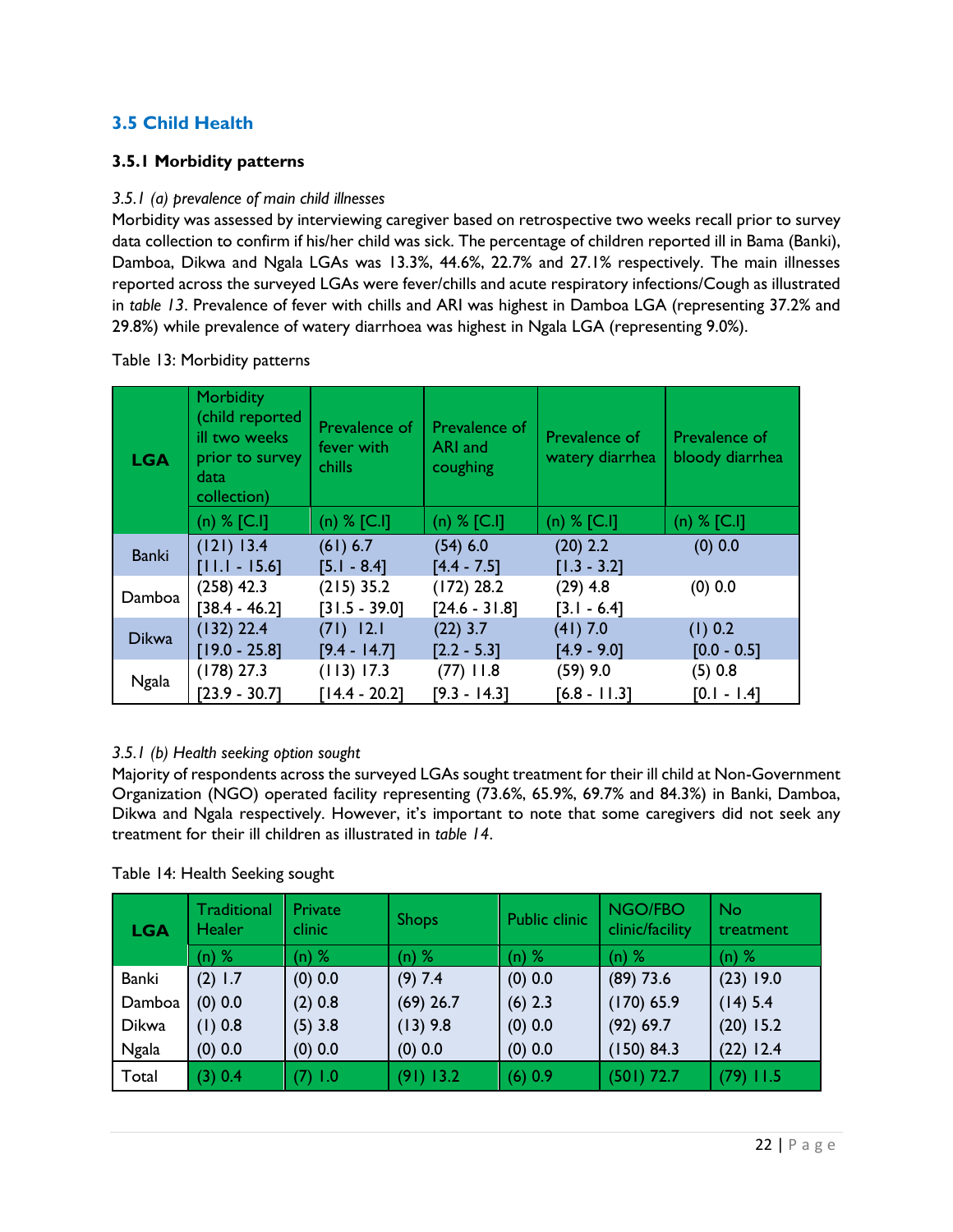## <span id="page-23-0"></span>**3.5.2 Vaccination, Supplementation & Deworming coverage**

<span id="page-23-1"></span>3.5.2 (a) Measles coverage among children aged (9-59) months

The coverage of measles vaccination among children aged (9-59) months was above 80% verified by card and recall in Bama (Banki) and Dikwa respectively. The measles coverage (by card & recall) was below 80% in Damboa and Ngala as illustrated in *figure 4.*



<span id="page-23-2"></span>Figure 4: Measles vaccination coverage

## *3.5.3 (b)Vitamin A supplementation among children aged (6-59) months*

Vitamin A supplementation coverage among children aged (6-59) months in the past 6 months verified by both card and recall was 74.4%, 24.7%, 53.8%, 27.8% in Bama (Banki), Damboa, Dikwa and Ngala LGA respectively. Majority of the respondents who confirmed the child was supplemented with vitamin A, the verification was through recall. The children who received twice or more supplementation in the past one year were less than 50% across the surveyed LGA.

## *3.5.5 (c) Deworming coverage among children aged (12-59) months*

Deworming coverage among children aged (12-59) months was below 50% across the surveyed LGA with exception of Bama (Banki)LGA at 89.5%. See *table 15*

Table 15: Deworming coverage among children aged (12-59 months)

| <b>Surveyed LGA</b> | $N(12-59)$ | <b>Percentage (95% C.I)</b> |
|---------------------|------------|-----------------------------|
| Banki               | 812        | 89.5% (87.4-91.6)           |
| Damboa              | 523        | 34.0% (30.0-38.1)           |
| Dikwa               | 494        | $42.7\%$ (38.4-47.1)        |
| Ngala               | 591        | $9.8\%$ (7.4-12.2)          |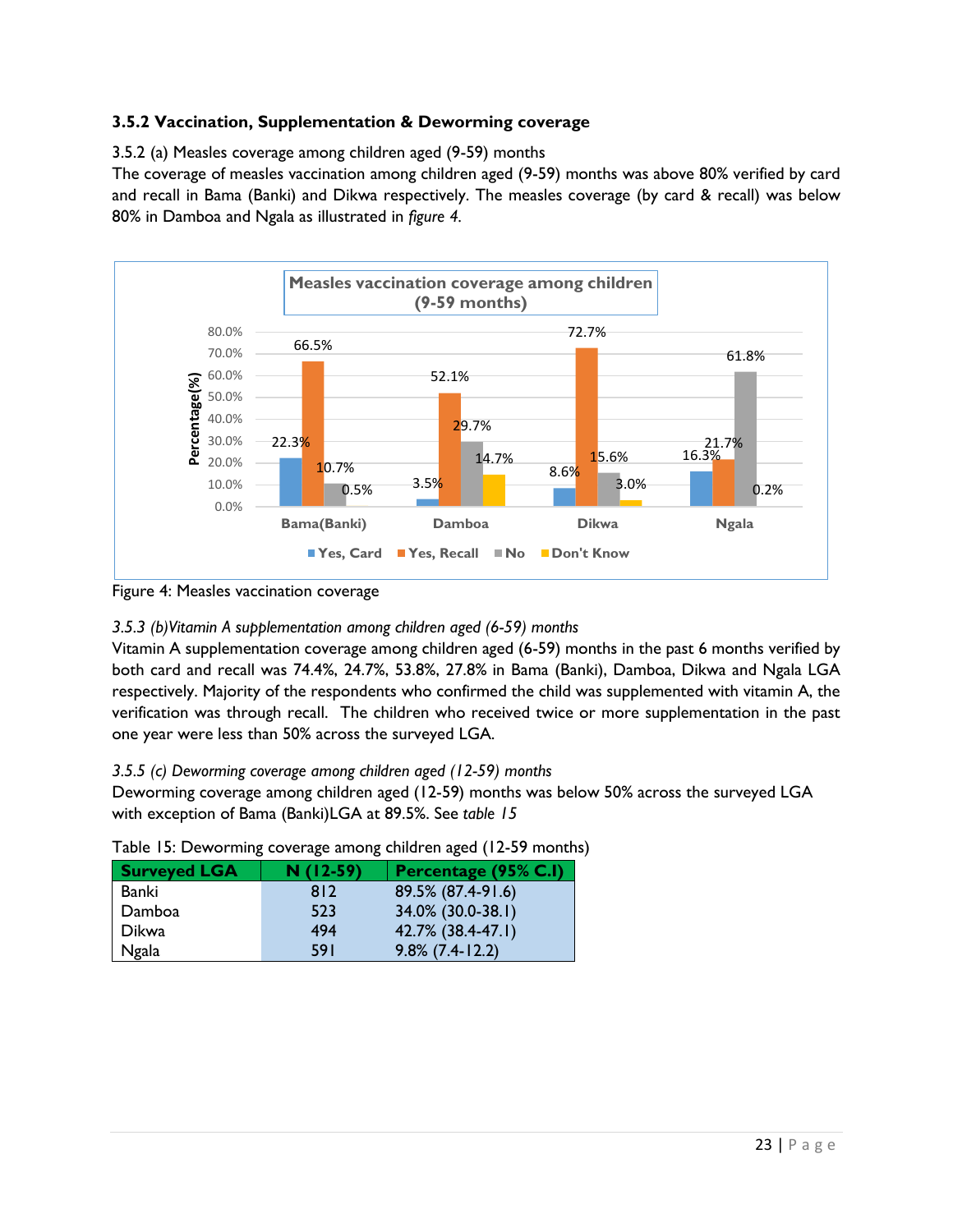## <span id="page-24-0"></span>**3.6 Maternal health**

## <span id="page-24-1"></span>**3.6.1 Education level of primary caregiver**

Education level of respondents is as illustrated in table 16.

| <b>LGA</b>   | <b>None</b>  | <b>Islamia</b> | <b>Primary education</b> | Secondary education | Tertiary education |
|--------------|--------------|----------------|--------------------------|---------------------|--------------------|
|              | $(n)$ %      | (n) %          | $(n)$ %                  | $(n)$ %             | $(n)$ %            |
| Banki        | (423) 63.8   | $(227)$ 34.2   | (12) 1.8                 | (1) 0.2             | $(0)$ 0.0          |
| Damboa       | (393) 56.3   | $(252)$ 36.1   | $(27)$ 3.9               | $(24)$ 3.4          | $(2)$ 0.3          |
| <b>Dikwa</b> | $(210)$ 30.7 | (411) 60.2     | $(44)$ 6.4               | $(17)$ 2.5          | (1) 0.1            |
| <b>Ngala</b> | (433) 66.6   | $(204)$ 31.4   | (10) 1.5                 | $(2)$ 0.3           | (1) 0.2            |

Table 16: Education level of primary caregiver

## <span id="page-24-2"></span>**3.6.2 Maternal nutritional status by MUAC**

Nutritional status of women was based on MUAC measurements. Acute malnutrition is MUAC<23.0cm while severe acute malnutrition is MUAC< 21.0 cm as illustrated in *table 17.*

| <b>Surveyed LGAs</b> | <b>Maternal nutritional status by MUAC</b> |                                 |  |  |  |
|----------------------|--------------------------------------------|---------------------------------|--|--|--|
|                      | (MUAC<21.0cm) [95% C.I]                    | (MUAC 21.0 -< 23.0cm) [95% C.I] |  |  |  |
| Bama                 | $(n=7)$ 1.1%                               | $(n=87)$ 13.7%                  |  |  |  |
| (Banki)              | $[0.3 - 1.9]$                              | $[11.0 - 16.3]$                 |  |  |  |
|                      | $(n=10)$ 2.3%                              | $(n=72)16.3%$                   |  |  |  |
| Damboa               | $[0.9 - 3.6]$                              | $[12.8 - 19.7]$                 |  |  |  |
|                      | $(n=7)1.4%$                                | $(n=79)15.3%$                   |  |  |  |
| Dikwa                | $[0.4 - 0.24]$                             | $[12.2 - 18.5]$                 |  |  |  |
|                      | $(n=8)1.6%$                                | $(n=54)10.5%$                   |  |  |  |
| <b>Ngala</b>         | $[0.5 - 2.6]$                              | $[7.8 - 13.1]$                  |  |  |  |

Table 17: Maternal Nutritional status by MUAC <21.0cm

## <span id="page-24-3"></span>**3.6.3Ante-Natal Care (ANC) visit and Iron-folate supplementation**

The antenatal clinic attendance in Bama (Banki), Damboa, Dikwa and Ngala among women during their last pregnancy was 7.4%, 5.1%, 3.9% and 5.2% respectively, as illustrated in *table 18*. The percentage of women who visited ANC for 4 times or above in their last pregnancy was less than 50% across the surveyed LGAs with exception of Ngala (representing 78.9%) (Table 18). The number of mothers who received iron-folate supplementation during their last pregnancy in Bama (Banki), Damboa, Dikwa and Ngala LGA was 40.6%, 18.0%, 3.7% and 17.4% respectively.

| LGA    | ANC attendance (NO)<br>(n) % | ANC attendance (YES)   Number of ANC visits<br>$(n)$ % | 4 and Above (n) % |  |  |  |  |
|--------|------------------------------|--------------------------------------------------------|-------------------|--|--|--|--|
| Banki  | $(349)$ 92.6                 | $(28)$ 7.4                                             | $(8)$ 2.1         |  |  |  |  |
| Damboa | $(357)$ 94.9                 | (19) 5.1                                               | $(9)$ 2.4         |  |  |  |  |
| Dikwa  | $(545)$ 96.1                 | $(22)$ 3.9                                             | $(10)$ 1.8        |  |  |  |  |
| Ngala  | $(343)$ 94.8                 | (19) 5.2                                               | $(15)$ 4.1        |  |  |  |  |

Table18: ANC visits & number of visits to ANC during respondents last pregnancy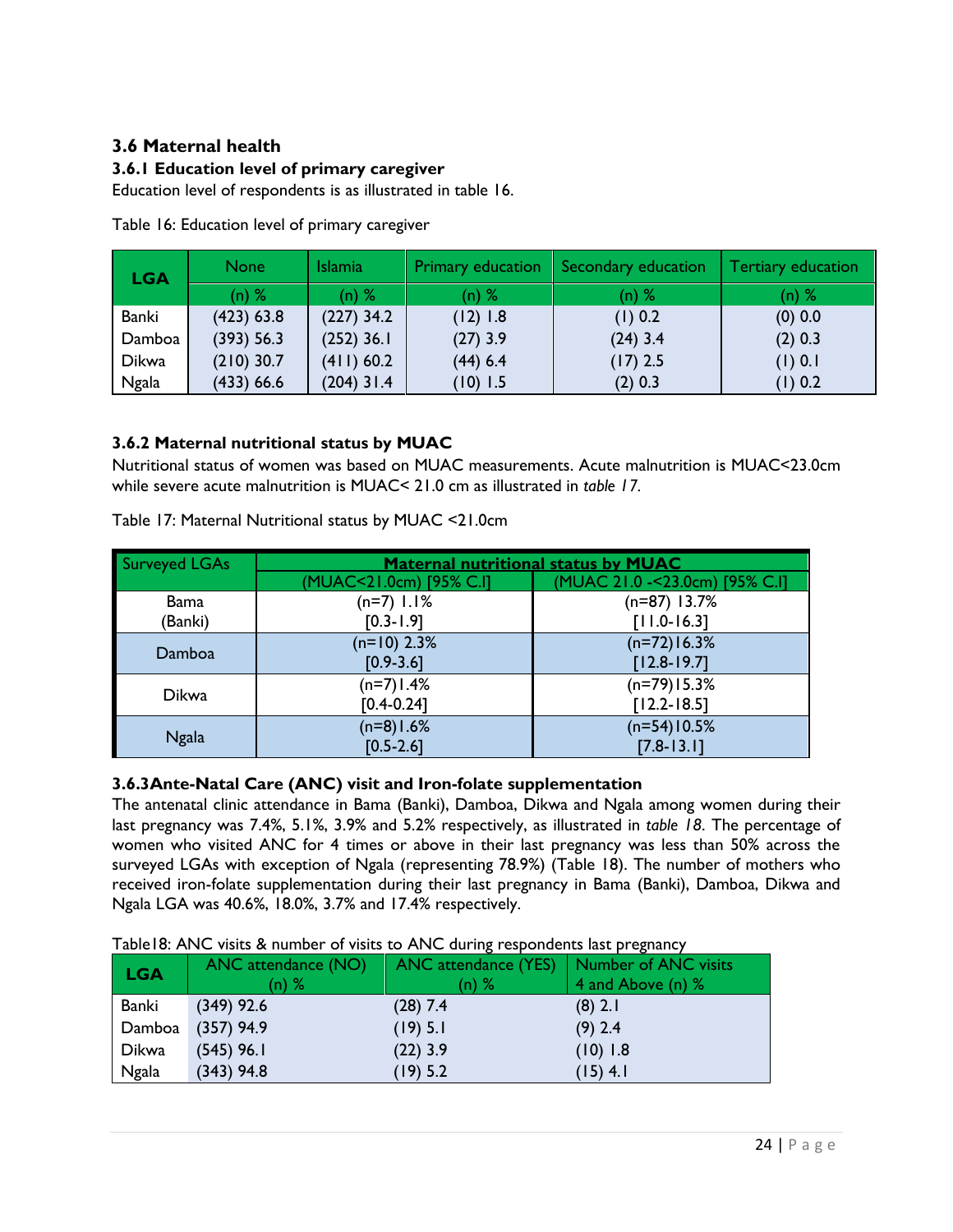## <span id="page-25-0"></span>**3.7 Food Security**

## <span id="page-25-1"></span>**3.7.1 Main source of food at household level**

The main source of food in Bama (Banki), Damboa, Dikwa and Ngala LGA is food aid representing 577 households (87%), 307 households (44%), 504 households (73.8%) and 424 households (64.5%) respectively. In Damboa and Dikwa LGA, 241 households (34.5%) and 42 households (6%) cultivate their own food. Other sources of food are indicated in (*figure 5)* below.



<span id="page-25-3"></span>Figure 5: Main source of food at household level

## <span id="page-25-2"></span>**3.7.2: Household Dietary Diversity Score (HDDS)**

The household dietary diversity score was assessed based on foods consumed at household level in the past 24 hours. Majority of Households in the surveyed LGA were categorized in medium to high HDDS (*table 19*). Main food groups consumed at household level include cereals (>90%), oils & fats (>90%), vegetables (>80%), legumes & nuts (>70%) and condiments (>70%) respectively. However, food groups rarely consumed include: Eggs (<5%), meat & meat products (<15%), milk & milk products (<15%) and fruits (<20%) respectively across the surveyed LGAs. The mean HDDS in Banki, Damboa, Dikwa and Ngala was 5.6, 5.2, 5.7 and 6.8 respectively.

Table 19: Household Dietary Diversity Score and food groups consumed at household level

|        | Low HDDS (<4 | Moderate HDDS                   | High HDDS (>7 |
|--------|--------------|---------------------------------|---------------|
|        | food groups) | $(5.0-6.9 \text{ food groups})$ | food groups)  |
|        | $(n)$ %      | $(n)$ %                         | $(n)$ %       |
| Banki  | $(79)$ 11.9  | $(457)$ 68.8                    | $(128)$ 19.3  |
| Damboa | $(104)$ 14.9 | $(544)$ 77.8                    | $(51)$ 7.3    |
| Dikwa  | $(86)$ 12.6  | (465) 68.1                      | $(132)$ 19.3  |
| Ngala  | (12) 1.8     | (237) 36.0                      | $(409)$ 62.2  |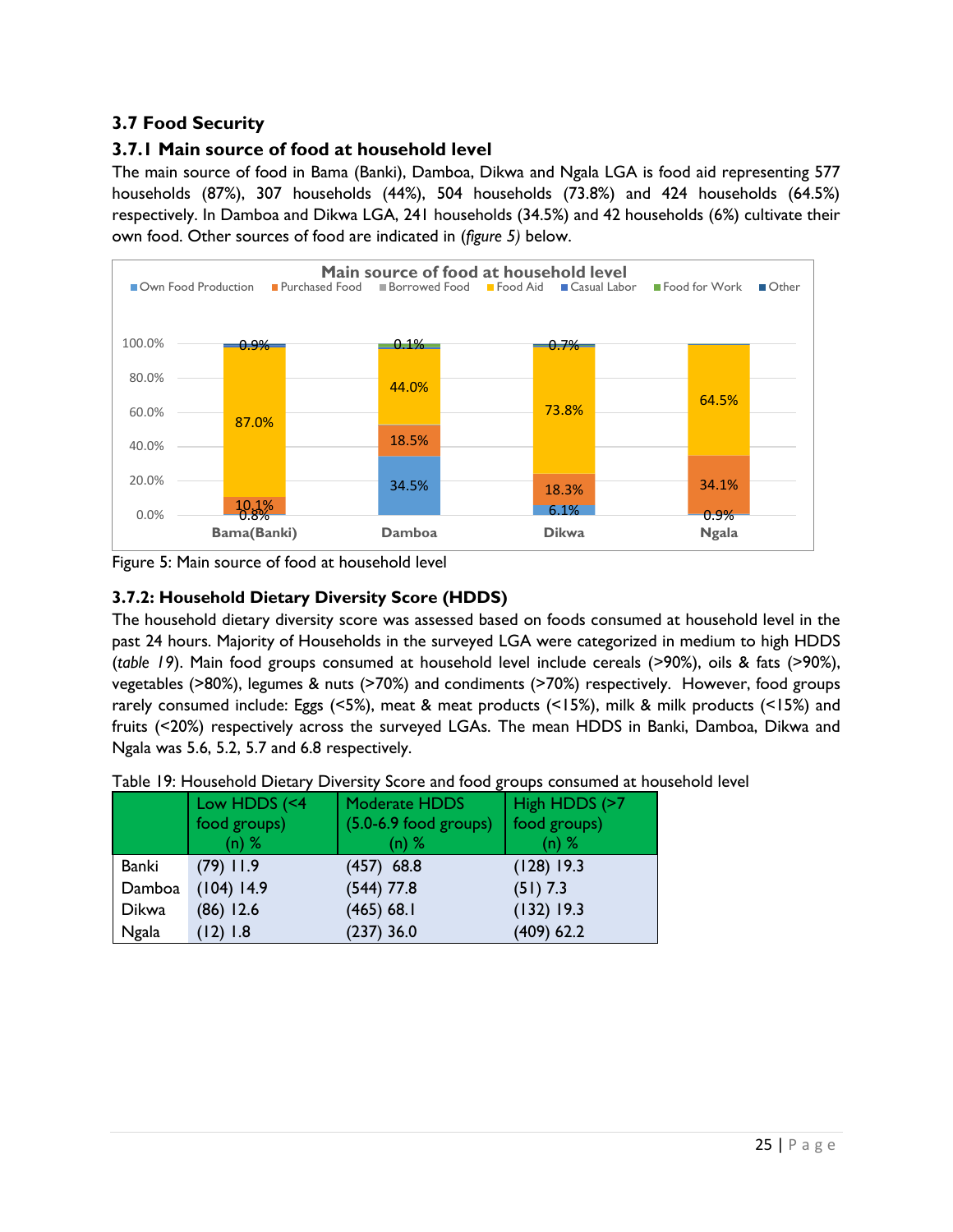## <span id="page-26-0"></span>**3.8 Infant Young Child Feeding (proxy indicators)**

<span id="page-26-1"></span>3.8.1 Exclusive breast feeding and early initiation to breast milk

Exclusive breastfeeding rate was below 70% across the surveyed LGA with exception of Ngala (73.2%) as illustrated in *table 20.*

| <b>LGA</b>   | <b>Prevalence of exclusive</b><br>breastfeeding |             | <b>Prevalence of early</b><br>initiation to breastmilk |              |
|--------------|-------------------------------------------------|-------------|--------------------------------------------------------|--------------|
|              | N                                               | n(%)        | N                                                      | n(%)         |
| <b>Banki</b> | 54                                              | $(29)$ 53.7 | 375                                                    | $(354)$ 94.4 |
| Damboa       | 97                                              | $(36)$ 37.1 | 265                                                    | $(82)$ 30.9  |
| Dikwa        | 25                                              | (14) 56.0   | 226                                                    | (189) 83.6   |
| <b>Ngala</b> | 82                                              | $(60)$ 73.2 | 258                                                    | $(198)$ 77.3 |

Table 20: Breastfeeding practices

## <span id="page-26-2"></span>3.8.2 Complementary feeding practices among children aged (6-<24) months

The Minimum Meal Frequency (MMF) was below 50% across the surveyed LGAs with exception of Ngala. The Minimum Dietary Diversity (MDD) was below 50% across the LGAs. The Minimum Acceptable Diet (MAD) for Banki, Damboa, Dikwa and Ngala was 10.9%, 11.9%, 4.0% and 21.3% respectively as illustrated in *table 21*. Food groups rarely consumed by children (6-<24) include eggs, milk& milk products, meat & meat products, vitamin A rich vegetables and fruits and other vegetables and fruits. Foods mostly consumed included; cereal and legumes/nuts.

|              | Introduction to soft,<br>semi-solid & solid food |             | N   | <b>Minimum</b><br>meal<br>frequency | <b>Minimum</b><br>dietary diversity | <b>Minimum</b><br>acceptable diet |
|--------------|--------------------------------------------------|-------------|-----|-------------------------------------|-------------------------------------|-----------------------------------|
|              | N                                                | $(n)$ %     |     | $(n)$ %                             | $(n)$ %                             | $(n)$ %                           |
| Banki        | 43                                               | $(25)$ 58.1 | 321 | $(146)$ 45.5                        | $(71)$ 22.1                         | (35) 10.9                         |
| Damboa       | 41                                               | $(17)$ 41.5 | 168 | $(65)$ 38.7                         | $(30)$ 17.9                         | $(20)$ 11.9                       |
| <b>Dikwa</b> | 47                                               | $(22)$ 46.8 | 201 | $(75)$ 37.3                         | $(14)$ 7.0                          | $(8)$ 4.0                         |
| <b>Ngala</b> | 34                                               | $(27)$ 79.4 | 174 | (134) 77.0                          | $(37)$ 21.3                         | $(37)$ 21.3                       |

Table 21: Complementary feeding practices

## <span id="page-26-3"></span>**3.9 Water, Sanitation and Hygiene**

## *3.9.1: Main source of drinking water at household level*

The main source of drinking water at household level based on respondents was borehole in Dikwa and Damboa representing 74.4% and 42.8% respectively. In Bama (Banki) and Ngala the respondents mentioned their main source of drinking water from a public tap piped from a water tank located in the community, representing 69.7% and 62.7% respectively. Other sources are illustrated in *table 22*.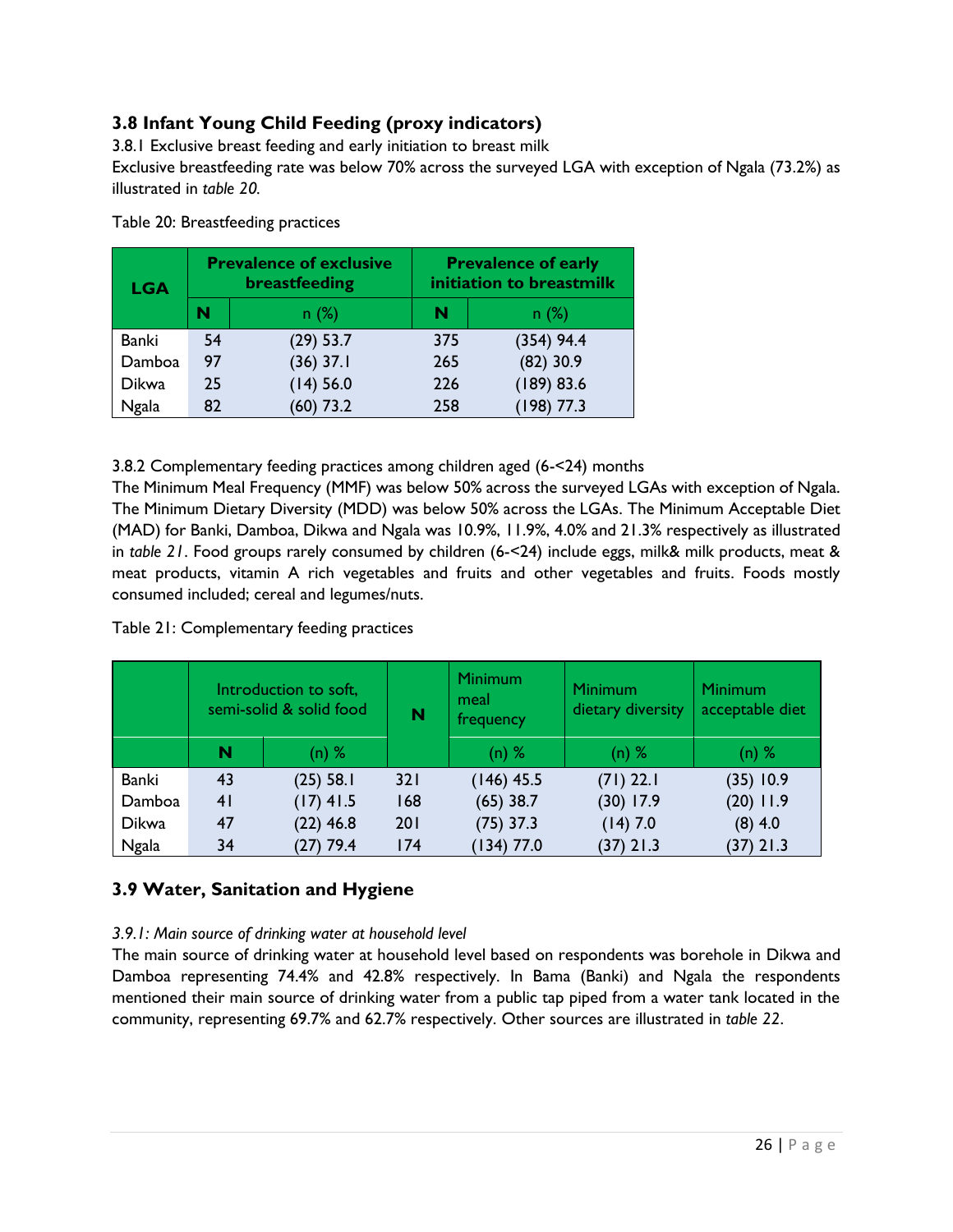| LGA          | Protected<br>well/spring | Open<br>well/spring | <b>River</b> | Rain<br>water | Dam/pond  | Borehole/public<br>stand pipe | Purchase<br>from<br>vendor | Other     |
|--------------|--------------------------|---------------------|--------------|---------------|-----------|-------------------------------|----------------------------|-----------|
| Banki        | $(0)$ 0.0                | $(0)$ 0.0           | $(0)$ 0.0    | $(0)$ 0.0     | $(0)$ 0.0 | $(661)$ 99.7                  | $(0)$ 0.0                  | (2) 0.3   |
| Damboa       | $(2)$ 0.3                | $(50)$ 7.2          | (1) 0.1      | (3) 0.4       | (41) 5.9  | (599) 85.8                    | $(2)$ 0.3                  | $(0)$ 0.0 |
| Dikwa        | (12) 1.8                 | $(10)$ 1.5          | $(0)$ 0.0    | (1) 0.1       | $(0)$ 0.0 | (613) 89.8                    | (35) 5.1                   | (12) 1.8  |
| <b>Ngala</b> | $(0)$ 0.0                | $(0)$ 0.0           | $(0)$ 0.0    | $(0)$ 0.0     | (6) 0.9   | $(622)$ 94.7                  | $(24)$ 3.7                 | (5) 0.8   |

Table 22: Main sources of water for drinking at household level

## *3.9.2: Household water treatment*

The percentage of households that responded to treat their water before drinking was above 50% in Bama (Banki)and Damboa LGAs. In Dikwa and Ngala the households that responded to treat water before drinking was 48.9% and 25.6% respectively as illustrated in *table 23*. The households that reported to treat their water before drinking embraced use of chemical tabs or solution provided by aid agencies representing 59.3% in Bama (Banki), 61.2% in Damboa, 95.2% in Dikwa and 39.3% in Ngala respectively.

|  |  | Table 23: Water treatment at household level |  |
|--|--|----------------------------------------------|--|
|--|--|----------------------------------------------|--|

| <b>LGA</b>   | N   | water treatment at<br>household level (YES)<br>(n) % | water treatment at<br>household level (NO)<br>$(n)$ % |
|--------------|-----|------------------------------------------------------|-------------------------------------------------------|
| Banki        | 663 | $(546)$ 82.4                                         | (117) 17.6                                            |
| Damboa       | 698 | $(430)$ 61.6                                         | $(268)$ 38.4                                          |
| <b>Dikwa</b> | 683 | (334) 48.9                                           | $(349)$ 51.1                                          |
| <b>Ngala</b> | 657 | $(168)$ 25.6                                         | $(489)$ 74.4                                          |

## *3.9.3: Hand washing practices*

The respondents (>50%) reported to practice hand washing at 2 main critical points namely; visiting the toilet and before eating. However, critical hand washing practices such as before feeding the child, before cooking/preparing food and after cleaning child's bottom minimum observed as highlighted in *table 24*. The percentage of respondents at household level who practiced 3 or more critical times in Bama (Banki), Damboa, Dikwa and Ngala represented 48.6%, 38.0%, 40.7% and 69.4% respectively. Recommended hand washing by water and soap was below 50% across the surveyed LGA (*table 25*).

| Table 24: Critical hand washing practices |  |
|-------------------------------------------|--|
|-------------------------------------------|--|

| Hand washing at critical                | <b>Surveyed LGA</b> |               |              |              |  |  |
|-----------------------------------------|---------------------|---------------|--------------|--------------|--|--|
| moment in percentage                    | Bama (Banki)        | <b>Damboa</b> | <b>Dikwa</b> | <b>Ngala</b> |  |  |
| After visiting the toilet               | 75.3                | 90.3          | 91.1         | 97.7         |  |  |
| Before cooking                          | 31.8                | 7.7           | 29.1         | 44.7         |  |  |
| Before feeding the child                | 48.9                | 6.3           | 14.5         | 13.5         |  |  |
| After cleaning Child's<br><b>Bottom</b> | 47.4                | 35.7          | 31.9         | 28.0         |  |  |
| Before eating                           | 71.2                | 95.I          | 89.5         | 94.4         |  |  |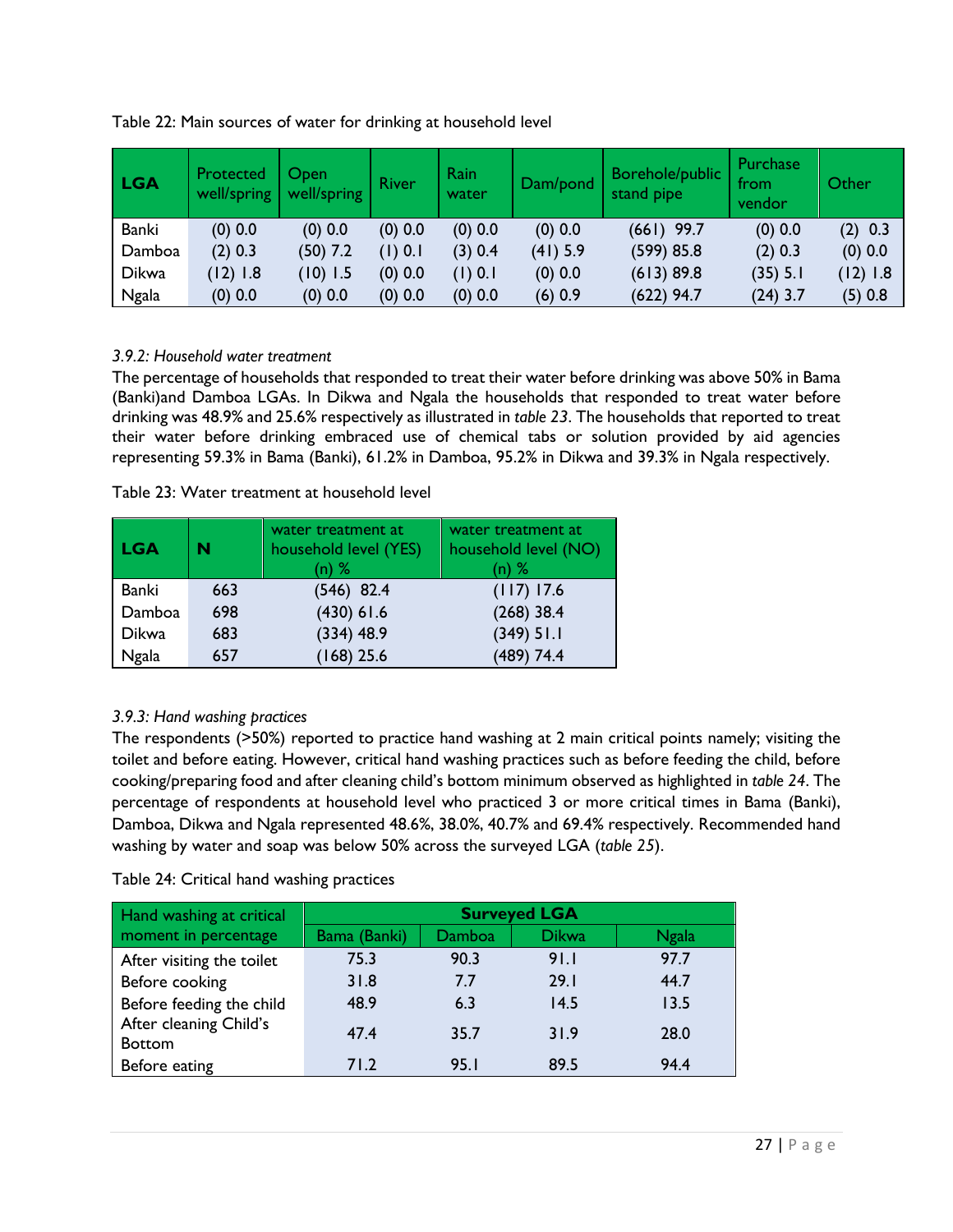| <b>LGA</b>   | water only<br>$(n)$ % | water and ash<br>$(n)$ % | water and soap<br>$(n)$ % | others: water, ash, sand<br>$(n)$ % |
|--------------|-----------------------|--------------------------|---------------------------|-------------------------------------|
| Banki        | $(179)$ 27.0          | $(103)$ 15.5             | $(262)$ 39.5              | (119) 17.9                          |
| Damboa       | $(345)$ 49.4          | (13) 1.9                 | $(324)$ 46.4              | $(16)$ 2.3                          |
| <b>Dikwa</b> | $(275)$ 40.3          | (55) 8.1                 | $(261)$ 38.2              | $(92)$ 13.5                         |
| <b>Ngala</b> | $(178)$ 27.1          | $(13)$ 2.0               | (407) 61.9                | $(59)$ 9.0                          |
| Total        | $(977)$ 36.2          | (184) 6.8                | $(1254)$ 46.4             | (286) 10.6                          |

## Table 25: Hand washing substance

## *3.9.4: Sanitation coverage*

Households prefer to dispose human excreta at pit latrine representing (>80%) in all LGAs as illustrated in *table 26*. Other methods of disposal embraced include disposal at VIP latrines, bush/field and by using flush toilets.

## Table 26: Sanitation type

| LGA          | N   | pit<br>latrine/traditional<br>pit latrine | ventilated<br>improved pit<br><b>latrine</b> | flush toilet | bush/field |
|--------------|-----|-------------------------------------------|----------------------------------------------|--------------|------------|
| Banki        | 663 | $(662)$ 99.8                              | $(0)$ 0.0                                    | $(0)$ 0.0    | (1) 0.2    |
| Damboa       | 698 | $(692)$ 99.1                              | (3) 0.4                                      | (2) 0.3      | (1) 0.1    |
| <b>Dikwa</b> | 683 | (510) 74.7                                | $(172)$ 25.2                                 | $(0)$ 0.0    | (1) 0.1    |
| <b>Ngala</b> | 657 | (451) 68.6                                | $(206)$ 31.4                                 | $(0)$ 0.0    | $(0)$ 0.0  |

## <span id="page-28-0"></span>**3.10 Mortality**

## <span id="page-28-1"></span>**3.10(a) Crude Death Rate (CDR) and Under-five Death Rate (U5MR)**

The CDR and U5MR across the surveyed LGAs as indicated in (*table 27*) was below emergency threshold of 1 death per 10,000 persons per day and 2 deaths per10,000 under-fives per day7.

Table 27: Mortality rates

l

| <b>LGA</b>    | <b>Crude Mortality</b><br>Rate (CMR)<br>(deaths/10,000 persons)<br>/day) | Design/<br>effect | <b>Under-five</b><br><b>Mortality</b><br>Rate(U5MR)<br>(deaths/10,000 persons/<br>day) | <b>Design</b><br>effect | <b>Birth</b><br>rate | -In<br>migration<br>Rate<br>(joined) | Out-<br>migration<br>Rate<br>(left) |
|---------------|--------------------------------------------------------------------------|-------------------|----------------------------------------------------------------------------------------|-------------------------|----------------------|--------------------------------------|-------------------------------------|
| <b>Banki</b>  | $0.12(0.04-0.42)$                                                        | 1.43              | $0.18(0.04-0.73)$                                                                      | 0.00                    | 0.31                 | 0.00                                 | 0.68                                |
| <b>Damboa</b> | $0.39(0.22 - 0.69)$                                                      | 1.19              | $1.22(0.61 - 2.42)$                                                                    | 1.18                    | 0.65                 | 0.08                                 | 0.34                                |
| <b>Dikwa</b>  | $0.19(0.09 - 0.43)$                                                      | 1.13              | $0.27(0.07 - 1.13)$                                                                    | 1.00                    | 0.30                 | 0.44                                 | 0.85                                |
| <b>Ngala</b>  | $0.40(0.22 - 0.73)$                                                      | 1.27              | $0.59(0.25 - 1.38)$                                                                    | 0.00                    | 0.43                 | 0.86                                 | 1.37                                |

<sup>7</sup> Thresholds for Crude Death Rate: <1/10,000/day=Acceptable; > 1/10,000/day=Very Serious/emergency, > 2/10,000/day=Out of Control, >5/10,000/day=Major Catastrophe *(adapted from Checchi and Roberts, 2005) .*

Thresholds for Under-Five Death Rate: <2/10,000/day=Acceptable, >2/10,000/day=Very Serious/emergency, >4/10,000/day=Out of Control, >10/10,000/day= Major Catastrophe *(adapted from Checchi and Roberts, 2005)*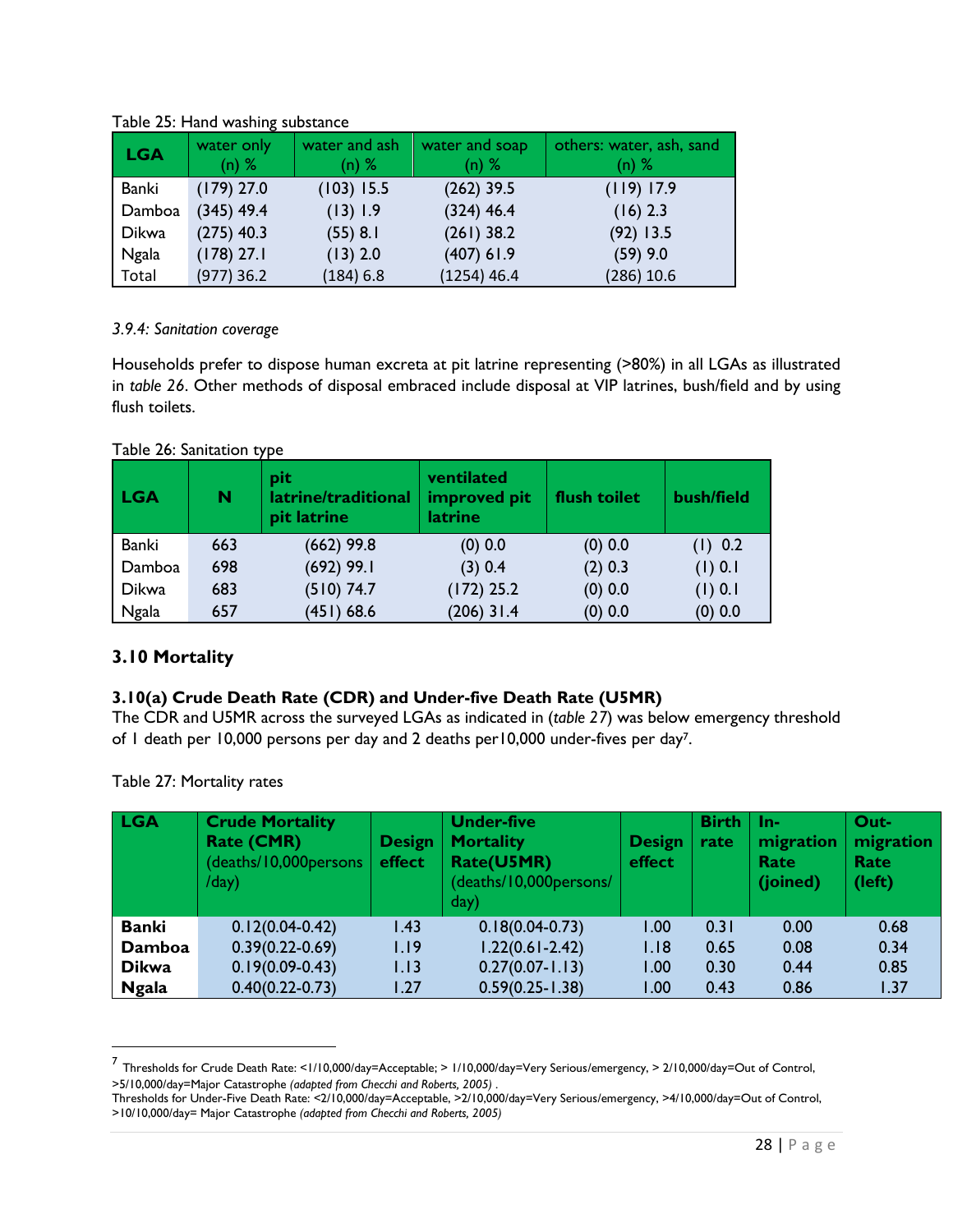### <span id="page-29-0"></span>**3.11 Limitations of the survey**

- i. Insecurity hindering access: for example, Ngala cluster 22 (*Gamboru*) was not assessed due to reported AOG attack on the communities in mentioned cluster during survey data collection. Time to start and end the survey was limited. In Dikwa & Banki curfew at 5:30pm was mandated and thus team had to leave the field earlier.
- ii. Lack of updated population estimates at community settlement: teams spent more days during the mapping of all community settlements and development of sampling frame.
- iii. Lack of proper documentation (child birth certificates/clinic card) to determine actual date of birth of children. The age of (>80%) eligible children across the surveyed LGA was derived by estimation using an event calendar. lack of documentation did affect the probe on child health as most of the caregivers in sampled households confirmed vaccination and Vitamin A supplementation through recall.

## <span id="page-29-1"></span>**4.0 Discussion and Conclusion**

## <span id="page-29-2"></span>**4.1 Correlation of acute malnutrition and morbidity (reported ill based on two weeks recall)**

UNICEF conceptual framework, 1990 indicated an association between child illness and acute malnutrition prevalence among children aged (6-59 months). Hence, further analysis through cross tabulation of result obtained, using morbidity (illness) as independent variable versus acute malnutrition prevalence as dependent variable was done. The findings revealed that 25.9%, 49.1%, 14.1% and 24.7% of children aged (6-59) months confirmed as acute malnourished in Dikwa, Damboa, Bama (Banki) and Ngala LGAs were ill two weeks prior to surveyed data collection. This implied that half of children aged (6-59) months who reported ill in Damboa and more than a quarter of children who reported ill in Ngala and Dikwa LGA were of acutely malnourished.

## <span id="page-29-3"></span>**4.2 Correlation between diarrhoea and hand washing practices**

Cross tabulation between diarrhoea (dependent variable) and handwashing practices (independent variable) revealed that caregivers who did not observe critical handwashing practices had their children with diarrhoea illnesses representing (2.4%), (6.1%), (6.3%) and (8.5%) in Bama (Banki), Damboa, Dikwa and Ngala respectively.

#### <span id="page-29-4"></span>**4.3 Correlation between primary caregiver education level and health seeking pattern**

Further analysis on association between primary caregiver education level(independent) and health seeking pattern (dependent) revealed that caregivers with no education were likely not to visit health facility for the treatment of their ill children representing 73.7%, 66.9%, 71.6% and 86.5% in Bama (Banki), Damboa, Dikwa and Ngala respectively. This implies that education is an important pillar especially in creating awareness on health and nutrition services available, in utilization of services and adoption of good health seeking behaviour by the primary caregiver with consequent implication on maternal and child health.

#### <span id="page-29-5"></span>**4.4 Conclusion**

The prevalence of acute malnutrition based on GAM (WHZ<-2SD) among children aged (6-59) months was interpreted as high in Dikwa and Ngala, and medium in Bama (Banki) and Damboa based on UNICEF classification of acute malnutrition. This will be used as baseline and follow-up surveys based on seasonality is highly recommended. Similarly, prevalence of stunting and underweight were very high in Damboa, hence, close monitoring of the situation is recommended across the surveyed LGAs as approaching dry season and other compounding factors such as insecurity might worsen the situation.

BCG and Measles vaccination was below 50% in Damboa and Ngala, hence the need the need to trigger mop-up campaigns and strengthen integrated health services at community and facility levels. Likewise,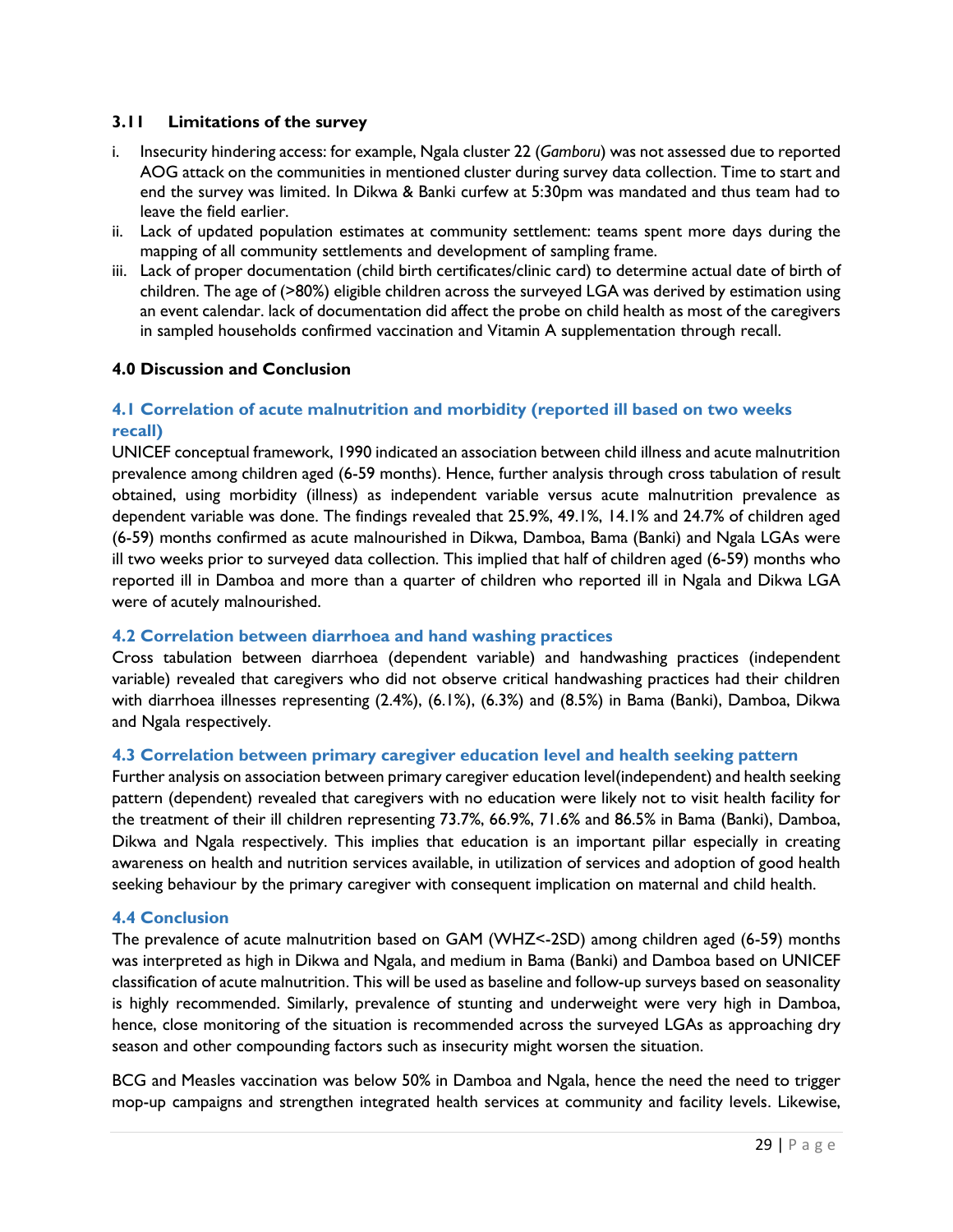Vitamin A supplementation among children aged (6-59) months was below 50% in Ngala and Damboa and deworming was below 50% across all LGAs with exception of Bama (Banki). Also, Iron/folic supplementation among pregnant mothers was below 50% across the surveyed LGAs. It is worth mentioning the need to ensure proper documentation of child and maternal health and nutrition data, since most of verification for age of child, vaccination and supplementation was by recall and not a reliable source of verification.

Poor health seeking behaviour was observed across the surveyed LGAs in relation to caregiver health seeking options for their ill children as well as ANC visits. Sub-optimal complimentary feeding practices among children aged (6-23.9) months was observed across the surveyed LGAs with eggs, meat & meat products, milk & milk products rarely consumed, hence the need to diverse diet consumed by the young children. Maternal nutritional status by MUAC confirmed existence of acute malnutrition among mothers and need to target them in blanket and preventive programs. Poor hand washing practices with respondents practicing at least 3 critical times below 80% across the surveyed LGAs. Treatment of water at household level was below 50%, a need to ensure water treatment kits are provided at household level and caregivers sensitized on how to use them for treating their drinking water.

Furthermore, CMR and U5MR was below emergency thresholds of 1 death/10,000 persons/day and 2 death/10,000 persons/day across the LGAs.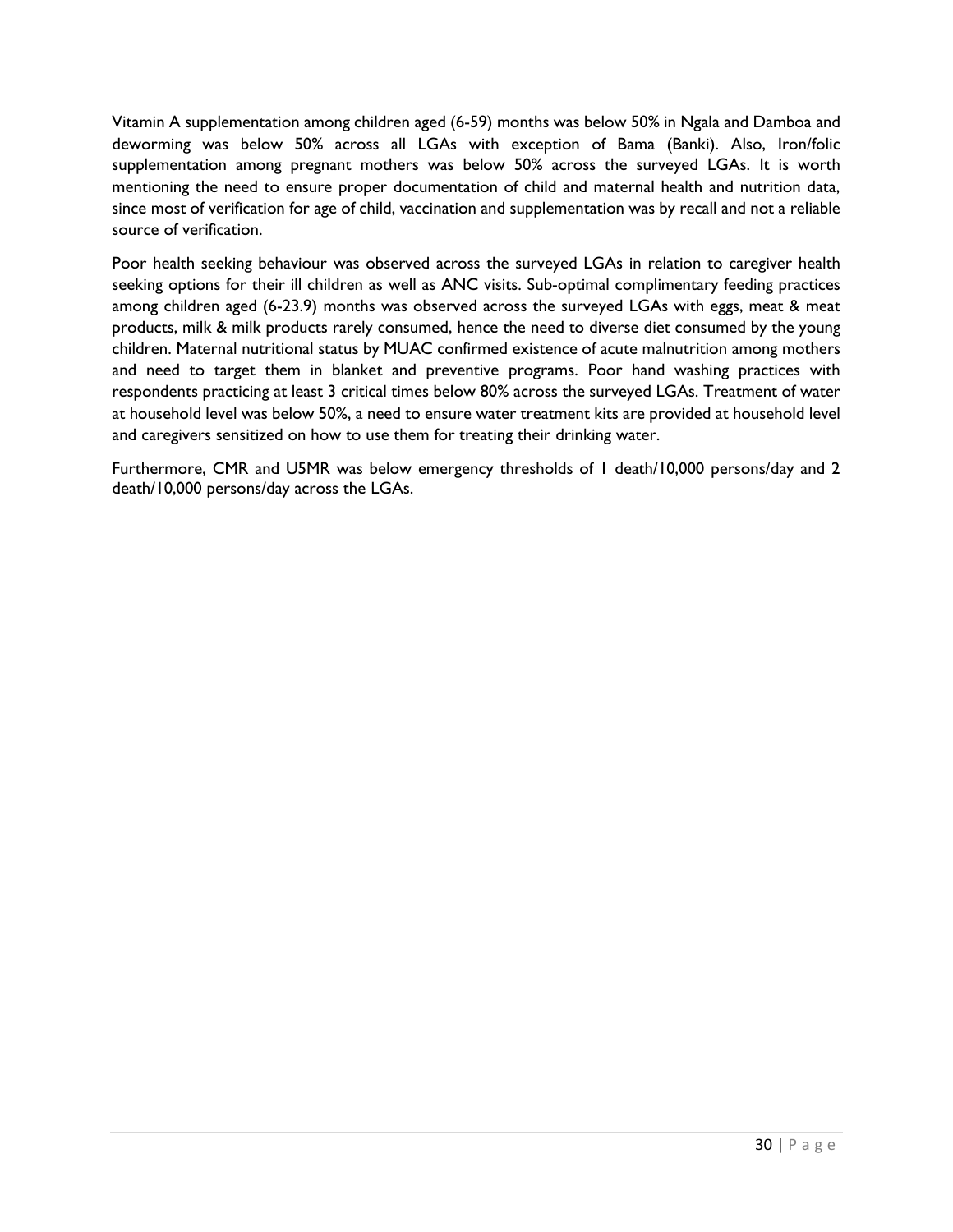|  |  | <b>4.2 Summary Recommendations</b> |
|--|--|------------------------------------|
|--|--|------------------------------------|

<span id="page-31-0"></span>

| <b>Summary finding</b>                                                                                                                                                                                                                                                                                                                                                                                                                                                                                                                                                   | <b>Proposed recommendations</b>                                                                                                                                                                                                                                                                                                                                                                                                                                                                                                                                                                                                                                                                                                                                                                                                                                     |
|--------------------------------------------------------------------------------------------------------------------------------------------------------------------------------------------------------------------------------------------------------------------------------------------------------------------------------------------------------------------------------------------------------------------------------------------------------------------------------------------------------------------------------------------------------------------------|---------------------------------------------------------------------------------------------------------------------------------------------------------------------------------------------------------------------------------------------------------------------------------------------------------------------------------------------------------------------------------------------------------------------------------------------------------------------------------------------------------------------------------------------------------------------------------------------------------------------------------------------------------------------------------------------------------------------------------------------------------------------------------------------------------------------------------------------------------------------|
| Nutritional status of children (6-59) & Women of Reproductive<br>Age<br>Prevalence of acute malnutrition (child) based on GAM(WHZ) high in<br>Ngala (14.3%) and Dikwa (10.4%). GAM(WHZ) in Banki (8.7%) & Damboa<br>(9.0%) at medium. Prevalence of acute malnutrition by MUAC confirms<br>presence of many cases of MAM and SAM cases across the LGA level.<br>Majority of case of acute malnourished children were Moderately acute<br>malnourished.<br>Maternal nutritional status by MUAC<22.0cm was 13.7, 16.3, 15.3 & 10.5 in<br>Banki, Damboa, Dikwa & Ngala LGAs | Strengthen CMAM activities at facility and community<br>levels.<br>$\checkmark$<br>Case finding of SAM and MAM cases<br>Triage, follow-up and referral of SAM and MAM cases from<br>communities/camp to the treatment sites.<br>Integration of health, WASH and nutrition activities:<br>growth monitoring, ANC/PNC, IYCF, Immunization,<br>micronutrient supplementation and CMAM (community<br>mobilization/sensitization, SC, OTP and TSFP).<br>Support in strengthening monitoring of nutrition status of<br>$\bullet$<br>under-fives and mothers at community through monthly<br>MUAC screening and growth monitoring of under-fives at<br>facility.<br>Strengthen partner/stakeholder engagement in fostering<br>integration of activities at community levels<br>Continued CMAM training and refresher to CVs and other<br>$\bullet$<br>key community actors |
| <b>Prevalence of chronic Malnutrition</b><br>Stunting prevalence very high (>40%) in Damboa LGA, high in Dikwa(>30%)<br>and medium in both Ngala and Banki.                                                                                                                                                                                                                                                                                                                                                                                                              | Strengthen integrated approaches such as behaviour<br>$\bullet$<br>change communication on optimal IYCF practices, health<br>seeking behaviour, hygiene and sanitation practices and<br>other multi-sectoral approaches.                                                                                                                                                                                                                                                                                                                                                                                                                                                                                                                                                                                                                                            |
| <b>Morbidity patterns</b><br>(>20%) of children (6-59) months reported ill in Ngala, Damboa & Ngala.<br>Prevalence of fever/chills and ARI/cough was the main reported illnesses<br>across all LGAs. Diarrhoea cases was highest in Ngala<br><b>Health seeking patterns</b><br>(<20%) of children who reported ill their caregivers did not seek treatment.                                                                                                                                                                                                              | Continue nutrition and health talks at community and<br>facility levels to trigger effect in caregiver health seeking<br>behavior<br>Sensitization on hygiene promotion activities.<br>$\bullet$<br>Strengthen referrals of ill children to the facility, working<br>$\bullet$<br>closely with community volunteers and health workers.                                                                                                                                                                                                                                                                                                                                                                                                                                                                                                                             |
| Immunization/vaccination coverage<br>Measles coverage above 80% in Banki & Dikwa. In Ngala (55.6%) and<br>Damboa (32.6%) measles coverage below 80%.                                                                                                                                                                                                                                                                                                                                                                                                                     | Strengthening<br>documentation<br>of<br>children<br>all<br>$\bullet$<br>immunized/vaccinated and supplemented with various<br>micronutrients across the LGAs.                                                                                                                                                                                                                                                                                                                                                                                                                                                                                                                                                                                                                                                                                                       |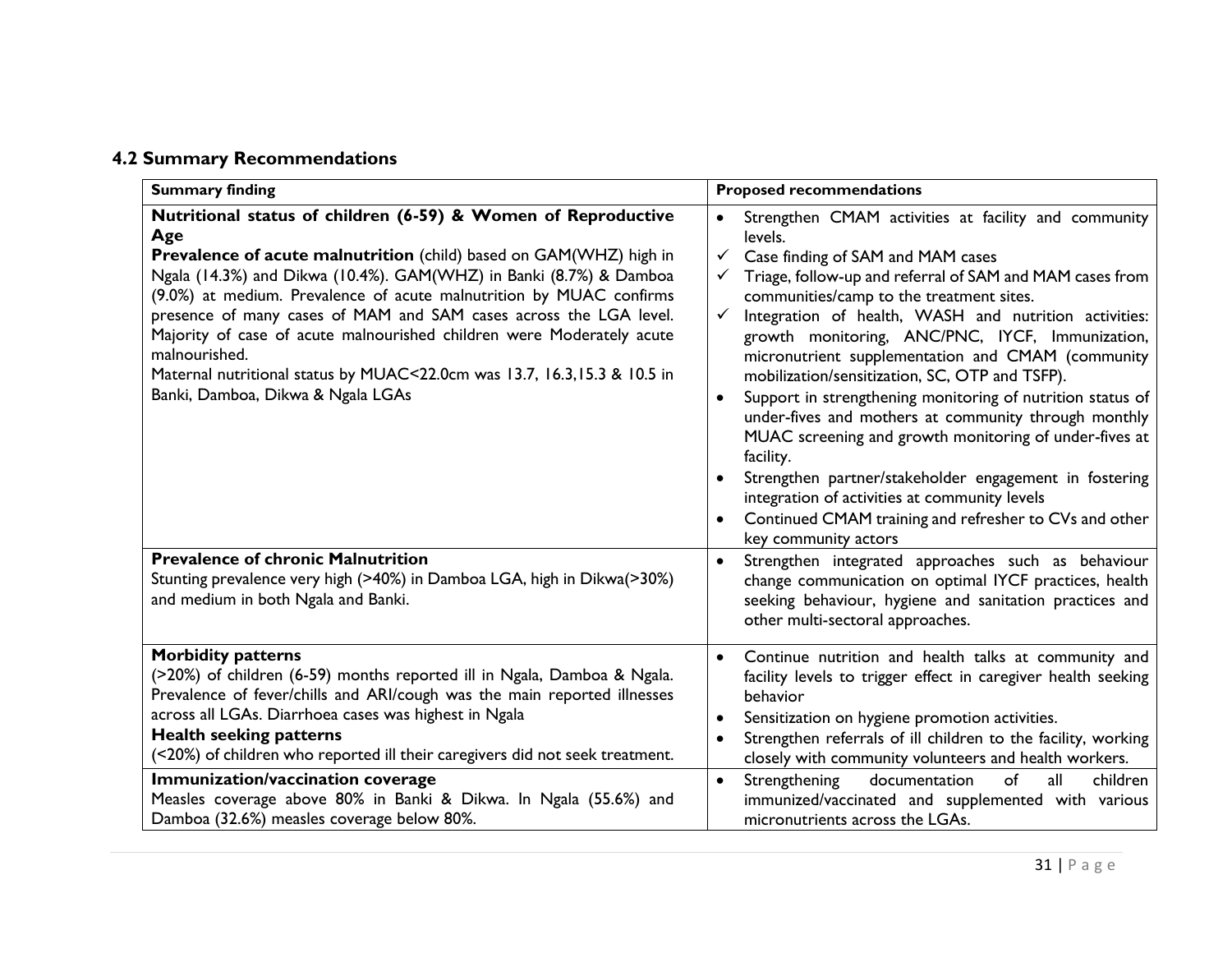| Micro-nutrient supplementation for children (6-59 months): Vitamin A<br>iron folate & deworming<br>Vitamin A supplementation coverage below 50% in Ngala (27.8%) & Damboa<br>(24.7%). Deworming coverage among (12-59) months was below 50% across<br>surveyed LGA with exception of Banki/Bama.<br><b>Maternal Health</b><br>ANC visits (4&above times) below 50% in Banki, Damboa & Dikwa.<br>Iron-folate supplementation among pregnant women and mothers during<br>their last pregnancy in Bama (Banki) (40.6%), Damboa (18.0%), Dikwa (3.7%)<br>and Ngala (17.4%) LGA respectively.       | Strengthen measles vaccination in Ngala and Damboa<br>$\bullet$<br>Integration of immunization/vaccination with other health<br>$\bullet$<br>and nutrition activities provided at facility and community<br>levels.<br>Continuum of individual and group counselling of mothers<br>$\bullet$<br>during their visit to ANC/PNC<br>Promotion of health talks at facility levels.<br>$\bullet$                                                                                      |
|------------------------------------------------------------------------------------------------------------------------------------------------------------------------------------------------------------------------------------------------------------------------------------------------------------------------------------------------------------------------------------------------------------------------------------------------------------------------------------------------------------------------------------------------------------------------------------------------|----------------------------------------------------------------------------------------------------------------------------------------------------------------------------------------------------------------------------------------------------------------------------------------------------------------------------------------------------------------------------------------------------------------------------------------------------------------------------------|
| <b>Proxy IYCF (EBF, complementary feeding)</b><br>EBF (>50%) in Dikwa, Ngala & Banki<br>MAD (<50%) across all LGAs.<br>Foods rarely consumed eggs, meat & meat products, milk & milk products,<br>vitamin A rich vegetables & fruits                                                                                                                                                                                                                                                                                                                                                           | Continuum of IYCF activities such as cooking<br>$\bullet$<br>demonstrations and group talks on optimal IYCF practices,<br>continuum of support groups (mothers) and encourage<br>other actors such as fathers/grandmothers to participate in<br>the activities.<br>Continuum of individual and group counselling of<br>$\bullet$<br>caregivers(mothers)<br>Breastfeeding support during home visits and facility levels<br>(ANC/PNC among others).                               |
| Water, sanitation & hygiene<br>Majority of households across the surveyed LGA obtain their water for drinking<br>from stand tap/pipe (connected to water) and borehole. However, in Damboa<br>use of unimproved sources of water such as open well (7.2%) and dam/pond<br>$(15.9%)$ is common.<br>Treatment of water before drinking was below (>50%) in Dikwa and Ngala.<br>Hand washing practices for at least 3 or more critical times was below 50%<br>across the surveyed LGAs with exception Ngala (69.4%).<br>Sanitation coverage (pit/VIP latrine) above 80% across the surveyed LGAs. | Improve sources of drinking water in Damboa by creating<br>$\bullet$<br>awareness of use of available safe sources such as<br>protected boreholes.<br>Community sensitization on treatment of drinking water<br>$\bullet$<br>before consumption as well as promotion of hygiene<br>practices.<br>$\bullet$<br>Foster<br>safe<br>disposal<br>human<br>of<br>excreta<br>at<br>household/community levels.<br>Distribution of water treatment kits at household levels<br>$\bullet$ |
| <b>Food security</b><br>Main source of food at household levels across the surveyed LGAs is food aid<br>with exception of Damboa where majority of respondents confirmed they<br>obtain their food through own food production.<br>Mean HDDS ranged between 5.0-6.0 however some food groups such as eggs,<br>meat & meat products, milk & milk products and fruits are rarely consumed.                                                                                                                                                                                                       | Continuum distribution of monthly food aid to vulnerable<br>$\bullet$<br>populations in the camp and host communities.<br>Encourage households in host communities to diversify<br>$\bullet$<br>diets by own production especially for households<br>practicing food crop cultivation in Ngala and Damboa.                                                                                                                                                                       |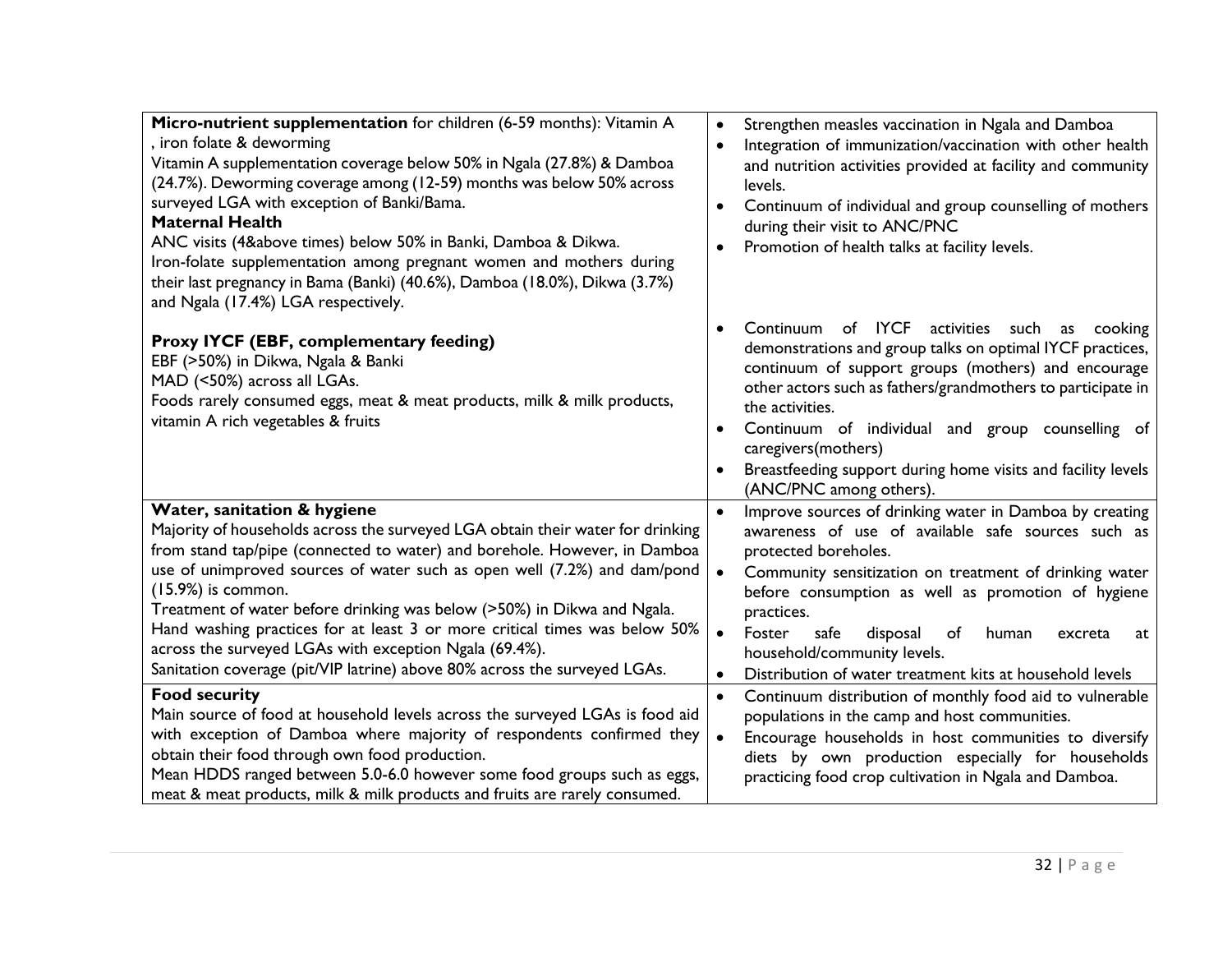## **Annex 1: Survey activity plan**

<span id="page-33-0"></span>

| <b>Activity</b>                                                                                   | Time-frame                           |                                                               |                                           |                                 |                                           |                                                        |                                                         |                                                |                                   |                                  |
|---------------------------------------------------------------------------------------------------|--------------------------------------|---------------------------------------------------------------|-------------------------------------------|---------------------------------|-------------------------------------------|--------------------------------------------------------|---------------------------------------------------------|------------------------------------------------|-----------------------------------|----------------------------------|
|                                                                                                   | $-16th$<br>5th<br>September,<br>2019 | 16 <sup>th</sup><br>$-24$ <sup>th</sup><br>September,<br>2019 | $18^{th} - 20^{th}$<br>September,<br>2019 | $21^{st}$<br>September,<br>2019 | $22^{nd} - 26^{th}$<br>September,<br>2019 | 26 <sup>th</sup><br>September-<br>8th October,<br>2019 | 8 <sup>th</sup> and 9 <sup>th</sup><br>October,<br>2019 | $8^{th}$ -13 <sup>th</sup><br>October,<br>2019 | 14 <sup>th</sup> October,<br>2019 | $17 - 23$ rd<br>October,<br>2019 |
| Planning of the survey                                                                            |                                      |                                                               |                                           |                                 |                                           |                                                        |                                                         |                                                |                                   |                                  |
| Drafting<br>technical<br>of<br>proposal                                                           |                                      |                                                               |                                           |                                 |                                           |                                                        |                                                         |                                                |                                   |                                  |
| Mapping of 4 survey LGAs<br>by settlement/units and<br>population.<br>Coding of questionnaire     |                                      |                                                               |                                           |                                 |                                           |                                                        |                                                         |                                                |                                   |                                  |
| Training<br>of<br>survey<br>(including<br>enumerators<br>standardization test & field<br>test)    |                                      |                                                               |                                           |                                 |                                           |                                                        |                                                         |                                                |                                   |                                  |
| Survey teams travel to the<br>LGAs/field<br>for<br>data<br>collection                             |                                      |                                                               |                                           |                                 |                                           |                                                        |                                                         |                                                |                                   |                                  |
| Data collection in the 4<br>LGAs                                                                  |                                      |                                                               |                                           |                                 |                                           |                                                        |                                                         |                                                |                                   |                                  |
| Survey teams travel back<br>Maiduguri<br>from<br>to<br>respective LGAs                            |                                      |                                                               |                                           |                                 |                                           |                                                        |                                                         |                                                |                                   |                                  |
| Data analysis/verification<br>and collation                                                       |                                      |                                                               |                                           |                                 |                                           |                                                        |                                                         |                                                |                                   |                                  |
| Share first draft survey<br>Internal<br>report.<br>dissemination                                  |                                      |                                                               |                                           |                                 |                                           |                                                        |                                                         |                                                |                                   |                                  |
| Finalizing and submitting<br>External<br>report<br>dissemination/validation of<br>survey findings |                                      |                                                               |                                           |                                 |                                           |                                                        |                                                         |                                                |                                   |                                  |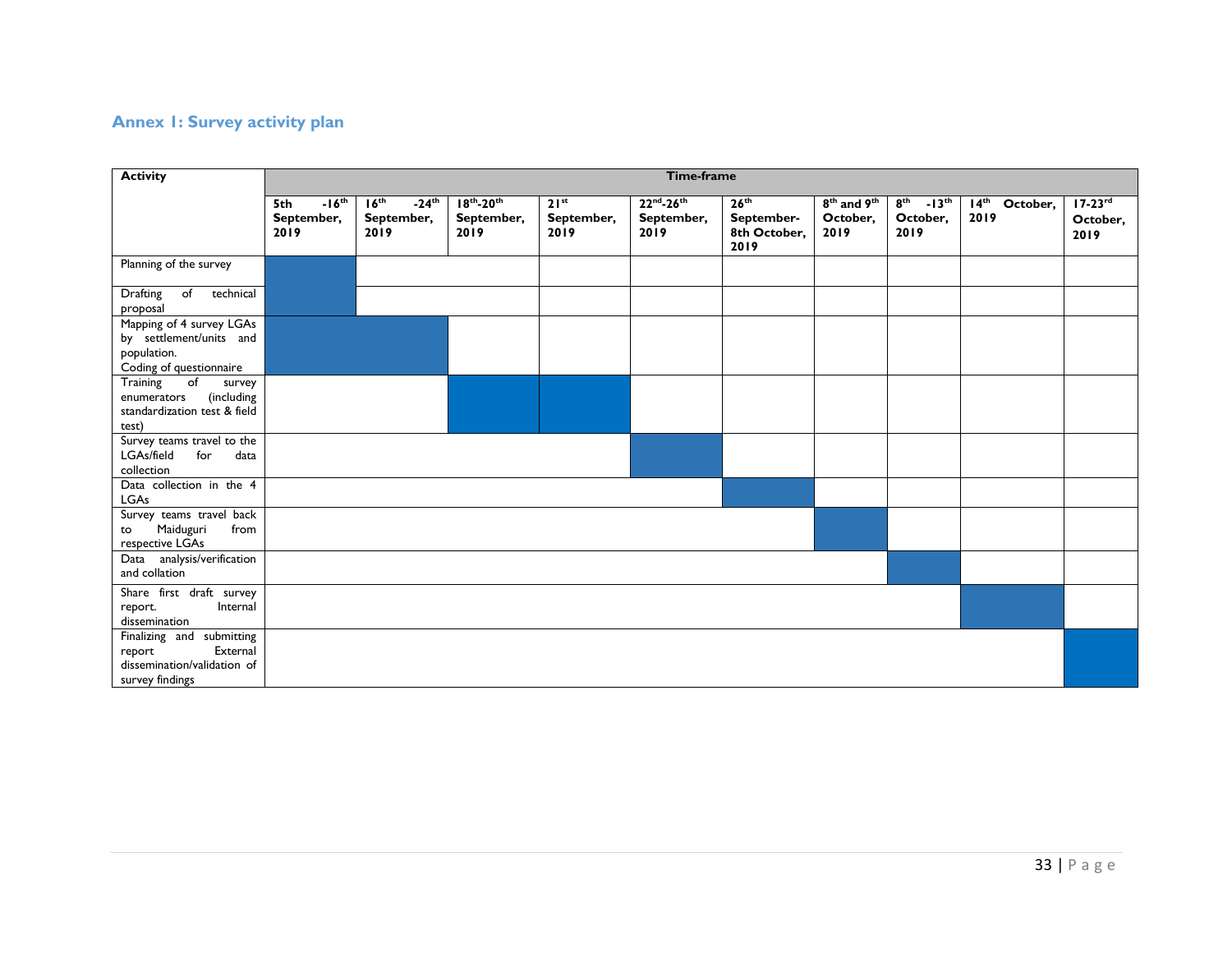## <span id="page-34-0"></span>**Annex 2: Distribution of age and sex of the children aged 6-59 months.**

In all surveyed location, Ngala, Dikwa, Banki and Damboa, the distribution of boys and girls were equally represented for children aged (6-59 months) as indicated in *table below.* However, the age distribution among younger age group range (6-29 months) and older age group (30-59 months) was uniformly distributed only in Ngala and Damboa. In Dikwa and Banki, the age distribution was not uniformly distributed with younger age groups (6-29 months) above as expected when compared to older age groups (30-59 months), the reason for significant difference in overall age distribution could be attributed to confirmation of age of majority of the children through estimation using event calendar, a likelihood of recall bias.

|               |              |     | <b>Boys</b> |     | <b>Girls</b> |     | <b>Total</b> | <b>Ratio</b>     |
|---------------|--------------|-----|-------------|-----|--------------|-----|--------------|------------------|
| <b>LGA</b>    | Age (mo)     | no. | %           | no. | %            | no. | %            | <b>Boy: girl</b> |
|               | 17-Jun       | 60  | 45.8        | 71  | 54.2         | 3   | 20.1         | 0.8              |
|               | $18-29$      | 113 | 59.2        | 78  | 40.8         | 9   | 29.3         | $\mathsf{I}$ .4  |
| Ngala         | $30-41$      | 82  | 49.I        | 85  | 50.9         | 167 | 25.6         | ı                |
|               | 42-53        | 60  | 55          | 49  | 45           | 109 | 16.7         | 1.2              |
|               | 54-59        | 29  | 53.7        | 25  | 46.3         | 54  | 8.3          | 1.2              |
|               | <b>Total</b> | 344 | 52.8        | 308 | 47.2         | 652 | 100          | $  \cdot  $      |
|               |              |     |             |     |              |     |              |                  |
|               | $17$ -Jun    | 92  | 53.2        | 81  | 46.8         | 173 | 29.4         | $\overline{1}$ . |
|               | $18-29$      | 75  | 50.3        | 74  | 49.7         | 149 | 25.3         |                  |
| Dikwa         | $30-41$      | 57  | 47.1        | 64  | 52.9         | 2   | 20.5         | 0.9              |
|               | 42-53        | 50  | 50          | 50  | 50           | 100 | 17           | ı                |
|               | 54-59        | 9   | 41.3        | 27  | 58.7         | 46  | 7.8          | 0.7              |
|               | <b>Total</b> | 293 | 49.7        | 296 | 50.3         | 589 | 100          | I                |
|               |              |     |             |     |              |     |              |                  |
|               | $17$ -Jun    | 56  | 40.9        | 81  | 59.I         | 137 | 22.5         | 0.7              |
|               | $18-29$      | 85  | 54.8        | 70  | 45.2         | 155 | 25.4         | 1.2              |
|               | $30-41$      | 65  | 46.1        | 76  | 53.9         | 4   | 23.1         | 0.9              |
| <b>Damboa</b> | 42-53        | 70  | 56          | 55  | 44           | 125 | 20.5         | 1.3              |
|               | 54-59        | 27  | 51.9        | 25  | 48.I         | 52  | 8.5          | $\mathsf{L}$     |
|               | <b>Total</b> | 303 | 49.7        | 307 | 50.3         | 610 | 100          | $\mathbf{I}$     |
|               |              |     |             |     |              |     |              |                  |
|               | I7-Jun       | 118 | 50          | 118 | 50           | 236 | 26           | I                |
|               | $18-29$      | 126 | 53.4        | 110 | 46.6         | 236 | 26           | $  \cdot  $      |
| Bama (Banki)  | $30-41$      | 101 | 48.3        | 108 | 51.7         | 209 | 23.1         | 0.9              |
|               | 42-53        | 72  | 45.3        | 87  | 54.7         | 159 | 17.5         | 0.8              |
|               | 54-59        | 35  | 53          | 31  | 47           | 66  | 7.3          | $\mathsf{L}$     |
|               | <b>Total</b> | 452 | 49.9        | 454 | 50.1         | 906 | 100          | $\mathbf{I}$     |

<span id="page-34-1"></span>**Annex 3: Mean z-scores, design effect and excluded subjects** 2(a)Banki

| l Indicator             | n   | Mean z-          | Design Effect   z-scores not   z-scores out            |            |          |
|-------------------------|-----|------------------|--------------------------------------------------------|------------|----------|
|                         |     |                  | $\vert$ scores $\pm$ SD $\vert$ (z-score < -2) $\vert$ | available* | of range |
| Weight-for-Height   899 |     | $-0.66 \pm 0.96$ | .59                                                    |            |          |
| <b>Weight-for-Age</b>   | 900 | $-1.00 \pm 1.02$ | .73                                                    |            |          |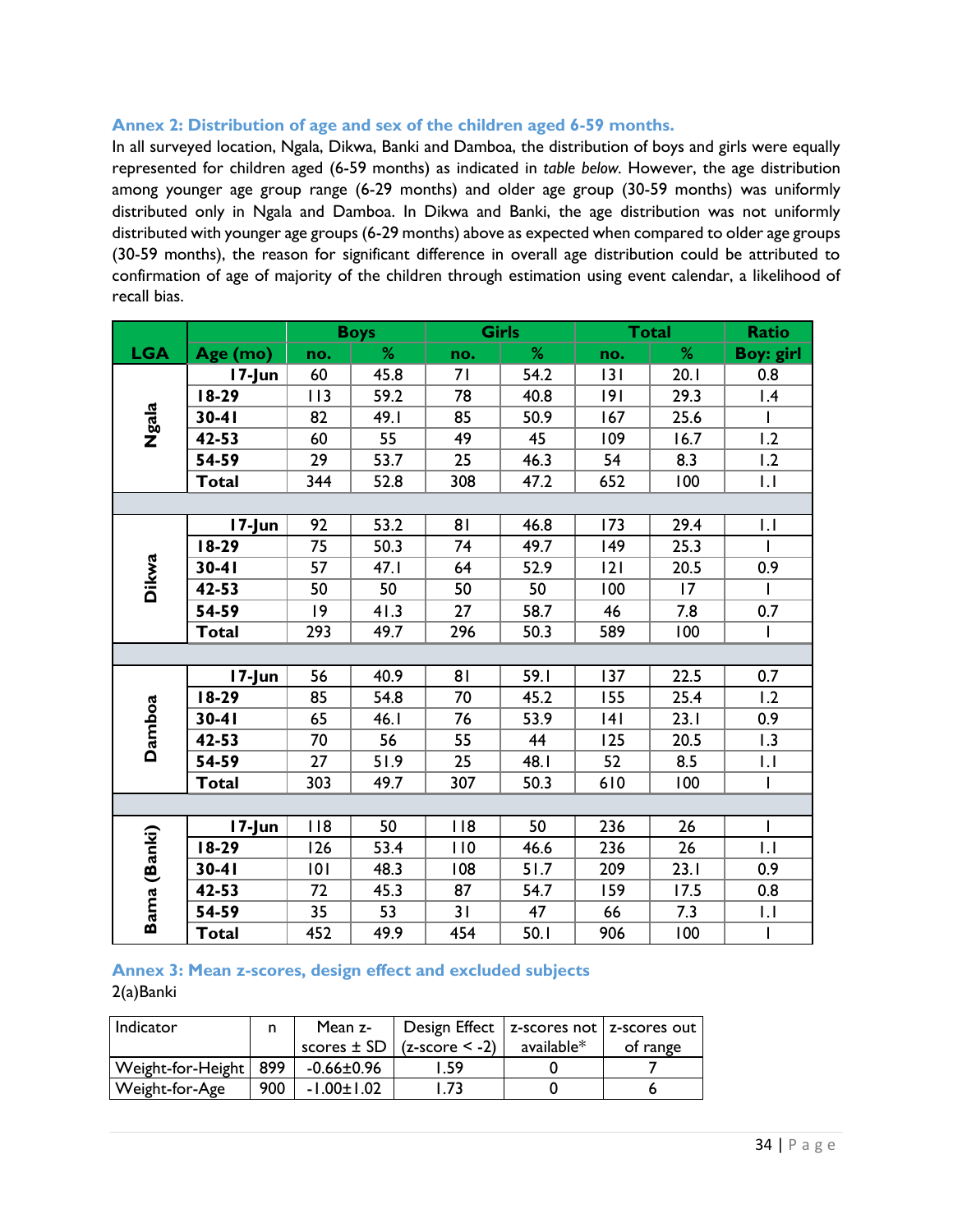| .30<br>l Height-for-Age<br><b><i>III</i></b><br>$\mathbf{A}$<br>. . |  |  |
|---------------------------------------------------------------------|--|--|
|---------------------------------------------------------------------|--|--|

## 2(b)Damboa

| Indicator             | n   | Mean z-          | Design Effect   z-scores not   z-scores out |            |          |
|-----------------------|-----|------------------|---------------------------------------------|------------|----------|
|                       |     | scores $\pm$ SD  | $(z-score < -2)$                            | available* | of range |
| Weight-for-Height     | 600 | $-0.63 \pm 1.04$ | .06 ا                                       |            |          |
| <b>Weight-for-Age</b> | 603 | $-1.56 \pm 1.06$ | I.61                                        |            |          |
| Height-for-Age        | 580 | $-1.99 \pm 1.26$ | 2.14                                        |            | 30       |

## 2©Dikwa

| Indicator               | n   | Mean z-          | Design Effect   z-scores not   z-scores out |            |          |
|-------------------------|-----|------------------|---------------------------------------------|------------|----------|
|                         |     |                  | scores $\pm$ SD   (z-score < -2)            | available* | of range |
| Weight-for-Height   577 |     | $-0.72 \pm 1.04$ | 0.00                                        |            |          |
| Weight-for-Age          | 581 | $-1.42 \pm 1.05$ | 1.58                                        |            |          |
| Height-for-Age          | 565 | $-1.65 \pm 1.27$ | .02                                         |            | 23       |

## 2(d)Ngala

| Indicator               | n   | Mean z-          | Design Effect   z-scores not   z-scores out |            |          |
|-------------------------|-----|------------------|---------------------------------------------|------------|----------|
|                         |     | scores $\pm$ SD  | $(z-score < -2)$                            | available* | of range |
| Weight-for-Height   635 |     | $-0.79 \pm 1.09$ | l.43                                        |            |          |
| <b>Weight-for-Age</b>   | 646 | $-1.30 \pm 1.09$ | I.25                                        |            |          |
| Height-for-Age          | 620 | $-1.32 \pm 1.27$ | 60. ا                                       |            | 32       |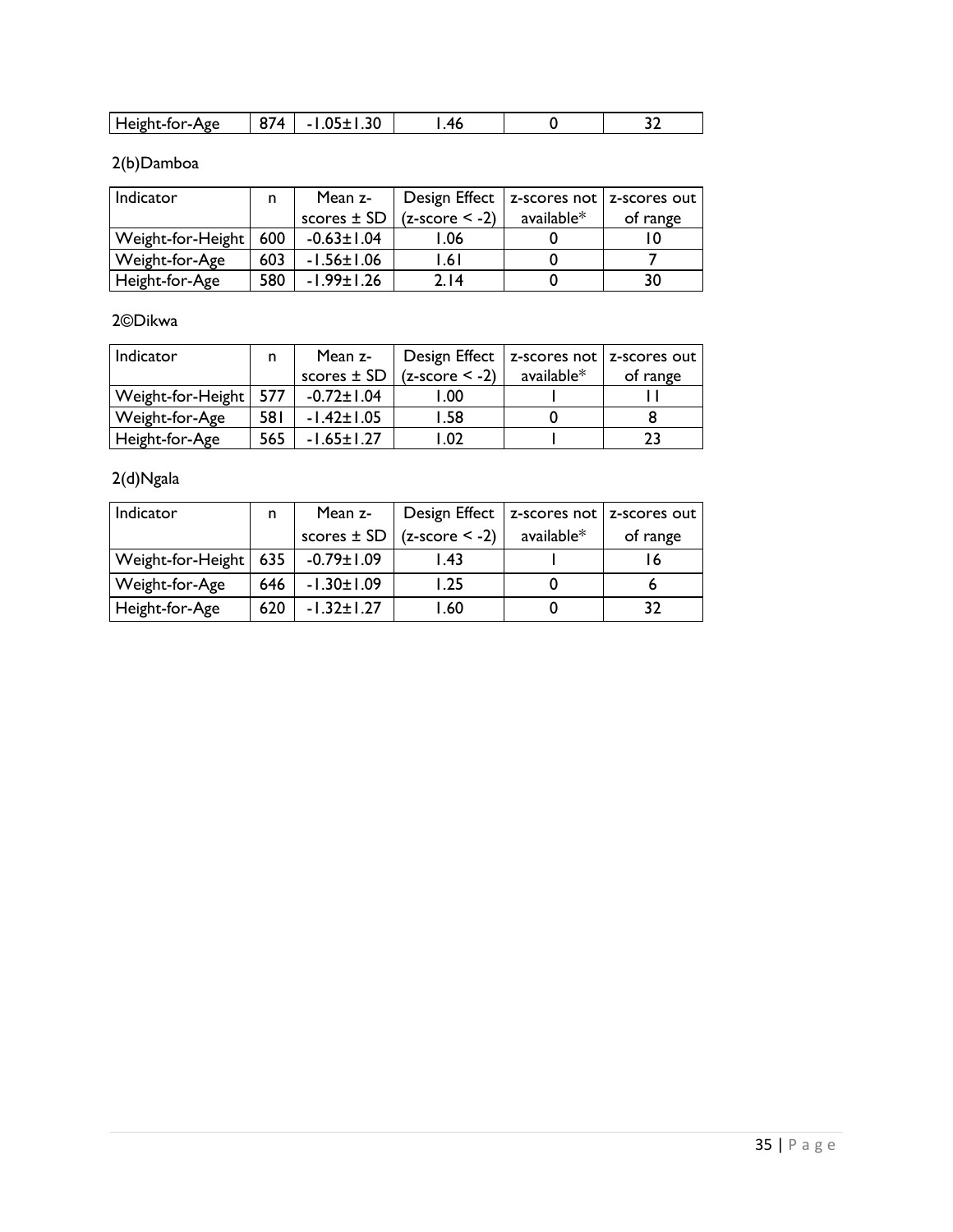

<span id="page-36-0"></span>**Annex 4: Map of Borno State illustrating surveyed LGAs (blue outline)**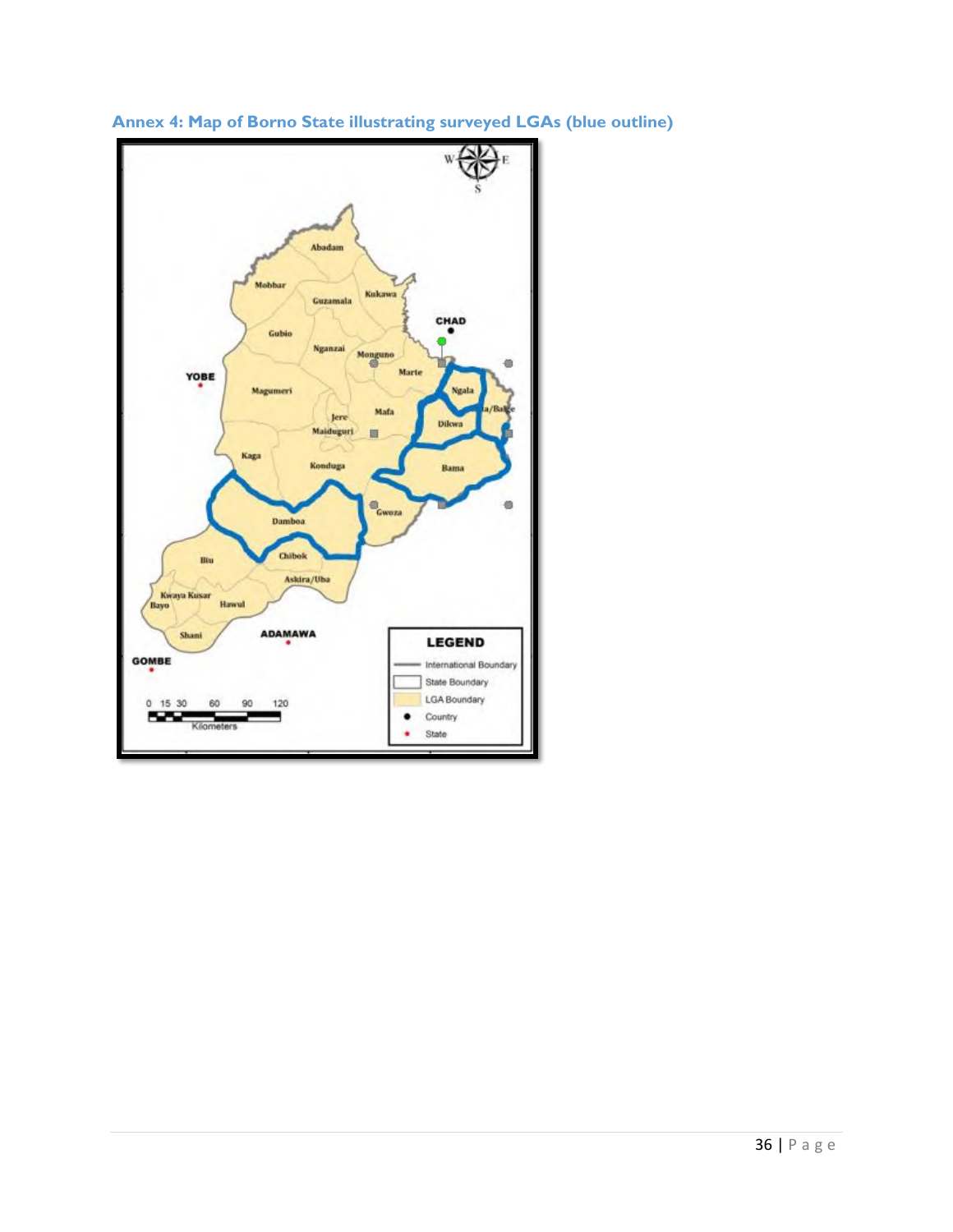## <span id="page-37-0"></span>**Annex 5: Survey team & roles**

| <b>SURVEY TEAM</b>          | <b>ROLE</b>                          |  |  |  |  |
|-----------------------------|--------------------------------------|--|--|--|--|
| Kevin Mutegi                | SMART survey consultant              |  |  |  |  |
| Dr. Celestine Emeka Ekwuluo | Coordinator/supervisor               |  |  |  |  |
| Nuraini Aisha               | Team leader/supervisor-Damboa LGA    |  |  |  |  |
| Akeem Odewale               | Team leader/supervisor-Banki LGA     |  |  |  |  |
| Prisca Ndianefo             | Team leader/supervisor-Dikwa LGA     |  |  |  |  |
| Solomon Atuman              | Team leader/supervisor-Ngala LGA     |  |  |  |  |
| Maimuna Garba               | State primary health care supervisor |  |  |  |  |
| Habiba Bukar Kwaya.         | State primary health care supervisor |  |  |  |  |
| Rose Nathan                 | State primary health care supervisor |  |  |  |  |
| <b>Idoko Simon</b>          | Enumerator                           |  |  |  |  |
| Gibson Nwosu Ihunanya       | Enumerator                           |  |  |  |  |
| Abdulmajid Adamu            | Enumerator                           |  |  |  |  |
| Desmond Hundu Kungwa        | Enumerator                           |  |  |  |  |
| Emmanuel O. Anigbogu        | Enumerator                           |  |  |  |  |
| <b>Browne Simon</b>         | Enumerator                           |  |  |  |  |
| Euodia Ibrahim              | Enumerator                           |  |  |  |  |
| Zara Kachalla               | Enumerator                           |  |  |  |  |
| Fatuma Lawan                | Enumerator                           |  |  |  |  |
| Ogonna Eze                  | Enumerator                           |  |  |  |  |
| Julie Usman                 | Enumerator                           |  |  |  |  |
| Akinlabi Oyegbile Junior    | Enumerator                           |  |  |  |  |
| Pontim Ndam                 | Enumerator                           |  |  |  |  |
| Ojo Oluwaseun               | Enumerator                           |  |  |  |  |
| Ibrahim A. Chiroma          | Enumerator                           |  |  |  |  |
| Felix Chizoba Okonkwo       | Enumerator                           |  |  |  |  |
| Gideon O. Ibeakuzie         | Enumerator                           |  |  |  |  |
| Umara Baba Gana Shasha      | Enumerator                           |  |  |  |  |
| Fatima Saleh                | Enumerator                           |  |  |  |  |
| Hajja Fanna                 | Enumerator                           |  |  |  |  |
| Usman Idris Shall           | Enumerator                           |  |  |  |  |
| Elisha Iliya                | Enumerator                           |  |  |  |  |
| Abdulsalam Ahmed            | Enumerator                           |  |  |  |  |
| Safiyanu Habibu             | Enumerator                           |  |  |  |  |
| <b>Community Guides</b>     |                                      |  |  |  |  |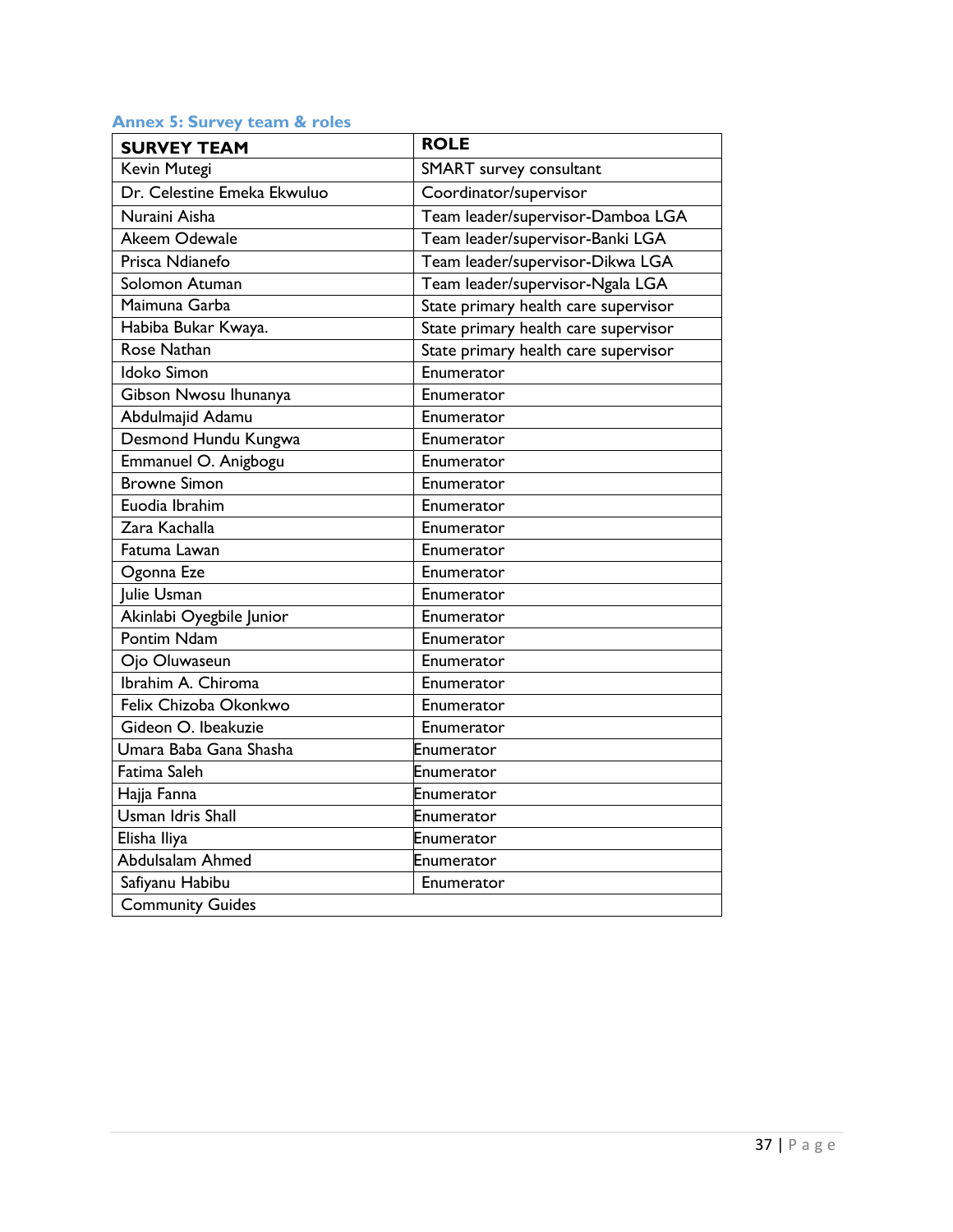## **Annex 6: Standardization test results**

<span id="page-38-0"></span>

| <b>Standardization test results</b> |               |                 |      |           | <b>Precision</b> |                           |                | <b>Accuracy</b>               |                               | <b>Outcome</b>   |                 |
|-------------------------------------|---------------|-----------------|------|-----------|------------------|---------------------------|----------------|-------------------------------|-------------------------------|------------------|-----------------|
| Weight                              |               | subjects        | mean | <b>SD</b> | max              | <b>Technical</b><br>error | TEM/mean       | <b>Bias</b><br>from<br>superv | <b>Bias</b><br>from<br>median | <b>Precision</b> | <b>Accuracy</b> |
|                                     |               | $\#$            | Kg   | kg        | kg               | TEM (kg)                  | <b>TEM (%)</b> | Bias (kg)                     | Bias (kg)                     |                  |                 |
|                                     | Supervisor    | 10              | 9.8  | 2.3       | 0.1              | 0.03                      | 0.3            |                               | 1.42                          | TEM good         |                 |
|                                     | Enumerator I  | 10              | 9.8  | 2.3       | 0.1              | 0.02                      | 0.2            | $-0.01$                       | .4                            | TEM good         | Bias good       |
|                                     | Enumerator 2  | 10              | 9.8  | 2.3       | 0.1              | 0.05                      | 0.6            | 0.02                          | 1.44                          | TEM acceptable   | Bias good       |
|                                     | Enumerator 3  | 10              | 9.8  | 2.3       | 0.2              | 0.07                      | 0.7            | 0.02                          | 1.44                          | TEM acceptable   | Bias good       |
|                                     | Enumerator 4  | $\overline{10}$ | 9.8  | 2.3       | 0.2              | 0.06                      | 0.6            | 0.01                          | 1.43                          | TEM acceptable   | Bias good       |
|                                     | Enumerator 5  | 10              | 9.8  | 2.3       | 0.2              | 0.07                      | 0.8            | 0.03                          | 1.45                          | TEM acceptable   | Bias good       |
|                                     | Enumerator 6  | 10              | 9.8  | 2.3       | 0.1              | 0.05                      | 0.6            | $-0.01$                       | .4                            | TEM acceptable   | Bias good       |
|                                     | Enumerator 7  | 10              | 9.8  | 2.3       | 0.2              | 0.06                      | 0.6            | 0.02                          | 1.44                          | TEM acceptable   | Bias good       |
|                                     | Enumerator 8  | 10              | 9.8  | 2.3       | 0.2              | 0.06                      | 0.6            | 0                             | 1.42                          | TEM acceptable   | Bias good       |
|                                     | Enumerator 9  | 10              | 9.8  | 2.3       | 0.2              | 0.07                      | 0.8            | 0.01                          | 1.43                          | TEM acceptable   | Bias good       |
|                                     | Enumerator 10 | 10              | 9.8  | 2.3       | 0.1              | 0.05                      | 0.6            | 0.01                          | 1.43                          | TEM acceptable   | Bias good       |
|                                     | Enumerator 11 | 10              | 9.8  | 2.3       | 0.1              | 0.05                      | 0.6            | 0.01                          | 1.43                          | TEM acceptable   | Bias good       |
|                                     | Enumerator 12 | 10              | 9.8  | 2.3       | 0.2              | 0.06                      | 0.6            | 0.01                          | 1.43                          | TEM acceptable   | Bias good       |
|                                     | Enumerator 13 | 10              | 9.8  | 2.3       | 0.2              | 0.07                      | 0.7            | 0.01                          | 1.43                          | TEM acceptable   | Bias good       |
|                                     | Enumerator 14 | $\overline{10}$ | 9.8  | 2.3       | 0.1              | 0.04                      | 0.5            | 0.01                          | 1.43                          | TEM acceptable   | Bias good       |
|                                     | Enumerator 15 | 10              | 9.8  | 2.4       | 0.2              | 0.07                      | 0.7            | 0.02                          | 1.44                          | TEM acceptable   | Bias good       |
|                                     | Enumerator 16 | 10              | 9.8  | 2.3       | 0.2              | 0.08                      | 0.9            | 0.01                          | 1.43                          | TEM acceptable   | Bias good       |
|                                     | Enumerator 17 | 10              | 9.8  | 2.3       | 0.2              | 0.08                      | 0.8            | 0.01                          | 1.43                          | TEM acceptable   | Bias good       |
|                                     | Enumerator 18 | 10              | 9.8  | 2.3       | 0.1              | 0.05                      | 0.5            | 0.02                          | 1.44                          | TEM acceptable   | Bias good       |
|                                     | Enumerator 19 | 10              | 9.8  | 2.3       | 0.3              | 0.09                      | 0.9            | 0.02                          | 1.44                          | TEM acceptable   | Bias good       |
|                                     | Enumerator 20 | 10              | 9.8  | 2.3       | 0.2              | 0.08                      | 0.8            | 0                             | 1.42                          | TEM acceptable   | Bias good       |
|                                     | <b>TOTAL</b>  |                 |      |           |                  |                           |                |                               |                               |                  |                 |
|                                     | intra+inter   | $20 \times 10$  |      |           |                  | 0.08<br><b>Technical</b>  | 0.8            | 0.01<br><b>Bias</b><br>from   | 1.43<br><b>Bias</b><br>from   | TEM good         | Bias good       |
| Height                              |               | subjects        | mean | <b>SD</b> | max              | error                     | TEM/mean       | superv                        | median                        | result           |                 |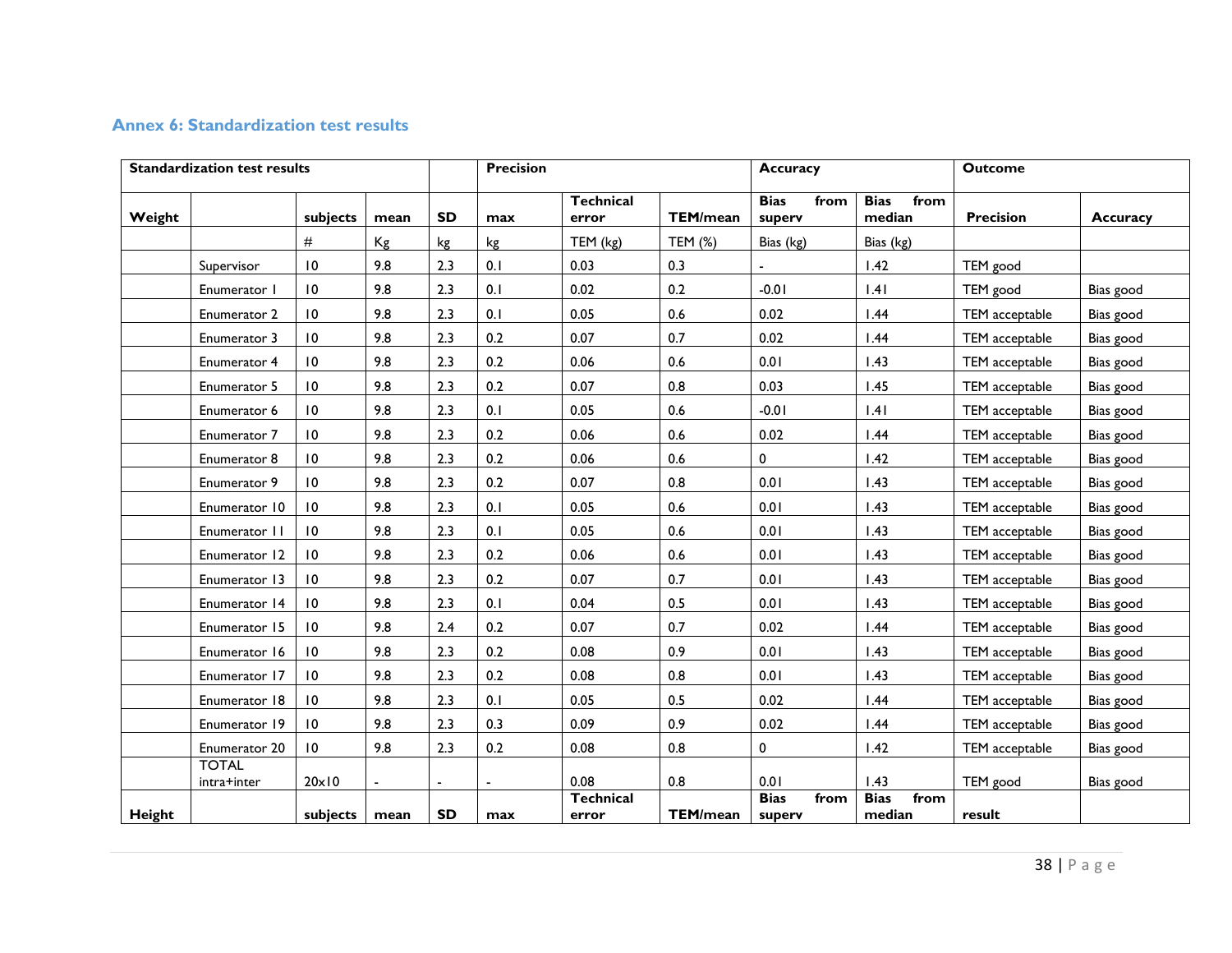|             |                      | #               | cm             | cm        | cm              | TEM (cm)         | <b>TEM (%)</b>   | Bias (cm)           | Bias (cm)           |                   |                 |
|-------------|----------------------|-----------------|----------------|-----------|-----------------|------------------|------------------|---------------------|---------------------|-------------------|-----------------|
|             | Supervisor           | $\overline{10}$ | 80.4           | 11.2      |                 | 0.22             | 0.3              |                     | 7.03                | TEM good          |                 |
|             | Enumerator           | $\overline{10}$ | 80.7           | 10.8      | 0.5             | 0.13             | 0.2              | 0.25                | 7.28                | TEM good          | Bias good       |
|             | Enumerator 2         | 10              | 80.4           | 10.9      | 3.5             | 1.14             | 1.4              | $-0.03$             | 7                   | TEM reject        | Bias good       |
|             | Enumerator 3         | $\overline{10}$ | 80.4           | 11.3      | $2.5$           | 0.83             |                  | $-0.01$             | 7.02                | TEM poor          | Bias good       |
|             | Enumerator 4         | 10              | 8 <sub>1</sub> | 10.5      | $\overline{10}$ | 2.24             | 2.8              | 0.54                | 7.57                | TEM reject        | Bias acceptable |
|             | Enumerator 5         | 10              | 80.9           | 10.8      | 3.6             | 1.27             | 1.6              | 0.43                | 7.46                | TEM reject        | Bias acceptable |
|             | Enumerator 6         | $\overline{10}$ | 80.7           | 11.5      | 4.2             | 1.16             | 1.4              | 0.26                | 7.29                | TEM reject        | Bias good       |
|             | Enumerator 7         | 10              | 80.7           | 11.1      | 4.3             | 1.47             | 1.8              | 0.26                | 7.29                | <b>TEM</b> reject | Bias good       |
|             | Enumerator 8         | 10              | 79.7           | 10.2      | 17.6            | 4.37             | 5.5              | $-0.73$             | 6.3                 | TEM reject        | Bias good       |
|             | Enumerator 9         | $\overline{10}$ | 80.8           | 10.6      | 8.7             | 2.36             | 2.9              | 0.32                | 7.35                | TEM reject        | Bias good       |
|             | Enumerator 10        | 10              | 81.2           | 10.7      | 0.2             | 0.09             | 0.1              | 0.72                | 7.75                | TEM good          | Bias poor       |
|             | Enumerator II        | $\overline{10}$ | 80             | 10.8      | 8.1             | 1.81             | 2.3              | $-0.43$             | 6.6                 | TEM reject        | Bias good       |
|             | Enumerator 12        | 10              | 80.5           | 10.8      | 2.1             | 0.52             | 0.6              | 0.11                | 7.14                | TEM acceptable    | Bias good       |
|             | Enumerator 13        | $\overline{10}$ | 80.3           | 11.3      | 0.1             | 0.04             | 0                | $-0.11$             | 6.92                | TEM good          | Bias good       |
|             | Enumerator 14        | 10              | 81.6           | $\perp$   | 17.5            | 3.98             | 4.9              | 1.15                | 8.18                | TEM reject        | Bias poor       |
|             | Enumerator 15        | $\overline{10}$ | 80.8           | $\perp$   | 0.1             | 0.02             | 0                | 0.35                | 7.38                | TEM good          | Bias good       |
|             | Enumerator 16        | 10              | 80.7           | $\perp$   | 1.9             | 0.6              | 0.7              | 0.27                | 7.3                 | TEM acceptable    | Bias good       |
|             | Enumerator 17        | $\overline{10}$ | 80.8           | $\perp$   | 0               | 0                | $\pmb{0}$        | 0.37                | 7.4                 | TEM good          | Bias good       |
|             | Enumerator 18        | $\overline{10}$ | 80.8           | $\perp$   | $2.5$           | 0.91             | $\mathbf{L}$     | 0.39                | 7.42                | TEM poor          | Bias good       |
|             | Enumerator 19        | $\overline{10}$ | 80.8           | $\perp$   | 0.5             | 0.17             | 0.2              | 0.33                | 7.36                | TEM good          | Bias good       |
|             | <b>Enumerator 20</b> | $\overline{10}$ | 81.8           | 11.1      | 21.6            | 4.93             | $\boldsymbol{6}$ | 1.4                 | 8.43                | TEM reject        | Bias reject     |
|             | <b>TOTAL</b>         | $20 \times 10$  |                |           |                 | 2.91             | 3.6              | 0.29                | 7.31                | <b>TEM</b> reject | Bias good       |
|             | intra+inter          |                 |                |           |                 | <b>Technical</b> |                  | <b>Bias</b><br>from | <b>Bias</b><br>from |                   |                 |
| <b>MUAC</b> |                      | subjects        | mean           | <b>SD</b> | max             | error            | TEM/mean         | superv              | median              | result            |                 |
|             |                      | #               | mm             | mm        | mm              | TEM (mm)         | <b>TEM (%)</b>   | Bias (mm)           | Bias (mm)           |                   |                 |
|             | Supervisor           | 10              | 141.2          | 8.9       | $\mathbf{2}$    | 0.63             | 0.4              |                     | 2.2                 | TEM good          |                 |
|             | Enumerator           | $\overline{10}$ | 142.2          | 9         | $22\,$          | 4.95             | 3.5              |                     | 3.2                 | TEM reject        | Bias good       |
|             | Enumerator 2         | $\overline{10}$ | 139            | 8.9       | 17              | 5.74             | 4.1              | $-2.2$              | 0                   | TEM reject        | Bias good       |
|             | Enumerator 3         | 10              | 139            | 10.8      | 17              | 5.01             | 3.6              | $-2.2$              | 0                   | <b>TEM</b> reject | Bias good       |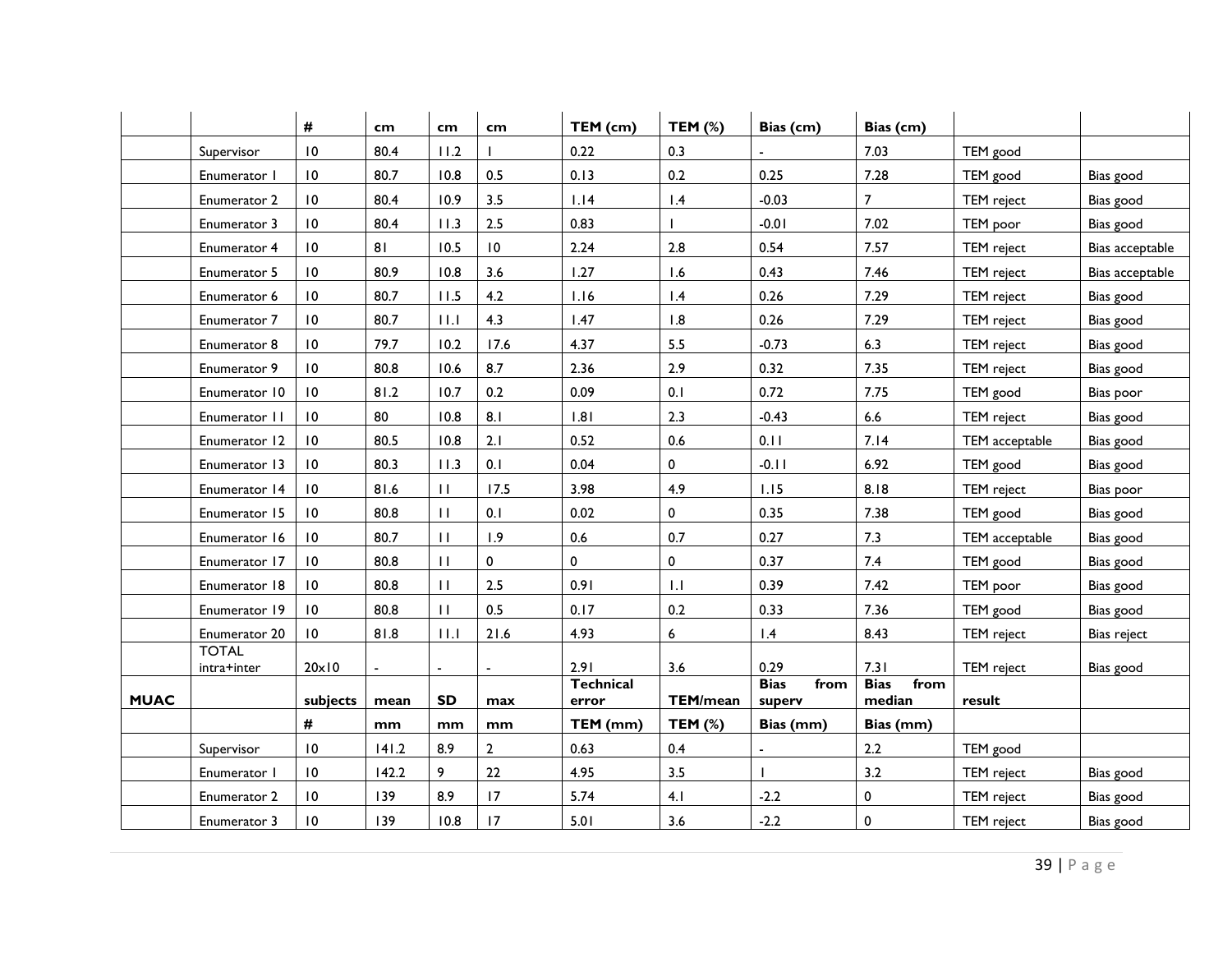| Enumerator 4                | $\overline{10}$ | 140.7 | 8.3            | 9               | 2.3            | 1.6             | $-0.5$  | 1.7    | TEM acceptable    | Bias good |
|-----------------------------|-----------------|-------|----------------|-----------------|----------------|-----------------|---------|--------|-------------------|-----------|
| <b>Enumerator 5</b>         | $\overline{10}$ | 141.6 | 7.5            | 6               | 2.49           | 1.8             | 0.4     | 2.6    | TEM acceptable    | Bias good |
| Enumerator 6                | $\overline{10}$ | 139.9 | 9.4            | $\overline{7}$  | 2.87           | 2.1             | $-1.35$ | 0.85   | TEM poor          | Bias good |
| <b>Enumerator 7</b>         | $\overline{10}$ | 138.9 | 9.6            | 28              | 8.8            | 6.3             | $-2.3$  | $-0.1$ | <b>TEM</b> reject | Bias good |
| Enumerator 8                | 10              | 140.9 | 7.7            | 24              | 6.53           | 4.6             | $-0.3$  | 1.9    | <b>TEM</b> reject | Bias good |
| Enumerator 9                | 10              | 140.7 | 6.6            | 8               | 3.32           | 2.4             | $-0.5$  | 1.7    | <b>TEM</b> reject | Bias good |
| Enumerator 10               | $\overline{10}$ | 139.1 | 9.3            | $\overline{7}$  | 1.72           | 1.2             | $-2.15$ | 0.05   | TEM good          | Bias good |
| Enumerator 11               | $\overline{10}$ | 139.4 | 7.8            | $\mathbf{2}$    | 0.77           | 0.6             | $-1.8$  | 0.4    | TEM good          | Bias good |
| Enumerator 12               | $\overline{10}$ | 137.3 | 5.9            | 6               | 1.55           | $  \cdot  $     | $-3.9$  | $-1.7$ | TEM good          | Bias good |
| Enumerator 13               | $\overline{10}$ | 139.6 | 9.1            |                 | 0.39           | 0.3             | $-1.55$ | 0.65   | TEM good          | Bias good |
| Enumerator 14               | $\overline{10}$ | 140.7 | 8.1            | 4               | 4.02           | 2.9             | $-0.5$  | 1.7    | TEM reject        | Bias good |
| Enumerator 15               | $\overline{10}$ | 141.7 | 6.8            |                 | 0.55           | 0.4             | 0.5     | 2.7    | TEM good          | Bias good |
| Enumerator 16               | $\overline{10}$ | 139.9 | 8.7            | $\overline{10}$ | 3.69           | 2.6             | $-1.35$ | 0.85   | <b>TEM</b> reject | Bias good |
| Enumerator 17               | $\overline{10}$ | 139.8 | 9              | 0               | 0              | 0               | $-1.4$  | 0.8    | TEM good          | Bias good |
| Enumerator 18               | $\overline{10}$ | 140.3 | 7.6            | 8               | 3.04           | 2.2             | $-0.95$ | 1.25   | TEM poor          | Bias good |
| Enumerator 19               | $\overline{10}$ | 140.8 | 9.4            | 6               | $\overline{2}$ | $\mathsf{I}$ .4 | $-0.4$  | 1.8    | TEM good          | Bias good |
| Enumerator 20               | $\overline{10}$ | 140.6 | 9              | 27              | 7.1            | 5               | $-0.65$ | 1.55   | <b>TEM</b> reject | Bias good |
| <b>TOTAL</b><br>intra+inter | $20 \times 10$  |       | $\blacksquare$ |                 | 6.08           | 4.3             | $-1.1$  | 1.15   | TEM reject        | Bias good |